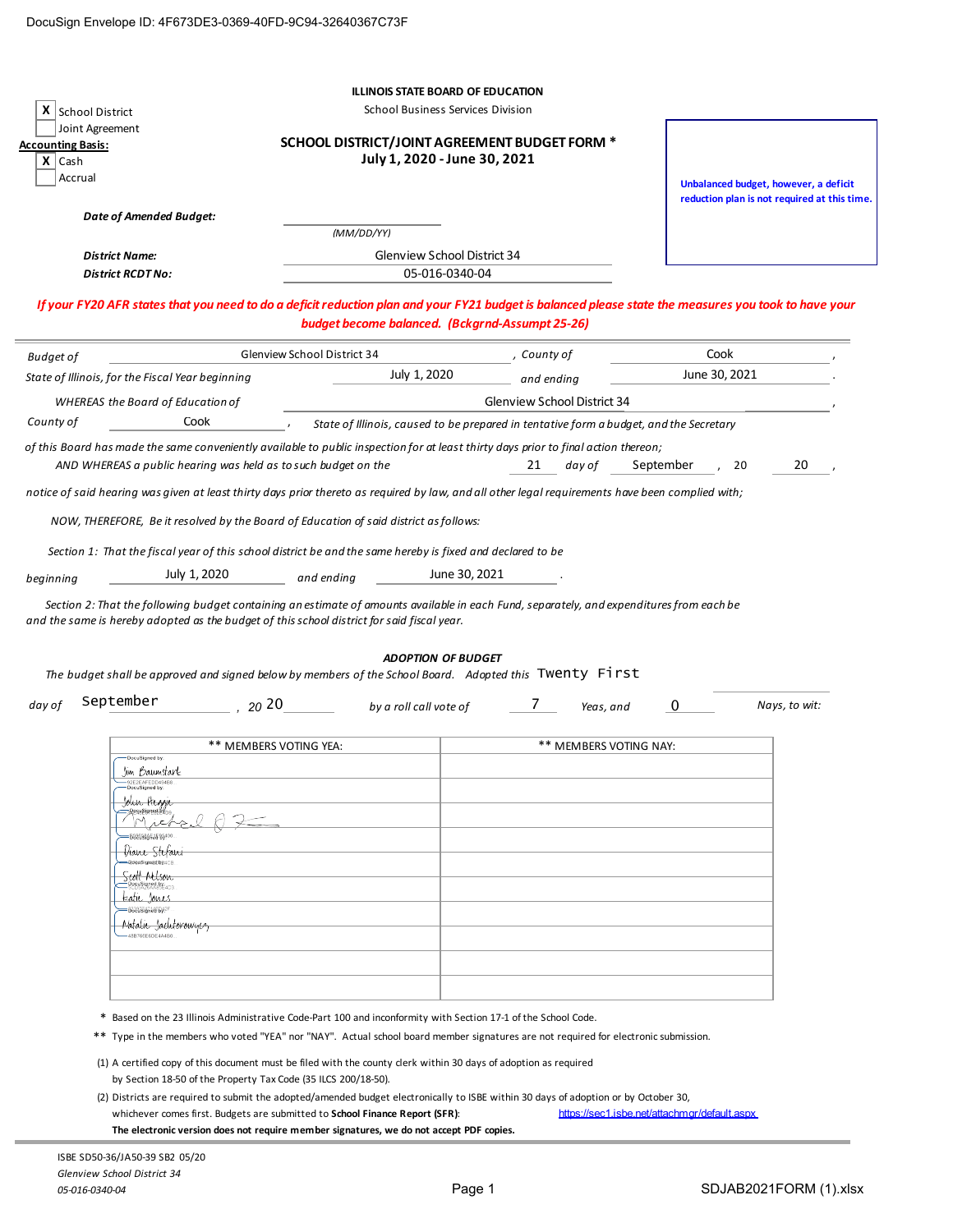#### Page 2 **BUDGET SUMMARY** Page 2

|                | $\mathsf{A}$                                                                           | B     | $\mathsf{C}$   | D                                      | E.                  | E              | G                                                 | H                       |                     | $\cdot$                 | ĸ                                      |  |
|----------------|----------------------------------------------------------------------------------------|-------|----------------|----------------------------------------|---------------------|----------------|---------------------------------------------------|-------------------------|---------------------|-------------------------|----------------------------------------|--|
| $\mathbf{1}$   |                                                                                        |       |                |                                        |                     |                |                                                   |                         |                     |                         |                                        |  |
|                | Begin entering data on EstRev 5-10 and EstExp 11-17 tabs.                              |       | (10)           | (20)                                   | (30)                | (40)           | (50)                                              | (60)                    | (70)                | (80)                    | (90)                                   |  |
| 2              | <b>Description: Enter Whole Numbers Only</b>                                           | Acct# | Educational    | <b>Operations &amp;</b><br>Maintenance | <b>Debt Service</b> | Transportation | Municipal<br><b>Retirement/Social</b><br>Security | <b>Capital Projects</b> | <b>Working Cash</b> | <b>Tort</b>             | <b>Fire Prevention &amp;</b><br>Safety |  |
|                | ESTIMATED BEGINNING FUND BALANCE July 1, 2020 <sup>1</sup> (without Student            |       |                |                                        |                     |                |                                                   |                         |                     |                         |                                        |  |
| 3              | <b>Activity Funds)</b>                                                                 |       | 40,074,732     | 1,846,192                              | 1,288,173           | 4,404,610      | 1,935,528                                         | 2,584,120               | 2,006,512           | 825,381                 | 132,182                                |  |
| $\overline{4}$ | <b>RECEIPTS/REVENUES (without Student Activity Funds)</b>                              |       |                |                                        |                     |                |                                                   |                         |                     |                         |                                        |  |
| 5              | <b>LOCAL SOURCES</b>                                                                   | 1000  | 50,757,001     | 4,737,000                              | 3,795,000           | 3,034,800      | 2,116,000                                         | 230,000                 | $\overline{0}$      | 625,000                 | $\mathbf{0}$                           |  |
|                | FLOW-THROUGH RECEIPTS/REVENUES FROM ONE<br><b>DISTRICT</b>                             | 2000  |                |                                        |                     |                |                                                   |                         |                     |                         |                                        |  |
| -6             | TO ANOTHER DISTRICT                                                                    |       |                | $\overline{0}$                         |                     | $\Omega$       | $\Omega$                                          |                         |                     |                         |                                        |  |
| $\overline{7}$ | <b>STATE SOURCES</b>                                                                   | 3000  | 4,645,600      | $\overline{0}$                         | $\mathbf{0}$        | 1,970,000      | $\mathbf{0}$                                      | $\mathbf{0}$            | $\mathbf{0}$        | $\overline{\mathbf{0}}$ | $\mathbf{0}$                           |  |
| 8              | <b>FEDERAL SOURCES</b>                                                                 | 4000  | 3,744,758      | $\mathbf{0}$                           | $\mathbf{0}$        | $\Omega$       | $\Omega$                                          | $\mathbf 0$             | $\overline{0}$      | $\Omega$                | $\mathbf{0}$                           |  |
| 9              | <b>Total Direct Receipts/Revenues</b>                                                  |       | 59,147,359     | 4,737,000                              | 3,795,000           | 5,004,800      | 2,116,000                                         | 230,000                 | $\overline{0}$      | 625,000                 | $\mathbf{0}$                           |  |
|                |                                                                                        |       |                |                                        |                     |                |                                                   |                         |                     |                         |                                        |  |
| 10             | Receipts/Revenues for "On Behalf" Payments                                             | 3998  |                |                                        |                     |                |                                                   |                         |                     |                         |                                        |  |
| 11             | <b>Total Receipts/Revenues</b>                                                         |       | 59,147,359     | 4,737,000                              | 3,795,000           | 5,004,800      | 2,116,000                                         | 230,000                 | $\overline{0}$      | 625,000                 | $\overline{0}$                         |  |
| 12             | DISBURSEMENTS/EXPENDITURES (without Student Activity Funds)                            |       |                |                                        |                     |                |                                                   |                         |                     |                         |                                        |  |
| 13             | <b>INSTRUCTION</b>                                                                     | 1000  | 41,884,570     |                                        |                     |                | 1,033,207                                         |                         |                     | $\overline{\mathbf{0}}$ |                                        |  |
| 14             | <b>SUPPORT SERVICES</b>                                                                | 2000  | 19,661,978     | 9,110,655                              |                     | 4,333,538      | 1,015,082                                         | 19,500,000              |                     | 500,000                 | $\Omega$                               |  |
| 15             | <b>COMMUNITY SERVICES</b>                                                              | 3000  | 182,343        | $\mathbf{0}$                           |                     | $\overline{0}$ | $\mathbf{0}$                                      |                         |                     | $\overline{0}$          |                                        |  |
| 16             | PAYMENTS TO OTHER DISTRICTS & GOVT UNITS                                               | 4000  | 828,500        | $\mathbf 0$                            | $\mathbf{0}$        | $\mathbf 0$    | $\mathbf{0}$                                      | $\mathbf 0$             |                     | $\circ$                 | $\mathbf{0}$                           |  |
| 17             | <b>DEBT SERVICES</b>                                                                   | 5000  | $\Omega$       | $\mathbf{0}$                           | 3,750,000           | $\overline{0}$ | $\Omega$                                          |                         |                     | $\Omega$                | $\mathbf{0}$                           |  |
| 18             | PROVISION FOR CONTINGENCIES                                                            | 6000  | 424,043        | $\mathbf{0}$                           | $\mathbf{0}$        | $\mathbf{0}$   | $\mathbf{0}$                                      | $\mathbf{0}$            |                     | $\overline{\mathbf{0}}$ | $\mathbf{0}$                           |  |
| 19             | <b>Total Direct Disbursements/Expenditures</b>                                         |       | 62,981,434     | 9,110,655                              | 3,750,000           | 4,333,538      | 2,048,289                                         | 19,500,000              |                     | 500,000                 | $\mathbf{0}$                           |  |
|                | Disbursements/Expenditures for "On Behalf" Payments                                    |       |                |                                        |                     |                |                                                   |                         |                     |                         |                                        |  |
| 20<br>21       |                                                                                        | 4180  | $\Omega$       | $\Omega$                               | $\Omega$            | $\Omega$       | $\Omega$                                          | $\Omega$<br>19,500,000  |                     | $\Omega$<br>500,000     | $\mathbf{0}$<br>$\overline{0}$         |  |
|                | <b>Total Disbursements/Expenditures</b>                                                |       | 62,981,434     | 9,110,655                              | 3,750,000           | 4,333,538      | 2,048,289                                         |                         |                     |                         |                                        |  |
| 22             | Excess of Direct Receipts/Revenues Over (Under) Direct<br>Disbursements/Expenditures   |       | (3,834,075)    | (4,373,655)                            | 45,000              | 671,262        | 67,711                                            | (19, 270, 000)          | $\overline{0}$      | 125,000                 | $\mathbf{0}$                           |  |
|                | OTHER SOURCES/USES OF FUNDS                                                            |       |                |                                        |                     |                |                                                   |                         |                     |                         |                                        |  |
| 23             |                                                                                        |       |                |                                        |                     |                |                                                   |                         |                     |                         |                                        |  |
| 24             | OTHER SOURCES OF FUNDS (7000)                                                          |       |                |                                        |                     |                |                                                   |                         |                     |                         |                                        |  |
| 25             | PERMANENT TRANSFER FROM VARIOUS FUNDS                                                  |       |                |                                        |                     |                |                                                   |                         |                     |                         |                                        |  |
| 26             | Abolishment the Working Cash Fund 16                                                   | 7110  |                |                                        |                     |                |                                                   |                         |                     |                         |                                        |  |
| 27             | Abatement of the Working Cash Fund 16                                                  | 7110  |                |                                        |                     |                |                                                   |                         |                     |                         |                                        |  |
| 28             | Transfer of Working Cash Fund Interest                                                 | 7120  |                |                                        |                     |                |                                                   |                         |                     |                         |                                        |  |
| 29             | Transfer Among Funds                                                                   | 7130  |                |                                        |                     |                |                                                   |                         |                     |                         |                                        |  |
| 30             | Transfer of Interest                                                                   | 7140  |                |                                        |                     |                |                                                   |                         |                     |                         |                                        |  |
| 31             | Transfer from Capital Projects Fund to O&M Fund                                        | 7150  |                | $\mathbf{0}$                           |                     |                |                                                   |                         |                     |                         |                                        |  |
| 32             | Transfer of Excess Fire Prev & Safety Tax & Interest <sup>3</sup> Proceeds to O&M Fund | 7160  |                | $\mathbf{0}$                           |                     |                |                                                   |                         |                     |                         |                                        |  |
|                | Transfer of Excess Accumulated Fire Prev & Safety Bond and Int 3a Proceeds to Debt     | 7170  |                |                                        |                     |                |                                                   |                         |                     |                         |                                        |  |
| 33             | Service Fund                                                                           |       |                |                                        | $\mathbf{0}$        |                |                                                   |                         |                     |                         |                                        |  |
| 34             | SALE OF BONDS (7200)                                                                   |       |                |                                        |                     |                |                                                   |                         |                     |                         |                                        |  |
| 35             | Principal on Bonds Sold                                                                | 7210  |                | 4,000,000                              |                     |                |                                                   | 36,000,000              |                     |                         |                                        |  |
| 36             | Premium on Bonds Sold                                                                  | 7220  |                |                                        |                     |                |                                                   |                         |                     |                         |                                        |  |
| 37             | Accrued Interest on Bonds Sold                                                         | 7230  |                |                                        |                     |                |                                                   |                         |                     |                         |                                        |  |
| 38             | Sale or Compensation for Fixed Assets                                                  | 7300  |                |                                        |                     |                |                                                   |                         |                     |                         |                                        |  |
| 39             | Transfer to Debt Service to Pay Principal on Capital Leases                            | 7400  |                |                                        | $\mathbf{0}$        |                |                                                   |                         |                     |                         |                                        |  |
| 40             | Transfer to Debt Service Fund to Pay Interest on Capital Leases                        | 7500  |                |                                        | $\mathbf{0}$        |                |                                                   |                         |                     |                         |                                        |  |
| 41             | Transfer to Debt Service Fund to Pay Principal on Revenue Bonds                        | 7600  |                |                                        | $\mathbf 0$         |                |                                                   |                         |                     |                         |                                        |  |
| 42             | Transfer to Debt Service Fund to Pay Interest on Revenue Bonds                         | 7700  |                |                                        | $\mathbf{0}$        |                |                                                   |                         |                     |                         |                                        |  |
| 43             | Transfer to Capital Projects Fund                                                      | 7800  |                |                                        |                     |                |                                                   | $\mathbf 0$             |                     |                         |                                        |  |
| 44             | <b>ISBE Loan Proceeds</b>                                                              | 7900  |                |                                        |                     |                |                                                   |                         |                     |                         |                                        |  |
| 45             | Other Sources Not Classified Elsewhere                                                 | 7990  |                |                                        |                     |                |                                                   |                         |                     |                         |                                        |  |
| 46             | Total Other Sources of Funds <sup>8</sup>                                              |       | $\overline{0}$ | 4,000,000                              | $\overline{0}$      | $\mathbf{0}$   | $\overline{0}$                                    | 36,000,000              | $\overline{0}$      | $\overline{0}$          | $\overline{0}$                         |  |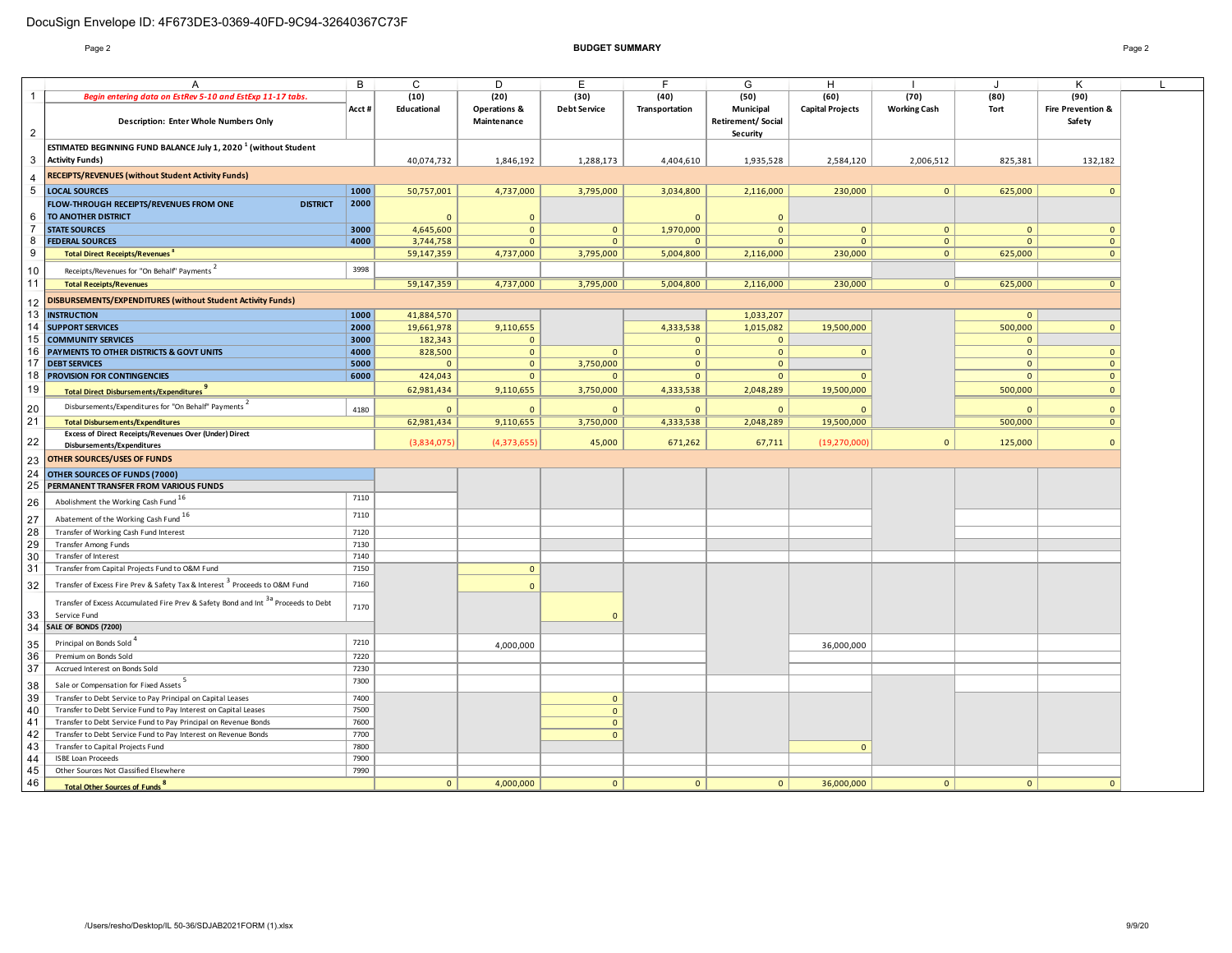#### Page 3 **BUDGET SUMMARY** Page 3

|                | Α                                                                                      | B     | C            | D                       | E                   | F              | G                        | H                       |                     | J            | Κ                            |  |
|----------------|----------------------------------------------------------------------------------------|-------|--------------|-------------------------|---------------------|----------------|--------------------------|-------------------------|---------------------|--------------|------------------------------|--|
| -1             | Begin entering data on EstRev 5-10 and EstExp 11-17 tabs.                              |       | (10)         | (20)                    | (30)                | (40)           | (50)                     | (60)                    | (70)                | (80)         | (90)                         |  |
|                |                                                                                        | Acct# | Educational  | <b>Operations &amp;</b> | <b>Debt Service</b> | Transportation | Municipal                | <b>Capital Projects</b> | <b>Working Cash</b> | Tort         | <b>Fire Prevention &amp;</b> |  |
|                | <b>Description: Enter Whole Numbers Only</b>                                           |       |              | Maintenance             |                     |                | <b>Retirement/Social</b> |                         |                     |              | Safety                       |  |
| $\overline{2}$ |                                                                                        |       |              |                         |                     |                | Security                 |                         |                     |              |                              |  |
| 47             | OTHER USES OF FUNDS (8000)                                                             |       |              |                         |                     |                |                          |                         |                     |              |                              |  |
|                |                                                                                        |       |              |                         |                     |                |                          |                         |                     |              |                              |  |
| 49             | TRANSFER TO VARIOUS OTHER FUNDS (8100)                                                 |       |              |                         |                     |                |                          |                         |                     |              |                              |  |
| 50             | Abolishment or Abatement of the Working Cash Fund 16                                   | 8110  |              |                         |                     |                |                          |                         | $\overline{0}$      |              |                              |  |
| 51             | Transfer of Working Cash Fund Interest                                                 | 8120  |              |                         |                     |                |                          |                         | $\mathbf{0}$        |              |                              |  |
| 52             | Transfer Among Funds                                                                   | 8130  |              |                         |                     |                |                          |                         |                     |              |                              |  |
| 53             | Transfer of Interest <sup>o</sup>                                                      |       |              |                         |                     |                |                          |                         |                     |              |                              |  |
| 54             |                                                                                        | 8140  |              |                         |                     |                |                          |                         |                     |              |                              |  |
|                | Transfer from Capital Projects Fund to O&M Fund                                        | 8150  |              |                         |                     |                |                          |                         |                     |              |                              |  |
| 55             | Transfer of Excess Fire Prev & Safety Tax & Interest <sup>3</sup> Proceeds to O&M Fund | 8160  |              |                         |                     |                |                          |                         |                     |              |                              |  |
|                |                                                                                        | 8170  |              |                         |                     |                |                          |                         |                     |              |                              |  |
|                | Transfer of Excess Accumulated Fire Prev & Safety Bond 3a<br>and Int                   |       |              |                         |                     |                |                          |                         |                     |              |                              |  |
| 56             | Proceeds to Debt Service Fund                                                          |       |              |                         |                     |                |                          |                         |                     |              |                              |  |
| 57             | Taxes Pledged to Pay Principal on Capital Leases                                       | 8410  |              |                         |                     |                |                          |                         |                     |              |                              |  |
| 58             | Grants/Reimbursements Pledged to Pay Principal on Capital Leases                       | 8420  |              |                         |                     |                |                          |                         |                     |              |                              |  |
| 59             | Other Revenues Pledged to Pay Principal on Capital Leases                              | 8430  |              |                         |                     |                |                          |                         |                     |              |                              |  |
| 60             | Fund Balance Transfers Pledged to Pay Principal on Capital Leases                      | 8440  |              |                         |                     |                |                          |                         |                     |              |                              |  |
| 61             | Taxes Pledged to Pay Interest on Capital Leases                                        | 8510  |              |                         |                     |                |                          |                         |                     |              |                              |  |
| 62             | Grants/Reimbursements Pledged to Pay Interest on Capital Leases                        | 8520  |              |                         |                     |                |                          |                         |                     |              |                              |  |
| 63             | Other Revenues Pledged to Pay Interest on Capital Leases                               | 8530  |              |                         |                     |                |                          |                         |                     |              |                              |  |
| 64             | Fund Balance Transfers Pledged to Pay Interest on Capital Leases                       | 8540  |              |                         |                     |                |                          |                         |                     |              |                              |  |
| 65             | Taxes Pledged to Pay Principal on Revenue Bonds                                        | 8610  |              |                         |                     |                |                          |                         |                     |              |                              |  |
| 66             | Grants/Reimbursements Pledged to Pay Principal on Revenue Bonds                        | 8620  |              |                         |                     |                |                          |                         |                     |              |                              |  |
| 67             | Other Revenues Pledged to Pay Principal on Revenue Bonds                               | 8630  |              |                         |                     |                |                          |                         |                     |              |                              |  |
| 68             | Fund Balance Transfers Pledged to Pay Principal on Revenue Bonds                       | 8640  |              |                         |                     |                |                          |                         |                     |              |                              |  |
| 69             | Taxes Pledged to Pay Interest on Revenue Bonds                                         | 8710  |              |                         |                     |                |                          |                         |                     |              |                              |  |
| 70             | Grants/Reimbursements Pledged to Pay Interest on Revenue Bonds                         | 8720  |              |                         |                     |                |                          |                         |                     |              |                              |  |
| 71             | Other Revenues Pledged to Pay Interest on Revenue Bonds                                | 8730  |              |                         |                     |                |                          |                         |                     |              |                              |  |
| 72             |                                                                                        | 8740  |              |                         |                     |                |                          |                         |                     |              |                              |  |
|                | Fund Balance Transfers Pledged to Pay Interest on Revenue Bonds                        |       |              |                         |                     |                |                          |                         |                     |              |                              |  |
| 73             | Taxes Transferred to Pay for Capital Projects                                          | 8810  |              |                         |                     |                |                          |                         |                     |              |                              |  |
| 74             | Grants/Reimbursements Pledged to Pay for Capital Projects                              | 8820  |              |                         |                     |                |                          |                         |                     |              |                              |  |
| 75             | Other Revenues Pledged to Pay for Capital Projects                                     | 8830  |              |                         |                     |                |                          |                         |                     |              |                              |  |
| 76             | Fund Balance Transfers Pledged to Pay for Capital Projects                             | 8840  |              |                         |                     |                |                          |                         |                     |              |                              |  |
| 77             | Transfer to Debt Service Fund to Pay Principal on ISBE Loans                           | 8910  |              |                         |                     |                |                          |                         |                     |              |                              |  |
| 78             | Other Uses Not Classified Elsewhere                                                    | 8990  |              |                         |                     |                |                          |                         |                     |              |                              |  |
| 79             | <b>Total Other Uses of Funds</b>                                                       |       | $\mathbf{0}$ | $\Omega$                | $\mathbf{0}$        | $\mathbf{0}$   | $\overline{0}$           | $\mathbf{0}$            | $\mathbf{0}$        | $\mathbf{0}$ | $\Omega$                     |  |
|                |                                                                                        |       |              |                         |                     |                |                          |                         |                     |              |                              |  |
| 80             | <b>Total Other Sources/Uses of Fund</b>                                                |       | $\mathbf{0}$ | 4,000,000               | $\mathbf{0}$        | $\mathbf{0}$   | $\mathbf 0$              | 36,000,000              | $\mathbf{0}$        | $\mathbf{0}$ | $\Omega$                     |  |
| 81             | <b>STIMATED ENDING FUND BALANCE June 30, 2021 (Without Student Activity Funds)</b>     |       | 36,240,657   | 1,472,537               | 1,333,173           | 5,075,872      | 2,003,239                | 19,314,120              | 2,006,512           | 950,381      | 132,182                      |  |
| 82             |                                                                                        |       |              |                         |                     |                |                          |                         |                     |              |                              |  |
|                |                                                                                        |       |              |                         |                     |                |                          |                         |                     |              |                              |  |
| 83             | Student Activity ESTIMATED BEGINNING FUND BALANCE July 1, 2020 Fund 11                 |       | $\mathbf 0$  |                         |                     |                |                          |                         |                     |              |                              |  |
|                |                                                                                        |       |              |                         |                     |                |                          |                         |                     |              |                              |  |
| 84             | <b>RECEIPTS/REVENUES (For Student Activity Funds)</b>                                  |       |              |                         |                     |                |                          |                         |                     |              |                              |  |
| 85             | <b>Total Student Activity Direct Receipts/Revenues (Local Sources)</b>                 | 1799  | 0            |                         |                     |                |                          |                         |                     |              |                              |  |
|                | DISBURSEMENTS/EXPENDITURES (For Student Activity Funds)                                |       |              |                         |                     |                |                          |                         |                     |              |                              |  |
| 86             |                                                                                        |       |              |                         |                     |                |                          |                         |                     |              |                              |  |
| 87             | <b>Total Student Activity Direct Disbursements/Expenditures</b>                        | 1999  | 0            |                         |                     |                |                          |                         |                     |              |                              |  |
|                | Excess of Direct Receipts/Revenues Over (Under) Direct                                 |       |              |                         |                     |                |                          |                         |                     |              |                              |  |
| 88             | Disbursements/Expenditures                                                             |       | $\mathbf{0}$ |                         |                     |                |                          |                         |                     |              |                              |  |
| 89             | tudent Activity ESTIMATED ENDING FUND BALANCE June 30, 2021                            |       | $\mathbf{0}$ |                         |                     |                |                          |                         |                     |              |                              |  |
|                |                                                                                        |       |              |                         |                     |                |                          |                         |                     |              |                              |  |
| 90             |                                                                                        |       |              |                         |                     |                |                          |                         |                     |              |                              |  |
|                | Total ESTIMATED BEGINNING FUND BALANCE July 1, 2020 (All Sources                       |       |              |                         |                     |                |                          |                         |                     |              |                              |  |
|                | 91   Including Student Activity Funds)                                                 |       | 40,074,732   | 1,846,192               | 1,288,173           | 4,404,610      | 1,935,528                | 2,584,120               | 2,006,512           | 825,381      | 132,182                      |  |
|                | 92 RECEIPTS/REVENUES (All Sources with Student Activity Funds)                         |       |              |                         |                     |                |                          |                         |                     |              |                              |  |
|                | 93 LOCAL SOURCES                                                                       | 1000  | 50,757,001   | 4,737,000               | 3,795,000           |                | 2,116,000                | 230,000                 | $\mathbf{0}$        | 625,000      | $\mathbf{0}$                 |  |
|                |                                                                                        |       |              |                         |                     | 3,034,800      |                          |                         |                     |              |                              |  |
|                | FLOW-THROUGH RECEIPTS/REVENUES FROM ONE<br><b>DISTRICT</b>                             | 2000  |              |                         |                     |                |                          |                         |                     |              |                              |  |
| 94             | TO ANOTHER DISTRICT                                                                    |       | $\mathbf{0}$ | $\mathbf{0}$            |                     | $\mathbf{0}$   | $\mathbf{0}$             |                         |                     |              |                              |  |
| 95             | <b>STATE SOURCES</b>                                                                   | 3000  | 4,645,600    | $\mathbf 0$             | $\mathbf{0}$        | 1,970,000      | $\mathbf 0$              | $\mathbf{0}$            | $\mathbf{0}$        | $\mathbf{0}$ | $\mathbf{0}$                 |  |
| 96             | <b>FEDERAL SOURCES</b>                                                                 | 4000  | 3,744,758    | $\mathbf 0$             | $\mathbf{0}$        | $\overline{0}$ | $\mathbf 0$              | $\mathbf{0}$            | $\overline{0}$      | $\mathbf{0}$ | $\mathbf{0}$                 |  |
| 97             | <b>Total Direct Receipts/Revenues<sup>8</sup></b>                                      |       | 59,147,359   | 4,737,000               | 3,795,000           | 5,004,800      | 2,116,000                | 230,000                 | $\overline{0}$      | 625,000      | $\mathbf{0}$                 |  |
| 98             | Receipts/Revenues for "On Behalf" Payments <sup>2</sup>                                | 3998  | $\mathbf{0}$ | $\mathbf{0}$            | $\Omega$            | $\mathbf{0}$   | $\mathbf{0}$             | $\mathbf{0}$            |                     | $\Omega$     | $\mathbf 0$                  |  |
|                |                                                                                        |       |              |                         |                     |                |                          |                         |                     |              |                              |  |
| 99             | <b>Total Receipts/Revenues</b>                                                         |       | 59,147,359   | 4,737,000               | 3,795,000           | 5,004,800      | 2,116,000                | 230,000                 | $\mathbf{0}$        | 625,000      | $\overline{0}$               |  |

Ξ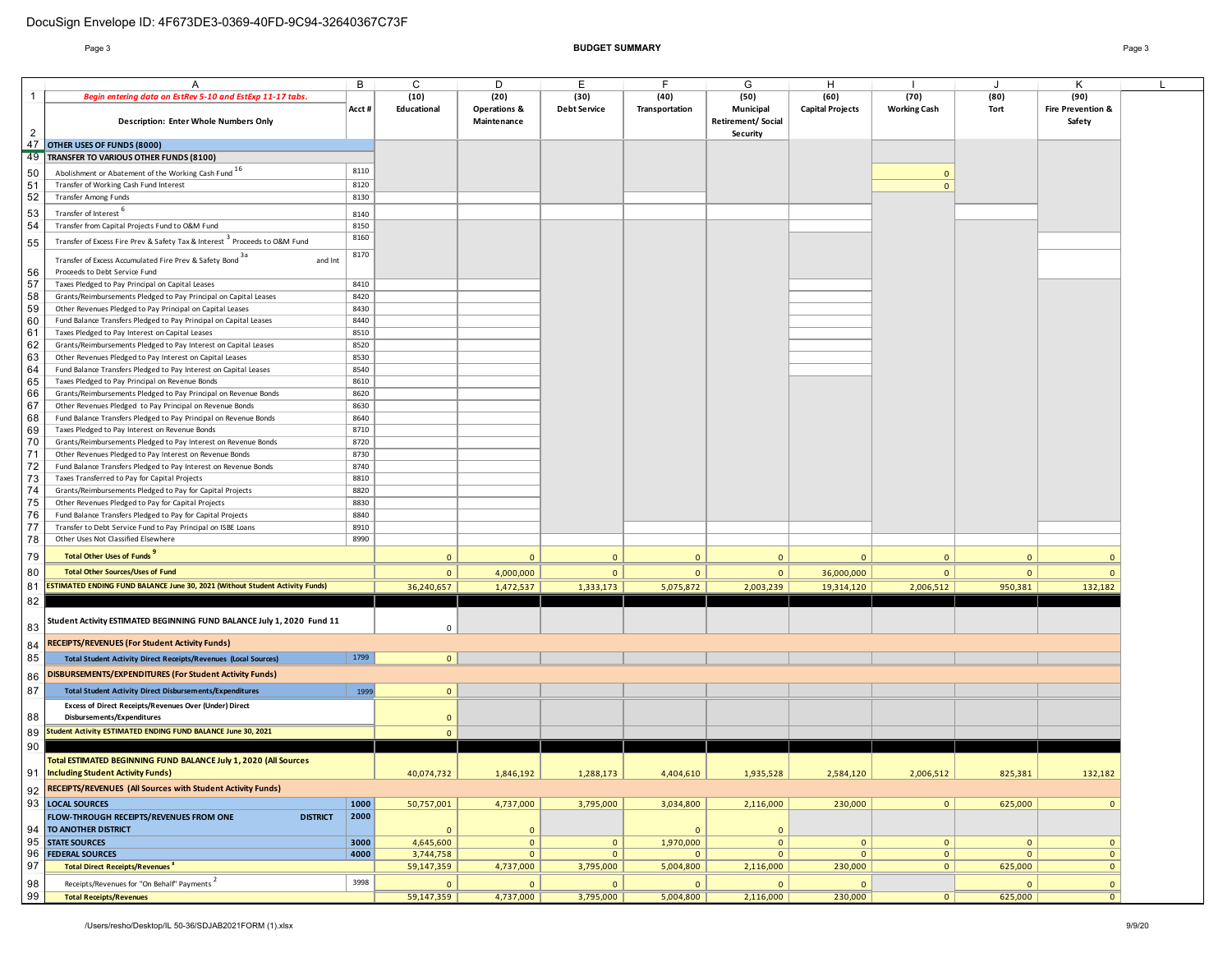#### Page 4 **BUDGET SUMMARY** Page 4

|                | A                                                                                    | B     | $\mathsf{C}$   | D                       | E                   | E                                                                        | G                        | H                       |                     |                | K                            |                        |
|----------------|--------------------------------------------------------------------------------------|-------|----------------|-------------------------|---------------------|--------------------------------------------------------------------------|--------------------------|-------------------------|---------------------|----------------|------------------------------|------------------------|
| 1              | Begin entering data on EstRev 5-10 and EstExp 11-17 tabs.                            |       | (10)           | (20)                    | (30)                | (40)                                                                     | (50)                     | (60)                    | (70)                | (80)           | (90)                         |                        |
|                |                                                                                      | Acct# | Educational    | <b>Operations &amp;</b> | <b>Debt Service</b> | Transportation                                                           | Municipal                | <b>Capital Projects</b> | <b>Working Cash</b> | Tort           | <b>Fire Prevention &amp;</b> |                        |
|                | <b>Description: Enter Whole Numbers Only</b>                                         |       |                | Maintenance             |                     |                                                                          | <b>Retirement/Social</b> |                         |                     |                | Safety                       |                        |
| $\overline{2}$ |                                                                                      |       |                |                         |                     |                                                                          | Security                 |                         |                     |                |                              |                        |
|                | 100 DISBURSEMENTS/EXPENDITURES (All Sources with Student Activity Funds)             |       |                |                         |                     |                                                                          |                          |                         |                     |                |                              |                        |
|                | 101 INSTRUCTION                                                                      | 1000  | 41,884,570     |                         |                     |                                                                          | 1,033,207                |                         |                     | $\overline{0}$ |                              |                        |
|                | 102 SUPPORT SERVICES                                                                 | 2000  | 19,661,978     | 9,110,655               |                     | 4,333,538                                                                | 1,015,082                | 19,500,000              |                     | 500,000        | $\mathbf{0}$                 |                        |
|                | <b>103 COMMUNITY SERVICES</b>                                                        | 3000  | 182,343        | $\mathbf{0}$            |                     | $\mathbf{0}$                                                             | $\mathbf{0}$             |                         |                     | $\mathbf{0}$   |                              |                        |
|                | 104 PAYMENTS TO OTHER DISTRICTS & GOVT UNITS                                         | 4000  | 828,500        | $\overline{0}$          | $\mathbf{0}$        | $\overline{0}$                                                           | $\mathbf{0}$             | $\Omega$                |                     | $\mathbf{0}$   | $\overline{0}$               |                        |
|                | 105 DEBT SERVICES                                                                    | 5000  | $\mathbf{0}$   | $\overline{0}$          | 3,750,000           | $\overline{0}$                                                           | $\mathbf{0}$             |                         |                     | $\mathbf{0}$   | $\overline{0}$               |                        |
|                | <b>106 PROVISION FOR CONTINGENCIES</b>                                               | 6000  | 424,043        | $\overline{0}$          | $\Omega$            | $\mathbf{0}$                                                             | $\mathbf{0}$             | $\Omega$                |                     | $\mathbf{0}$   | $\mathbf{0}$                 |                        |
| 107            | <b>Total Direct Disbursements/Expenditures</b>                                       |       | 62,981,434     | 9,110,655               | 3,750,000           | 4,333,538                                                                | 2,048,289                | 19,500,000              |                     | 500,000        | $\Omega$                     |                        |
| 108            | Disbursements/Expenditures for "On Behalf" Payments                                  | 4180  | $\mathbf{0}$   | $\Omega$                | $\Omega$            | $\Omega$                                                                 | $\Omega$                 |                         |                     | $\mathbf{0}$   | $\Omega$                     |                        |
| 109            | <b>Total Disbursements/Expenditures</b>                                              |       | 62,981,434     | 9,110,655               | 3,750,000           | 4,333,538                                                                | 2,048,289                | 19,500,000              |                     | 500,000        | $\Omega$                     |                        |
|                | Excess of Direct Receipts/Revenues Over (Under) Direct                               |       |                |                         |                     |                                                                          |                          |                         |                     |                |                              |                        |
| 110            | Disbursements/Expenditures                                                           |       | (3,834,075)    | (4,373,655)             | 45,000              | 671,262                                                                  | 67,711                   | (19,270,000)            | $\mathbf{0}$        | 125,000        | $\Omega$                     |                        |
|                | 111 OTHER SOURCES/USES OF FUNDS                                                      |       |                |                         |                     |                                                                          |                          |                         |                     |                |                              |                        |
|                | 112 OTHER SOURCES OF FUNDS (7000)                                                    |       |                |                         |                     |                                                                          |                          |                         |                     |                |                              |                        |
| 113            | Total Other Sources of Funds 8                                                       |       | $\Omega$       | 4,000,000               | $\Omega$            | $\Omega$                                                                 | $\Omega$                 | 36,000,000              | $\Omega$            | $\Omega$       |                              |                        |
|                | 114 OTHER USES OF FUNDS (8000)                                                       |       |                |                         |                     |                                                                          |                          |                         |                     |                |                              |                        |
| 116            | Total Other Uses of Funds <sup>9</sup>                                               |       | $\mathbf{0}$   | $\Omega$                | $\mathbf{0}$        | $\mathbf{0}$                                                             | $\mathbf{0}$             | $\Omega$                | $\Omega$            | $\mathbf{0}$   |                              |                        |
| 117            | <b>Total Other Sources/Uses of Fund</b>                                              |       | $\overline{0}$ | 4,000,000               | $\Omega$            | $\mathbf{0}$                                                             | $\mathbf{0}$             | 36,000,000              | $\Omega$            | $\mathbf{0}$   | $\Omega$                     |                        |
|                | <b>STIMATED ENDING FUND BALANCE June 30, 2021 (All Sources With student Activity</b> |       |                |                         |                     |                                                                          |                          |                         |                     |                |                              |                        |
|                | 118 Funds)                                                                           |       | 36,240,657     | 1,472,537               | 1,333,173           | 5,075,872                                                                | 2,003,239                | 19,314,120              | 2,006,512           | 950,381        | 132,182                      |                        |
| 119            |                                                                                      |       |                |                         |                     |                                                                          |                          |                         |                     |                |                              |                        |
| 120            |                                                                                      |       |                |                         |                     | SUMMARY OF EXPENDITURES Without Student Activity Funds (by Major Object) |                          |                         |                     |                |                              |                        |
| 121            |                                                                                      |       | (10)           | (20)                    | (30)                | (40)                                                                     | (50)                     | (60)                    | (70)                | (80)           | (90)                         |                        |
|                | Description                                                                          | Acct  | Educational    | <b>Operations &amp;</b> | <b>Debt Service</b> | Transportation                                                           | Municipal                | <b>Capital Projects</b> | <b>Working Cash</b> | Tort           | <b>Fire Prevention &amp;</b> | <b>Total By Object</b> |
|                |                                                                                      | #     |                | Maintenance             |                     |                                                                          | <b>Retirement/Social</b> |                         |                     |                | Safety                       |                        |
| 122            |                                                                                      |       |                |                         |                     |                                                                          | Security                 |                         |                     |                |                              |                        |
|                | 123 Object Name                                                                      |       |                |                         |                     |                                                                          |                          |                         |                     |                |                              |                        |
| 124            | Salaries                                                                             | 100   | 46,829,850     | 1,948,261               |                     | 77,951                                                                   |                          | 100,000                 |                     | $\mathbf{0}$   | $\overline{0}$               | 48,956,062             |
| 125            | <b>Employee Benefits</b>                                                             | 200   | 8,269,297      | 457,894                 |                     | 23,897                                                                   | 2,048,289                | $\Omega$                |                     | $\Omega$       | $\overline{0}$               | 10,799,377             |
| 126            | <b>Purchased Services</b>                                                            | 300   | 2,502,445      | 4,688,000               | $\mathbf{0}$        | 4,226,040                                                                |                          | 18,725,000              |                     | 500,000        | $\overline{0}$               | 30,641,485             |
| 127            | <b>Supplies &amp; Materials</b>                                                      | 400   | 2,059,324      | 1,690,500               |                     | 4,650                                                                    |                          | 250,000                 |                     | $\mathbf{0}$   | $\mathbf{0}$                 | 4,004,474              |
| 128            | <b>Capital Outlay</b>                                                                | 500   | 1,059,988      | 320,000                 |                     | 1,000                                                                    |                          | 425,000                 |                     | $\mathbf{0}$   | $\mathbf{0}$                 | 1,805,988              |
| 129            | <b>Other Objects</b>                                                                 | 600   | 2,213,530      | 1,000                   | 3,750,000           | $\mathbf{0}$                                                             | $\mathbf{0}$             | $\Omega$                |                     | $\mathbf{0}$   | $\mathbf{0}$                 | 5,964,530              |
| 130            | Non-Capitalized Equipment                                                            | 700   | $\mathbf{0}$   | $\mathbf{0}$            |                     | $\mathbf{0}$                                                             |                          | $\Omega$                |                     | $\mathbf{0}$   | $\mathbf{0}$                 |                        |
| 131            | <b>Termination Benefits</b>                                                          | 800   | 47,000         | 5,000                   |                     | $\Omega$                                                                 |                          |                         |                     | $\Omega$       |                              | 52,000                 |
| 132            | <b>Total Expenditures</b>                                                            |       | 62,981,434     | 9,110,655               | 3,750,000           | 4,333,538                                                                | 2,048,289                | 19,500,000              |                     | 500,000        | $\Omega$                     | 102,223,916            |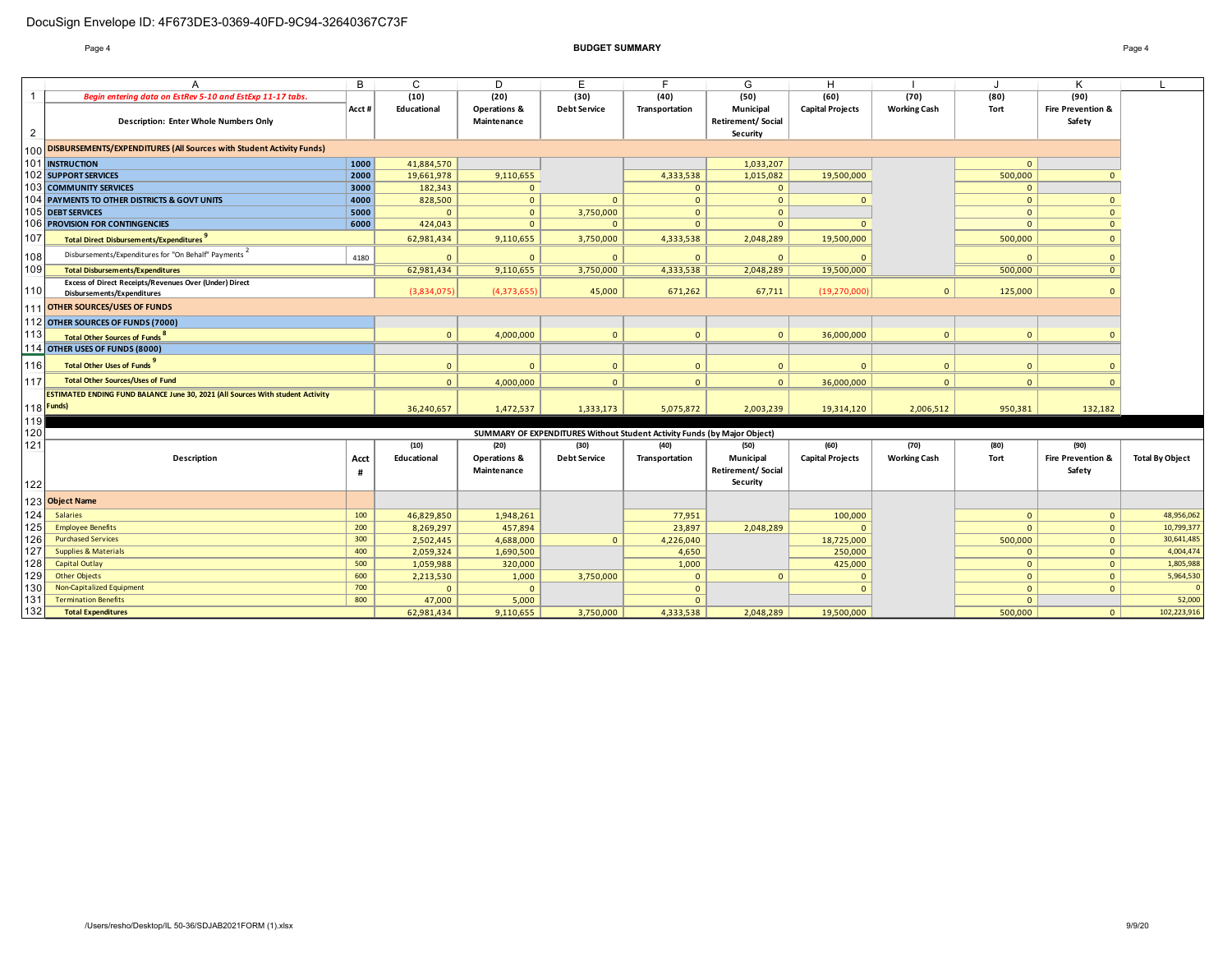# DocuSign Envelope ID: 4F673DE3-0369-40FD-9C94-32640367C73F

# Page 5 **SUMMARY OF CASH TRANSACTIONS** Page 5

|                | A                                                                                             | В          | С                          | D                                      | Е                   | F              | G                                                 | H                       |                     | J            | ĸ                                      |
|----------------|-----------------------------------------------------------------------------------------------|------------|----------------------------|----------------------------------------|---------------------|----------------|---------------------------------------------------|-------------------------|---------------------|--------------|----------------------------------------|
| $\overline{1}$ |                                                                                               |            | (10)                       | (20)                                   | (30)                | (40)           | (50)                                              | (60)                    | (70)                | (80)         | (90)                                   |
| $\overline{2}$ | Description: Enter Whole Numbers Only                                                         | Acct#      | Educational                | <b>Operations &amp;</b><br>Maintenance | <b>Debt Service</b> | Transportation | Municipal<br><b>Retirement/Social</b><br>Security | <b>Capital Projects</b> | <b>Working Cash</b> | Tort         | <b>Fire Prevention &amp;</b><br>Safety |
| 3              | BEGINNING CASH BALANCE ON HAND July 1, 2020 <sup>7</sup> (Without Student Activity<br>Funds)  |            | 41,259,362                 | 2,400,129                              | 1,009,083           | 4,378,611      | 2,028,591                                         | 2,971,938               | 2,010,167           | 804,567      | 390                                    |
| $\overline{4}$ | <b>Total Direct Receipts &amp; Other Sources 8</b>                                            |            | 59,147,359                 | 8,737,000                              | 3,795,000           | 5,004,800      | 2,116,000                                         | 36,230,000              | $\overline{0}$      | 625,000      | $\mathbf{0}$                           |
| 5              | <b>OTHER RECEIPTS</b>                                                                         |            |                            |                                        |                     |                |                                                   |                         |                     |              |                                        |
| 6              | Interfund Loans Payable (Loans from Other Funds)                                              | 411        |                            |                                        |                     |                |                                                   |                         |                     |              |                                        |
| $\overline{7}$ | Interfund Loans Receivable (Repayment of Loans)                                               | 141        |                            |                                        |                     |                |                                                   |                         |                     |              |                                        |
| 8              | Notes and Warrants Payable                                                                    | 433        |                            |                                        |                     |                |                                                   |                         |                     |              |                                        |
| 9              | Other Current Assets                                                                          | 199        |                            |                                        |                     |                |                                                   |                         |                     |              |                                        |
| 10             | <b>Total Other Receipts</b>                                                                   |            | $\mathbf{0}$               | $\mathbf{0}$                           | $\mathbf{0}$        | $\mathbf{0}$   | $\mathbf{0}$                                      | $\overline{0}$          | $\mathbf{0}$        | $\mathbf{0}$ | $\mathbf{0}$                           |
| 11             | <b>Total Direct Receipts, Other Sources, &amp; Other Receipts</b>                             |            | 59,147,359                 | 8,737,000                              | 3,795,000           | 5,004,800      | 2,116,000                                         | 36,230,000              | $\mathbf{0}$        | 625,000      | $\overline{0}$                         |
| 12             | <b>Total Amount Available</b>                                                                 |            | 100,406,721                | 11,137,129                             | 4,804,083           | 9,383,411      | 4,144,591                                         | 39,201,938              | 2,010,167           | 1,429,567    | 390                                    |
| 13             |                                                                                               |            | 62,981,434                 | 9,110,655                              | 3,750,000           | 4,333,538      | 2,048,289                                         | 19,500,000              | 0                   | 500,000      | 0 <sup>1</sup>                         |
| 14             | Total Direct Disbursements & Other Uses<br><b>OTHER DISBURSEMENTS</b>                         |            |                            |                                        |                     |                |                                                   |                         |                     |              |                                        |
|                |                                                                                               | 141        |                            |                                        |                     |                |                                                   |                         |                     |              |                                        |
| 15             | Interfund Loans Receivable (Loans to Other Funds) 10                                          |            |                            |                                        |                     |                |                                                   |                         |                     |              |                                        |
| 16             | Interfund Loans Payable (Repayment of Loans)                                                  | 411<br>433 |                            |                                        |                     |                |                                                   |                         |                     |              |                                        |
| 17             | Notes and Warrants Payable                                                                    |            |                            |                                        |                     |                |                                                   |                         |                     |              |                                        |
| 18             | Other Current Liabilities                                                                     | 499        |                            |                                        |                     |                |                                                   |                         |                     |              |                                        |
| 19             | <b>Total Other Disbursements</b>                                                              |            | $\mathbf{0}$               | $\mathbf{0}$                           | $\Omega$            | $\mathbf{0}$   | $\mathbf{0}$                                      | $\mathbf{0}$            | $\mathbf{0}$        | $\mathbf{0}$ | $\mathbf 0$                            |
| 20             | Total Direct Disbursements, Other Uses, & Other Disbursements                                 |            | 62,981,434                 | 9,110,655                              | 3,750,000           | 4,333,538      | 2,048,289                                         | 19,500,000              | 0                   | 500,000      | $\mathbf{0}$                           |
| 21             | <b>ENDING CASH BALANCE ON HAND June 30, 2021<sup>7</sup> (Without Student Activity Funds)</b> |            | 37,425,287                 | 2,026,474                              | 1,054,083           | 5,049,873      | 2,096,302                                         | 19,701,938              | 2,010,167           | 929,567      | 390                                    |
| 22             |                                                                                               |            |                            |                                        |                     |                |                                                   |                         |                     |              |                                        |
| 23             | Activity Funds BEGINNING CASH BALANCE ON HAND July 1, 2020 <sup>7</sup>                       |            | $\mathsf 0$                |                                        |                     |                |                                                   |                         |                     |              |                                        |
| 24<br>25       | <b>Total Direct Receipts &amp; Other Sources<sup>8</sup></b>                                  |            | $\Omega$<br>$\overline{0}$ |                                        |                     |                |                                                   |                         |                     |              |                                        |
| 26             | <b>Total Amount Available</b>                                                                 |            | $\overline{0}$             |                                        |                     |                |                                                   |                         |                     |              |                                        |
| 27             | Total Direct Disbursements & Other Uses                                                       |            |                            |                                        |                     |                |                                                   |                         |                     |              |                                        |
|                | Activity funds ENDING CASH BALANCE ON HAND June 30, 2021                                      |            | $\mathbf{0}$               |                                        |                     |                |                                                   |                         |                     |              |                                        |
| 28             |                                                                                               |            |                            |                                        |                     |                |                                                   |                         |                     |              |                                        |
|                | Total BEGINNING CASH BALANCE ON HAND July 1, 2020 <sup>7</sup> (With Student                  |            |                            |                                        |                     |                |                                                   |                         |                     |              |                                        |
| 29             | <b>Activity Funds)</b>                                                                        |            | 41,259,362                 | 2,400,129                              | 1,009,083           | 4,378,611      | 2,028,591                                         | 2,971,938               | 2,010,167           | 804,567      | 390                                    |
| 30             | <b>Total Direct Receipts &amp; Other Sources<sup>8</sup></b>                                  |            | 59,147,359                 | 8,737,000                              | 3,795,000           | 5,004,800      | 2,116,000                                         | 36,230,000              | $\mathbf{0}$        | 625,000      | $\mathbf 0$                            |
| 31             | <b>Total Other Receipts</b>                                                                   |            | $\mathbf{0}$               | $\mathbf{0}$                           | $\mathbf{0}$        | $\mathbf{0}$   | $\mathbf{0}$                                      | $\mathbf{0}$            | $\mathbf{0}$        | $\mathbf{0}$ | $\mathbf 0$                            |
| 32             | <b>Total Direct Receipts, Other Sources, &amp; Other Receipts</b>                             |            | 59,147,359                 | 8,737,000                              | 3,795,000           | 5,004,800      | 2,116,000                                         | 36,230,000              | $\mathbf{0}$        | 625,000      | $\mathbf{0}$                           |
| 33             | <b>Total Amount Available</b>                                                                 |            | 100,406,721                | 11,137,129                             | 4,804,083           | 9,383,411      | 4,144,591                                         | 39,201,938              | 2,010,167           | 1,429,567    | 390                                    |
| 34             | <b>Total Direct Disbursements &amp; Other Uses</b>                                            |            | 62,981,434                 | 9,110,655                              | 3,750,000           | 4,333,538      | 2,048,289                                         | 19,500,000              | $\mathbf{0}$        | 500,000      | $\mathbf{0}$                           |
| 35             | <b>Total Other Disbursements</b>                                                              |            | $\mathbf{0}$               | $\mathbf{0}$                           | $\Omega$            | $\mathbf{0}$   | $\mathbf{0}$                                      | $\mathbf{0}$            | $\mathbf{0}$        | $\Omega$     | $\mathbf{0}$                           |
| 36             | Total Direct Disbursements, Other Uses, & Other Disbursements                                 |            | 62,981,434                 | 9,110,655                              | 3,750,000           | 4,333,538      | 2,048,289                                         | 19,500,000              | $\mathbf{0}$        | 500,000      | $\mathbf{0}$                           |
| 37             | Total ENDING CASH BALANCE ON HAND June 30, 2021 <sup>7</sup> (With Student Activity Funds)    |            | 37,425,287                 | 2,026,474                              | 1,054,083           | 5,049,873      | 2,096,302                                         | 19,701,938              | 2,010,167           | 929,567      | 390                                    |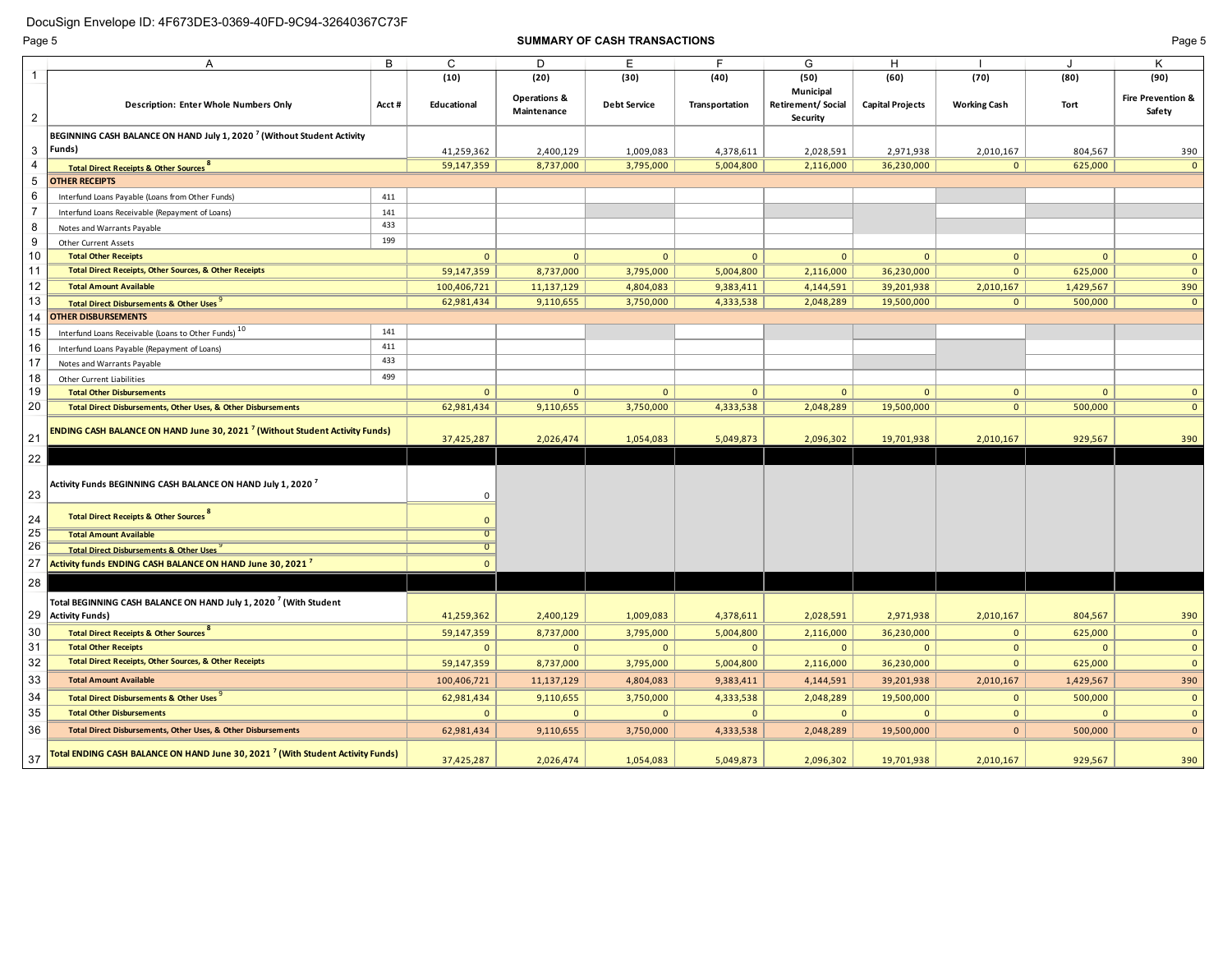### Page 6 **ESTIMATED RECEIPTS/REVENUES** Page 6

|                       | A                                                                                                                                        | B            | C                   | D                               | Ε                           | F.                     | G                             | H                               |                             | J            | Κ                                    |
|-----------------------|------------------------------------------------------------------------------------------------------------------------------------------|--------------|---------------------|---------------------------------|-----------------------------|------------------------|-------------------------------|---------------------------------|-----------------------------|--------------|--------------------------------------|
| $\mathbf{1}$          |                                                                                                                                          | Acct         | (10)<br>Educational | (20)<br><b>Operations &amp;</b> | (30)<br><b>Debt Service</b> | (40)<br>Transportation | (50)<br>Municipal             | (60)<br><b>Capital Projects</b> | (70)<br><b>Working Cash</b> | (80)<br>Tort | (90)<br><b>Fire Prevention &amp;</b> |
| $\overline{2}$        | <b>Description: Enter Whole Numbers Only</b>                                                                                             | #            |                     | Maintenance                     |                             |                        | Retirement/Social<br>Security |                                 |                             |              | Safety                               |
| 3                     | RECEIPTS/REVENUES FROM LOCAL SOURCES (1000)                                                                                              |              |                     |                                 |                             |                        |                               |                                 |                             |              |                                      |
| $\overline{4}$        | AD VALOREM TAXES LEVIED BY LOCAL EDUCATION AGENCY                                                                                        | 1100         |                     |                                 |                             |                        |                               |                                 |                             |              |                                      |
|                       | Designated Purposes Levies 11 (1110-1120)                                                                                                | $\sim$       |                     |                                 |                             |                        |                               |                                 |                             |              |                                      |
| $\sqrt{5}$<br>$\,6\,$ |                                                                                                                                          |              | 41,800,000          | 4,492,000                       | 3,795,000                   | 2,985,000              | 2,044,000                     |                                 |                             | 600,000      |                                      |
| $\overline{7}$        | Leasing Purposes Levy <sup>12</sup>                                                                                                      | 1130<br>1140 |                     |                                 |                             |                        |                               |                                 |                             |              |                                      |
| 8                     | Special Education Purposes Levy<br>FICA and Medicare Only Levies                                                                         | 1150         |                     |                                 |                             |                        |                               |                                 |                             |              |                                      |
| 9                     | Area Vocational Construction Purposes Levy                                                                                               | 1160         |                     |                                 |                             |                        |                               |                                 |                             |              |                                      |
| 10                    | Summer School Purposes Levy                                                                                                              | 1170         |                     |                                 |                             |                        |                               |                                 |                             |              |                                      |
| 11                    | Other Tax Levies (Describe & Itemize)                                                                                                    | 1190         |                     |                                 |                             |                        |                               |                                 |                             |              |                                      |
| 12                    | <b>Total Ad Valorem Taxes Levied by District</b>                                                                                         |              | 41,800,000          | 4,492,000                       | 3,795,000                   | 2,985,000              | 2,044,000                     | $\mathbf{0}$                    | $\overline{0}$              | 600,000      |                                      |
| 13                    | PAYMENTS IN LIEU OF TAXES                                                                                                                | 1200         |                     |                                 |                             |                        |                               |                                 |                             |              |                                      |
| 14                    | Mobile Home Privilege Tax                                                                                                                | 1210         |                     |                                 |                             |                        |                               |                                 |                             |              |                                      |
| 15                    | Payments from Local Housing Authority                                                                                                    | 1220         |                     |                                 |                             |                        |                               |                                 |                             |              |                                      |
| 16                    | Corporate Personal Property Replacement Taxes <sup>13</sup>                                                                              | 1230         | 510,000             |                                 |                             |                        | 72,000                        |                                 |                             |              |                                      |
| 17                    | Other Payments in Lieu of Taxes (Describe & Itemize)                                                                                     | 1290         | 6,365,500           |                                 |                             |                        |                               |                                 |                             |              |                                      |
| 18                    | <b>Total Payments in Lieu of Taxes</b>                                                                                                   |              | 6,875,500           | $\mathbf{0}$                    | $\mathbf{0}$                | $\mathbf{0}$           | 72,000                        | $\mathbf{0}$                    | $\mathbf{0}$                | $\mathbf{0}$ |                                      |
|                       | <b>TUITION</b>                                                                                                                           | 1300         |                     |                                 |                             |                        |                               |                                 |                             |              |                                      |
| 19<br>20              |                                                                                                                                          | 1311         |                     |                                 |                             |                        |                               |                                 |                             |              |                                      |
| 21                    | Regular Tuition from Pupils or Parents (In State)                                                                                        | 1312         |                     |                                 |                             |                        |                               |                                 |                             |              |                                      |
| 22                    | Regular Tuition from Other Districts (In State)<br>Regular Tuition from Other Sources (In State)                                         | 1313         |                     |                                 |                             |                        |                               |                                 |                             |              |                                      |
| 23                    | Regular Tuition from Other Sources (Out of State)                                                                                        | 1314         |                     |                                 |                             |                        |                               |                                 |                             |              |                                      |
| 24                    | Summer School Tuition from Pupils or Parents (In State)                                                                                  | 1321         |                     |                                 |                             |                        |                               |                                 |                             |              |                                      |
| 25                    | Summer School Tuition from Other Districts (In State)                                                                                    | 1322         |                     |                                 |                             |                        |                               |                                 |                             |              |                                      |
| 26                    | Summer School Tuition from Other Sources (In State)                                                                                      | 1323         |                     |                                 |                             |                        |                               |                                 |                             |              |                                      |
| 27                    | Summer School Tuition from Other Sources (Out of State)                                                                                  | 1324         |                     |                                 |                             |                        |                               |                                 |                             |              |                                      |
| 28                    | CTE Tuition from Pupils or Parents (In State)                                                                                            | 1331         |                     |                                 |                             |                        |                               |                                 |                             |              |                                      |
| 29                    | CTE Tuition from Other Districts (In State)                                                                                              | 1332         |                     |                                 |                             |                        |                               |                                 |                             |              |                                      |
| 30                    | CTE Tuition from Other Sources (In State)                                                                                                | 1333         |                     |                                 |                             |                        |                               |                                 |                             |              |                                      |
| 31                    | CTE Tuition from Other Sources (Out of State)                                                                                            | 1334         |                     |                                 |                             |                        |                               |                                 |                             |              |                                      |
| 32                    | Special Education Tuition from Pupils or Parents (In State)                                                                              | 1341         |                     |                                 |                             |                        |                               |                                 |                             |              |                                      |
| 33                    | Special Education Tuition from Other Districts (In State)                                                                                | 1342         |                     |                                 |                             |                        |                               |                                 |                             |              |                                      |
| 34                    | Special Education Tuition from Other Sources (In State)                                                                                  | 1343         |                     |                                 |                             |                        |                               |                                 |                             |              |                                      |
| 35                    | Special Education Tuition from Other Sources (Out of State)                                                                              | 1344         |                     |                                 |                             |                        |                               |                                 |                             |              |                                      |
| 36                    | Adult Tuition from Pupils or Parents (In State)                                                                                          | 1351         |                     |                                 |                             |                        |                               |                                 |                             |              |                                      |
| 37                    | Adult Tuition from Other Districts (In State)                                                                                            | 1352         |                     |                                 |                             |                        |                               |                                 |                             |              |                                      |
| 38                    | Adult Tuition from Other Sources (In State)                                                                                              | 1353         |                     |                                 |                             |                        |                               |                                 |                             |              |                                      |
| 39                    | Adult Tuition from Other Sources (Out of State)                                                                                          | 1354         |                     |                                 |                             |                        |                               |                                 |                             |              |                                      |
| 40                    | <b>Total Tuition</b>                                                                                                                     |              | $\Omega$            |                                 |                             |                        |                               |                                 |                             |              |                                      |
| 41                    | <b>TRANSPORTATION FEES</b>                                                                                                               | 1400         |                     |                                 |                             |                        |                               |                                 |                             |              |                                      |
| 42                    | Regular Transportation Fees from Pupils or Parents (In State)                                                                            | 1411         |                     |                                 |                             | 49,800                 |                               |                                 |                             |              |                                      |
| 43                    | Regular Transportation Fees from Other Districts (In State)                                                                              | 1412         |                     |                                 |                             |                        |                               |                                 |                             |              |                                      |
| 44                    | Regular Transportation Fees from Other Sources (In State)                                                                                | 1413         |                     |                                 |                             |                        |                               |                                 |                             |              |                                      |
| 45<br>46              | Regular Transportation Fees from Co-curricular Activities (In State)<br>Regular Transportation Fees from Other Sources (Out of State)    | 1415<br>1416 |                     |                                 |                             |                        |                               |                                 |                             |              |                                      |
| 47                    |                                                                                                                                          | 1421         |                     |                                 |                             |                        |                               |                                 |                             |              |                                      |
| 48                    | Summer School Transportation Fees from Pupils or Parents (In State)<br>Summer School Transportation Fees from Other Districts (In State) | 1422         |                     |                                 |                             |                        |                               |                                 |                             |              |                                      |
| 49                    | Summer School Transportation Fees from Other Sources (In State)                                                                          | 1423         |                     |                                 |                             |                        |                               |                                 |                             |              |                                      |
| 50                    | Summer School Transportation Fees from Other Sources (Out of State)                                                                      | 1424         |                     |                                 |                             |                        |                               |                                 |                             |              |                                      |
| 51                    | CTE Transportation Fees from Pupils or Parents (In State)                                                                                | 1431         |                     |                                 |                             |                        |                               |                                 |                             |              |                                      |
| 52                    | CTE Transportation Fees from Other Districts (In State)                                                                                  | 1432         |                     |                                 |                             |                        |                               |                                 |                             |              |                                      |
| 53                    | CTE Transportation Fees from Other Sources (In State)                                                                                    | 1433         |                     |                                 |                             |                        |                               |                                 |                             |              |                                      |
| 54                    | CTE Transportation Fees from Other Sources (Out of State)                                                                                | 1434         |                     |                                 |                             |                        |                               |                                 |                             |              |                                      |
| 55                    | Special Education Transportation Fees from Pupils or Parents (In State)                                                                  | 1441         |                     |                                 |                             |                        |                               |                                 |                             |              |                                      |
| 56                    | Special Education Transportation Fees from Other Districts (In State)                                                                    | 1442         |                     |                                 |                             |                        |                               |                                 |                             |              |                                      |
| 57                    | Special Education Transportation Fees from Other Sources (In State)                                                                      | 1443         |                     |                                 |                             |                        |                               |                                 |                             |              |                                      |
| 58                    | Special Education Transportation Fees from Other Sources (Out of State)                                                                  | 1444         |                     |                                 |                             |                        |                               |                                 |                             |              |                                      |
| 59                    | Adult Transportation Fees from Pupils or Parents (In State)                                                                              | 1451         |                     |                                 |                             |                        |                               |                                 |                             |              |                                      |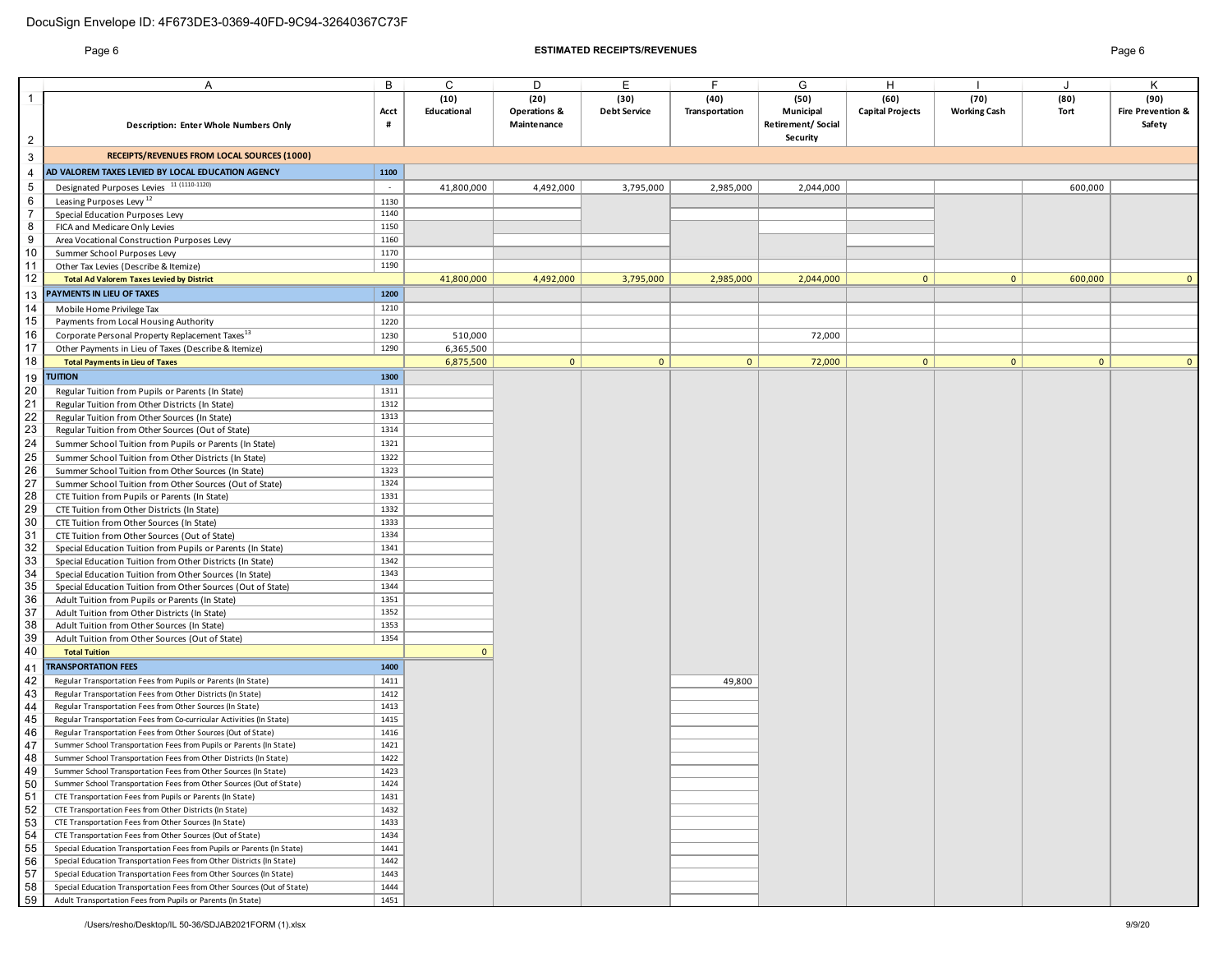### Page 7 **ESTIMATED RECEIPTS/REVENUES** Page 7

|                | A                                                                                  | В            | C                   | D                               | Е                           | F.                     | G                                    | H                               |                             | J            | Κ                                    |
|----------------|------------------------------------------------------------------------------------|--------------|---------------------|---------------------------------|-----------------------------|------------------------|--------------------------------------|---------------------------------|-----------------------------|--------------|--------------------------------------|
| $\mathbf{1}$   |                                                                                    | Acct         | (10)<br>Educational | (20)<br><b>Operations &amp;</b> | (30)<br><b>Debt Service</b> | (40)<br>Transportation | (50)<br>Municipal                    | (60)<br><b>Capital Projects</b> | (70)<br><b>Working Cash</b> | (80)<br>Tort | (90)<br><b>Fire Prevention &amp;</b> |
| $\overline{2}$ | Description: Enter Whole Numbers Only                                              | #            |                     | Maintenance                     |                             |                        | <b>Retirement/Social</b><br>Security |                                 |                             |              | Safety                               |
| 60             | Adult Transportation Fees from Other Districts (In State)                          | 1452         |                     |                                 |                             |                        |                                      |                                 |                             |              |                                      |
| 61             | Adult Transportation Fees from Other Sources (In State)                            | 1453         |                     |                                 |                             |                        |                                      |                                 |                             |              |                                      |
| 62             | Adult Transportation Fees from Other Sources (Out of State)                        | 1454         |                     |                                 |                             |                        |                                      |                                 |                             |              |                                      |
| 63             | <b>Total Transportation Fees</b>                                                   |              |                     |                                 |                             | 49,800                 |                                      |                                 |                             |              |                                      |
| 64             | <b>EARNINGS ON INVESTMENTS</b>                                                     | 1500         |                     |                                 |                             |                        |                                      |                                 |                             |              |                                      |
| 65             | Interest on Investments                                                            | 1510         |                     |                                 |                             |                        |                                      |                                 |                             |              |                                      |
| 66             | Gain or Loss on Sale of Investments                                                | 1520         |                     |                                 |                             |                        |                                      |                                 |                             |              |                                      |
| 67             |                                                                                    |              | $\mathbf{0}$        | $\mathbf 0$                     | $\overline{0}$              | $\mathbf{0}$           | $\mathbf{0}$                         | $\mathbf{0}$                    | $\overline{0}$              | $\mathbf{0}$ |                                      |
|                | <b>Total Earnings on Investments</b>                                               |              |                     |                                 |                             |                        |                                      |                                 |                             |              |                                      |
| 68             | <b>FOOD SERVICE</b>                                                                | 1600         |                     |                                 |                             |                        |                                      |                                 |                             |              |                                      |
| 69             | Sales to Pupils - Lunch                                                            | 1611         | 841,000             |                                 |                             |                        |                                      |                                 |                             |              |                                      |
| 70             | Sales to Pupils - Breakfast                                                        | 1612         |                     |                                 |                             |                        |                                      |                                 |                             |              |                                      |
| 71             | Sales to Pupils - A la Carte                                                       | 1613<br>1614 |                     |                                 |                             |                        |                                      |                                 |                             |              |                                      |
| 72             | Sales to Pupils - Other (Describe & Itemize)                                       |              |                     |                                 |                             |                        |                                      |                                 |                             |              |                                      |
| 73<br>74       | Sales to Adults<br>Other Food Service (Describe & Itemize)                         | 1620<br>1690 | 13,000              |                                 |                             |                        |                                      |                                 |                             |              |                                      |
| 75             |                                                                                    |              | 11,000              |                                 |                             |                        |                                      |                                 |                             |              |                                      |
|                | <b>Total Food Service</b>                                                          |              | 865,000             |                                 |                             |                        |                                      |                                 |                             |              |                                      |
| 76             | <b>DISTRICT/SCHOOL ACTIVITY INCOME</b>                                             | 1700         |                     |                                 |                             |                        |                                      |                                 |                             |              |                                      |
| 77             | Admissions - Athletic                                                              | 1711         |                     |                                 |                             |                        |                                      |                                 |                             |              |                                      |
| 78             | Admissions - Other                                                                 | 1719         |                     |                                 |                             |                        |                                      |                                 |                             |              |                                      |
| 79             | Fees                                                                               | 1720         | 175,700             |                                 |                             |                        |                                      |                                 |                             |              |                                      |
| 80             | Book Store Sales                                                                   | 1730         |                     |                                 |                             |                        |                                      |                                 |                             |              |                                      |
| 81             | Other District/School Activity Revenue (Describe & Itemize)                        | 1790         |                     |                                 |                             |                        |                                      |                                 |                             |              |                                      |
| 82             | <b>Student Activity Fund Revenues</b>                                              | 1799         |                     |                                 |                             |                        |                                      |                                 |                             |              |                                      |
| 83             | Total District/School Activity Income (without Student Activity Funds 1799)        |              | 175,700             | $\mathbf{0}$                    |                             |                        |                                      |                                 |                             |              |                                      |
| 84             | Total District/School Activity Income (with Student Activity Funds 1799)           |              | 175,700             |                                 |                             |                        |                                      |                                 |                             |              |                                      |
| 85             | <b>TEXTBOOK INCOME</b>                                                             | 1800         |                     |                                 |                             |                        |                                      |                                 |                             |              |                                      |
| 86             | Rentals - Regular Textbooks                                                        | 1811         | 357,112             |                                 |                             |                        |                                      |                                 |                             |              |                                      |
| 87             | Rentals - Summer School Textbooks                                                  | 1812         |                     |                                 |                             |                        |                                      |                                 |                             |              |                                      |
| 88             | Rentals - Adult/Continuing Education Textbooks                                     | 1813         | 362,889             |                                 |                             |                        |                                      |                                 |                             |              |                                      |
| 89             | Rentals - Other (Describe)                                                         | 1819         |                     |                                 |                             |                        |                                      |                                 |                             |              |                                      |
| 90             | Sales - Regular Textbooks                                                          | 1821         |                     |                                 |                             |                        |                                      |                                 |                             |              |                                      |
| 91             | Sales - Summer School Textbooks                                                    | 1822         |                     |                                 |                             |                        |                                      |                                 |                             |              |                                      |
| 92             | Sales - Adult/Continuing Education Textbooks                                       | 1823         |                     |                                 |                             |                        |                                      |                                 |                             |              |                                      |
| 93             | Sales - Other (Describe & Itemize)                                                 | 1829         |                     |                                 |                             |                        |                                      |                                 |                             |              |                                      |
| 94             | Other (Describe & Itemize)                                                         | 1890         |                     |                                 |                             |                        |                                      |                                 |                             |              |                                      |
| 95             | <b>Total Textbooks</b>                                                             |              | 720,001             |                                 |                             |                        |                                      |                                 |                             |              |                                      |
| 96             | OTHER REVENUE FROM LOCAL SOURCES                                                   | 1900         |                     |                                 |                             |                        |                                      |                                 |                             |              |                                      |
| 97             | Rentals                                                                            | 1910         |                     | 65,000                          |                             |                        |                                      |                                 |                             |              |                                      |
| 98             | Contributions and Donations from Private Sources                                   | 1920         |                     | 130,000                         |                             |                        |                                      | 230,000                         |                             |              |                                      |
| 99             | Impact Fees from Municipal or County Governments                                   | 1930         |                     |                                 |                             |                        |                                      |                                 |                             |              |                                      |
| 100            | Services Provided Other Districts                                                  | 1940         |                     |                                 |                             |                        |                                      |                                 |                             |              |                                      |
| 101            | Refund of Prior Years' Expenditures                                                | 1950         |                     |                                 |                             |                        |                                      |                                 |                             |              |                                      |
| 102            | Payments of Surplus Moneys from TIF Districts                                      | 1960         |                     |                                 |                             |                        |                                      |                                 |                             |              |                                      |
| 103            | Drivers' Education Fees                                                            | 1970         |                     |                                 |                             |                        |                                      |                                 |                             |              |                                      |
| 104            | Proceeds from Vendors' Contracts<br>School Facility Occupation Tax Proceeds        | 1980<br>1983 | $\mathbf 0$         | $\mathbf 0$                     | $\mathbf 0$                 | $\mathbf 0$            | $\mathsf 0$                          | $\mathbf 0$                     | $\mathbf 0$                 | $\mathbf 0$  |                                      |
| 105            |                                                                                    |              |                     |                                 |                             |                        |                                      |                                 |                             |              |                                      |
| 106<br>107     | Payment from Other Districts<br>Sale of Vocational Projects                        | 1991<br>1992 |                     |                                 |                             |                        |                                      |                                 |                             |              |                                      |
| 108            | Other Local Fees (Describe & Itemize)                                              | 1993         | 60,800              |                                 |                             |                        |                                      |                                 |                             |              |                                      |
| 109            | Other Local Revenues (Describe & Itemize)                                          | 1999         | 260,000             | 50,000                          |                             |                        |                                      |                                 |                             | 25,000       |                                      |
| 110            | <b>Total Other Revenue from Local Sources</b>                                      |              | 320,800             | 245,000                         | $\overline{0}$              | $\mathbf{0}$           | $\overline{0}$                       | 230,000                         | $\mathbf{0}$                | 25,000       | $\mathsf{C}$                         |
|                |                                                                                    |              |                     |                                 |                             |                        |                                      |                                 |                             |              |                                      |
| 111            | Total Receipts/Revenues from Local Sources (without Student Activity Funds 1799)   | 1000         | 50,757,001          | 4,737,000                       | 3,795,000                   | 3,034,800              | 2,116,000                            | 230,000                         | $\mathbf 0$                 | 625,000      | $\epsilon$                           |
| 112            | Total Receipts/Revenues from Local Sources (with Student Activity Funds 1799)      |              | 50,757,001          |                                 |                             |                        |                                      |                                 |                             |              |                                      |
|                | FLOW-THROUGH RECEIPTS/REVENUES FROM ONE<br>113 DISTRICT TO ANOTHER DISTRICT (2000) |              |                     |                                 |                             |                        |                                      |                                 |                             |              |                                      |

/Users/resho/Desktop/IL 50-36/SDJAB2021FORM (1).xlsx 9/9/20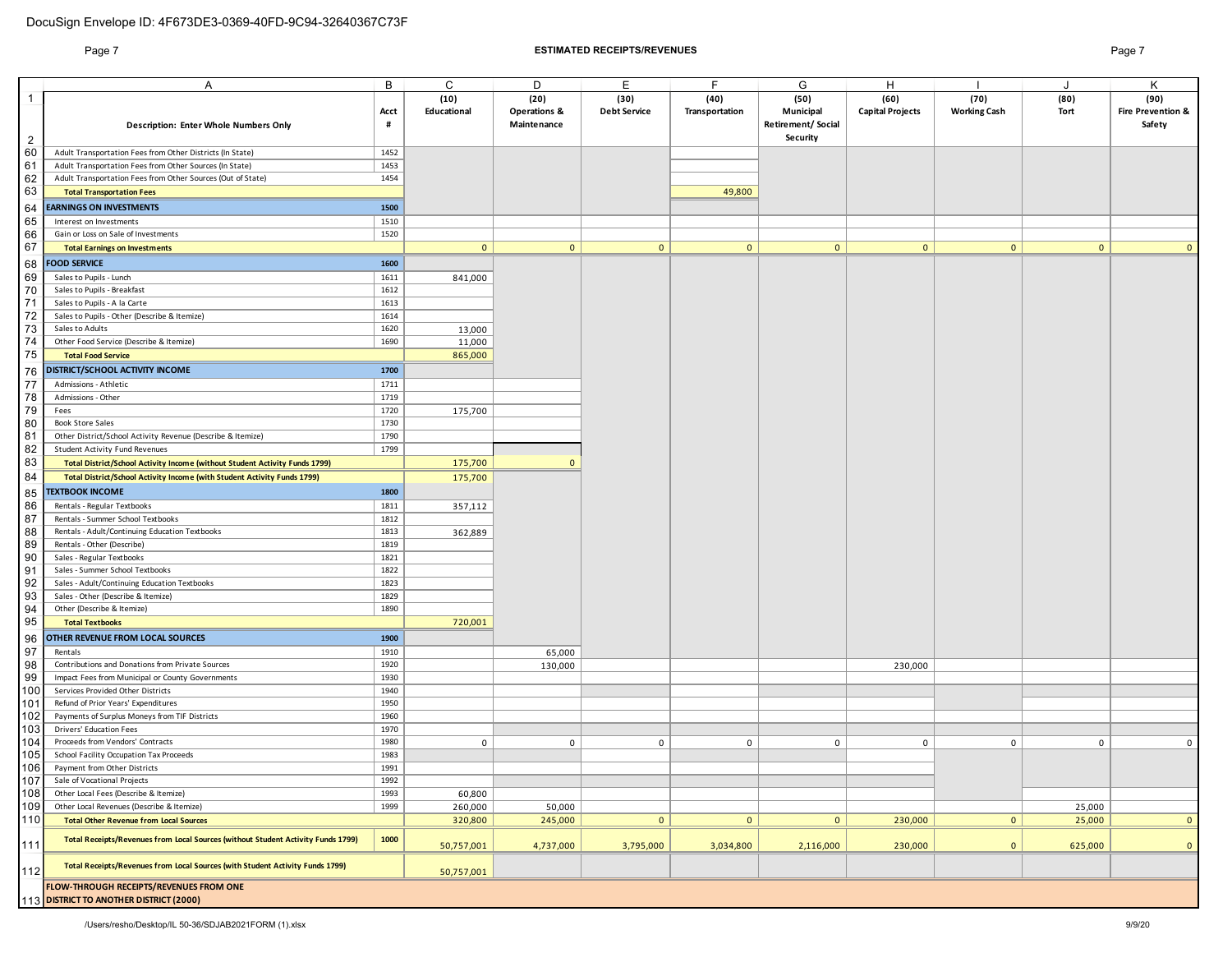1

### Page 8 **ESTIMATED RECEIPTS/REVENUES** Page 8

| A                               | B            | $\mathbf C$         | D                                              | E                           | F                      | G                                                  | H                               |                             | J              | K.                                  |
|---------------------------------|--------------|---------------------|------------------------------------------------|-----------------------------|------------------------|----------------------------------------------------|---------------------------------|-----------------------------|----------------|-------------------------------------|
| <b>Whole Numbers Only</b>       | Acct<br>$\#$ | (10)<br>Educational | (20)<br><b>Operations &amp;</b><br>Maintenance | (30)<br><b>Debt Service</b> | (40)<br>Transportation | (50)<br>Municipal<br>Retirement/Social<br>Security | (60)<br><b>Capital Projects</b> | (70)<br><b>Working Cash</b> | (80)<br>Tort   | (90)<br>Fire Prevention &<br>Safety |
|                                 | 2100         |                     |                                                |                             |                        |                                                    |                                 |                             |                |                                     |
| es                              | 2200         |                     |                                                |                             |                        |                                                    |                                 |                             |                |                                     |
| temize)                         | 2300         |                     |                                                |                             |                        |                                                    |                                 |                             |                |                                     |
| From<br>One                     | 2000         | $\mathbf 0$         | $\mathbf 0$                                    |                             | $\mathbf{0}$           | $\mathbf 0$                                        |                                 |                             |                |                                     |
| CES (3000)                      |              |                     |                                                |                             |                        |                                                    |                                 |                             |                |                                     |
| 099)                            |              |                     |                                                |                             |                        |                                                    |                                 |                             |                |                                     |
| $8-8.15$                        | 3001         | 4,260,000           |                                                |                             |                        |                                                    |                                 |                             |                |                                     |
| 021)                            | 3005         |                     |                                                |                             |                        |                                                    |                                 |                             |                |                                     |
|                                 | 3030         |                     |                                                |                             |                        |                                                    |                                 |                             |                |                                     |
| te Sources (Describe & Itemize) | 3099         |                     |                                                |                             |                        |                                                    |                                 |                             |                |                                     |
|                                 |              | 4,260,000           | $\mathbf{0}$                                   | $\overline{0}$              | $\overline{0}$         | $\mathbf{0}$                                       | $\mathbf{0}$                    |                             | $\overline{0}$ | $\mathbf{0}$                        |
|                                 |              |                     |                                                |                             |                        |                                                    |                                 |                             |                |                                     |
|                                 |              |                     |                                                |                             |                        |                                                    |                                 |                             |                |                                     |
|                                 | 3100         | 350,000             |                                                |                             |                        |                                                    |                                 |                             |                |                                     |
| quiring Sp Ed Services          | 3105         |                     |                                                |                             |                        |                                                    |                                 |                             |                |                                     |
|                                 | 3110         |                     |                                                |                             |                        |                                                    |                                 |                             |                |                                     |
|                                 | 3120         | 25,000              |                                                |                             |                        |                                                    |                                 |                             |                |                                     |
| dividual                        | 3130         |                     |                                                |                             |                        |                                                    |                                 |                             |                |                                     |
|                                 | 3145         |                     |                                                |                             |                        |                                                    |                                 |                             |                |                                     |
| ze)                             | 3199         |                     |                                                |                             |                        |                                                    |                                 |                             |                |                                     |
|                                 |              | 375,000             | $\mathbf{0}$                                   |                             | $\overline{0}$         |                                                    |                                 |                             |                |                                     |
| re)                             |              |                     |                                                |                             |                        |                                                    |                                 |                             |                |                                     |
|                                 | 3200         |                     |                                                |                             |                        |                                                    |                                 |                             |                |                                     |
| EI)                             | 3220         |                     |                                                |                             |                        |                                                    |                                 |                             |                |                                     |
|                                 | 3225         |                     |                                                |                             |                        |                                                    |                                 |                             |                |                                     |
|                                 | 3235         |                     |                                                |                             |                        |                                                    |                                 |                             |                |                                     |
|                                 | 3240         |                     |                                                |                             |                        |                                                    |                                 |                             |                |                                     |

|            | Description: Enter Whole Numbers Only                                                          | Acct<br>#    | (10)<br>Educational | (20)<br>Operations &<br>Maintenance | (30)<br><b>Debt Service</b> | (40)<br>Transportation | (50)<br>Municipal<br>Retirement/Social | (60)<br><b>Capital Projects</b> | (70)<br><b>Working Cash</b> | (80)<br>Tort | (90)<br><b>Fire Prevention &amp;</b><br>Safety |
|------------|------------------------------------------------------------------------------------------------|--------------|---------------------|-------------------------------------|-----------------------------|------------------------|----------------------------------------|---------------------------------|-----------------------------|--------------|------------------------------------------------|
| 2          |                                                                                                |              |                     |                                     |                             |                        | Security                               |                                 |                             |              |                                                |
| 114        | Flow-Through Revenue from State Sources                                                        | 2100         |                     |                                     |                             |                        |                                        |                                 |                             |              |                                                |
| 115        | Flow-Through Revenue from Federal Sources                                                      | 2200         |                     |                                     |                             |                        |                                        |                                 |                             |              |                                                |
| 116        | Other Flow-Through Revenue (Describe & Itemize)                                                | 2300         |                     |                                     |                             |                        |                                        |                                 |                             |              |                                                |
| 117        | <b>Total Flow-Through Receipts/Revenues From</b><br>One<br><b>District to Another District</b> | 2000         | $\mathbf{0}$        | $\mathbf{0}$                        |                             | $\mathbf{0}$           | $\mathbf 0$                            |                                 |                             |              |                                                |
|            | 118 RECEIPTS/REVENUES FROM STATE SOURCES (3000)                                                |              |                     |                                     |                             |                        |                                        |                                 |                             |              |                                                |
| 119        | UNRESTRICTED GRANTS-IN-AID (3001-3099)                                                         |              |                     |                                     |                             |                        |                                        |                                 |                             |              |                                                |
| 120        | Evidence Based Funding Formula (Section 18-8.15)                                               | 3001         | 4,260,000           |                                     |                             |                        |                                        |                                 |                             |              |                                                |
| 121        | Reorganization Incentives (Accounts 3005-3021)                                                 | 3005         |                     |                                     |                             |                        |                                        |                                 |                             |              |                                                |
| 122        | Fast Growth District Grants                                                                    | 3030         |                     |                                     |                             |                        |                                        |                                 |                             |              |                                                |
| 123        | Other Unrestricted Grants-In-Aid From State Sources (Describe & Itemize)                       | 3099         |                     |                                     |                             |                        |                                        |                                 |                             |              |                                                |
| 124        | <b>Total Unrestricted Grants-In-Aid</b>                                                        |              | 4,260,000           | $\overline{0}$                      | $\mathbf{0}$                | $\mathbf{0}$           | $\mathbf{0}$                           | $\mathbf{0}$                    |                             | $\mathbf{0}$ | $\mathbf{0}$                                   |
|            | 125 RESTRICTED GRANTS-IN-AID (3100-3900)                                                       |              |                     |                                     |                             |                        |                                        |                                 |                             |              |                                                |
|            | 126 SPECIAL EDUCATION                                                                          |              |                     |                                     |                             |                        |                                        |                                 |                             |              |                                                |
| 127        | Special Education - Private Facility Tuition                                                   | 3100         | 350,000             |                                     |                             |                        |                                        |                                 |                             |              |                                                |
| 128        | Special Education - Funding for Children Requiring Sp Ed Services                              | 3105         |                     |                                     |                             |                        |                                        |                                 |                             |              |                                                |
| 129<br>130 | Special Education - Personnel<br>Special Education - Orphanage - Individual                    | 3110<br>3120 |                     |                                     |                             |                        |                                        |                                 |                             |              |                                                |
| 131        | Special Education - Orphanage - Summer Individual                                              | 3130         | 25,000              |                                     |                             |                        |                                        |                                 |                             |              |                                                |
| 132        | Special Education - Summer School                                                              | 3145         |                     |                                     |                             |                        |                                        |                                 |                             |              |                                                |
| 133        | Special Education - Other (Describe & Itemize)                                                 | 3199         |                     |                                     |                             |                        |                                        |                                 |                             |              |                                                |
| 134        | <b>Total Special Education</b>                                                                 |              | 375,000             | $\Omega$                            |                             | $\mathbf{0}$           |                                        |                                 |                             |              |                                                |
| 135        | <b>CAREER AND TECHNICAL EDUCATION (CTE)</b>                                                    |              |                     |                                     |                             |                        |                                        |                                 |                             |              |                                                |
| 136        | CTE - Technical Education - Tech Prep                                                          | 3200         |                     |                                     |                             |                        |                                        |                                 |                             |              |                                                |
| 137        | CTE - Secondary Program Improvement (CTEI)                                                     | 3220         |                     |                                     |                             |                        |                                        |                                 |                             |              |                                                |
| 138        | CTE - WECEP                                                                                    | 3225         |                     |                                     |                             |                        |                                        |                                 |                             |              |                                                |
| 139        | CTE - Agriculture Education                                                                    | 3235         |                     |                                     |                             |                        |                                        |                                 |                             |              |                                                |
| 140        | CTE - Instructor Practicum                                                                     | 3240         |                     |                                     |                             |                        |                                        |                                 |                             |              |                                                |
| 141        | CTE - Student Organizations                                                                    | 3270         |                     |                                     |                             |                        |                                        |                                 |                             |              |                                                |
| 142        | CTE - Other (Describe & Itemize)                                                               | 3299         |                     |                                     |                             |                        |                                        |                                 |                             |              |                                                |
| 143        | <b>Total Career and Technical Education</b>                                                    |              | 0                   | $\Omega$                            |                             |                        | $\mathbf{0}$                           |                                 |                             |              |                                                |
| 144        | <b>BILINGUAL EDUCATION</b>                                                                     |              |                     |                                     |                             |                        |                                        |                                 |                             |              |                                                |
| 145        | Bilingual Education - Downstate - TPI and TBE                                                  | 3305         |                     |                                     |                             |                        |                                        |                                 |                             |              |                                                |
| 146        | Bilingual Education - Downstate - Transitional Bilingual Education                             | 3310         |                     |                                     |                             |                        |                                        |                                 |                             |              |                                                |
| 147        | <b>Total Bilingual Education</b>                                                               |              | $\overline{0}$      |                                     |                             |                        | $\Omega$                               |                                 |                             |              |                                                |
| 148        | State Free Lunch & Breakfast                                                                   | 3360         | 8,000               |                                     |                             |                        |                                        |                                 |                             |              |                                                |
| 149        | School Breakfast Initiative                                                                    | 3365         | 2,600               |                                     |                             |                        |                                        |                                 |                             |              |                                                |
| 150        | <b>Driver Education</b>                                                                        | 3370         |                     |                                     |                             |                        |                                        |                                 |                             |              |                                                |
| 151        | Adult Education (from ICCB)                                                                    | 3410         |                     |                                     |                             |                        |                                        |                                 |                             |              |                                                |
| 152        | Adult Education - Other (Describe & Itemize)                                                   | 3499         |                     |                                     |                             |                        |                                        |                                 |                             |              |                                                |
| 153        | <b>TRANSPORTATION</b>                                                                          |              |                     |                                     |                             |                        |                                        |                                 |                             |              |                                                |
| 154        | Transportation - Regular and Vocational                                                        | 3500         |                     |                                     |                             | 1,170,000              |                                        |                                 |                             |              |                                                |
| 155        | Transportation - Special Education                                                             | 3510         |                     |                                     |                             | 800,000                |                                        |                                 |                             |              |                                                |
| 156        | Transportation - Other (Describe & Itemize)                                                    | 3599         |                     |                                     |                             |                        |                                        |                                 |                             |              |                                                |
| 157        | <b>Total Transportation</b>                                                                    |              | $\overline{0}$      | $\mathbf{0}$                        |                             | 1,970,000              | $\mathbf 0$                            |                                 |                             |              |                                                |
| 158        | Learning Improvement - Change Grants                                                           | 3610         |                     |                                     |                             |                        |                                        |                                 |                             |              |                                                |
| 159        | Scientific Literacy                                                                            | 3660         |                     |                                     |                             |                        |                                        |                                 |                             |              |                                                |
| 160        | Truant Alternative/Optional Education                                                          | 3695         |                     |                                     |                             |                        |                                        |                                 |                             |              |                                                |
| 161        | Early Childhood - Block Grant                                                                  | 3705         |                     |                                     |                             |                        |                                        |                                 |                             |              |                                                |
| 162        | Chicago General Education Block Grant                                                          | 3766         |                     |                                     |                             |                        |                                        |                                 |                             |              |                                                |
| 163        | Chicago Educational Services Block Grant                                                       | 3767         |                     |                                     |                             |                        |                                        |                                 |                             |              |                                                |
|            |                                                                                                |              |                     |                                     |                             |                        |                                        |                                 |                             |              |                                                |
| 164        | School Safety & Educational Improvement Block Grant                                            | 3775         |                     |                                     |                             |                        |                                        |                                 |                             |              |                                                |
| 165        | Technology - Technology for Success                                                            | 3780         |                     |                                     |                             |                        |                                        |                                 |                             |              |                                                |
| 166        | State Charter Schools                                                                          | 3815         |                     |                                     |                             |                        |                                        |                                 |                             |              |                                                |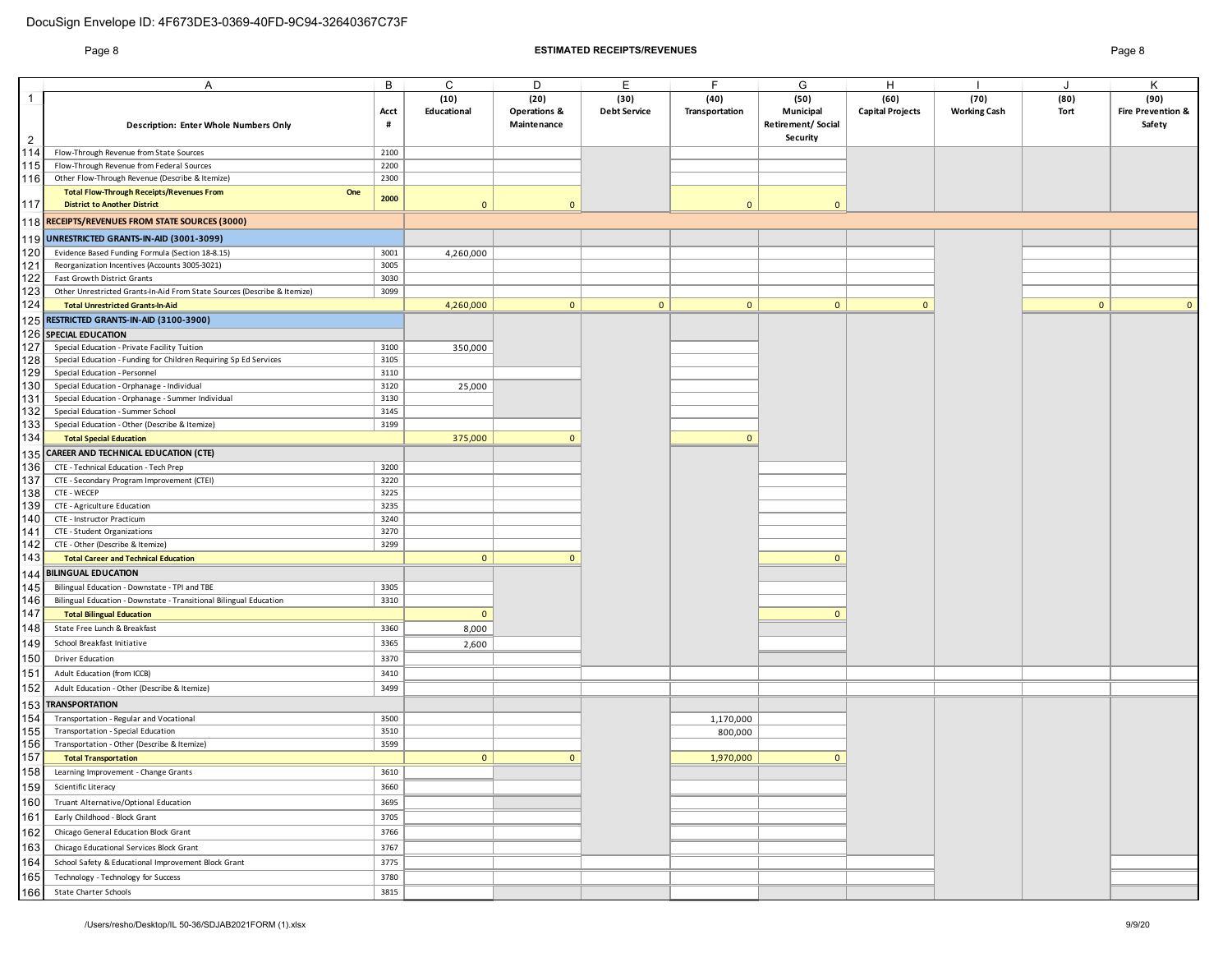### Page 9 **ESTIMATED RECEIPTS/REVENUES** Page 9

| $\mathbf{1}$   | A                                                                                                                            | B<br>Acct    | C<br>(10)<br>Educational | D<br>(20)<br><b>Operations &amp;</b> | E<br>(30)<br><b>Debt Service</b> | E<br>(40)<br>Transportation | G<br>(50)<br>Municipal               | H<br>(60)<br><b>Capital Projects</b> | (70)<br><b>Working Cash</b> | - J<br>(80)<br>Tort | K<br>(90)<br><b>Fire Prevention &amp;</b> |
|----------------|------------------------------------------------------------------------------------------------------------------------------|--------------|--------------------------|--------------------------------------|----------------------------------|-----------------------------|--------------------------------------|--------------------------------------|-----------------------------|---------------------|-------------------------------------------|
| $\overline{2}$ | Description: Enter Whole Numbers Only                                                                                        | #            |                          | Maintenance                          |                                  |                             | <b>Retirement/Social</b><br>Security |                                      |                             |                     | Safety                                    |
| 167            | Extended Learning Opportunities - Summer Bridges                                                                             | 3825         |                          |                                      |                                  |                             |                                      |                                      |                             |                     |                                           |
| 168            | Infrastructure Improvements - Planning/Construction                                                                          | 3920         |                          |                                      |                                  |                             |                                      |                                      |                             |                     |                                           |
| 169            | School Infrastructure - Maintenance Projects                                                                                 | 3925         |                          |                                      |                                  |                             |                                      |                                      |                             |                     |                                           |
| 170            | Other Restricted Revenue from State Sources (Describe & Itemize)                                                             | 3999         |                          |                                      |                                  |                             |                                      |                                      |                             |                     |                                           |
| 171            | <b>Total Restricted Grants-In-Aid</b>                                                                                        |              | 385,600                  | 0                                    | 0                                | 1,970,000                   | $\overline{0}$                       | $\overline{0}$                       | $\mathbf{0}$                | $\overline{0}$      | $\mathbf{0}$                              |
| 172            | <b>Total Receipts/Revenues from State Sources</b>                                                                            | 3000         | 4,645,600                | 0                                    | 0 <sup>1</sup>                   | 1,970,000                   | $\overline{0}$                       | 0 <sup>1</sup>                       | $\mathbf{0}$                | 0 <sup>1</sup>      | $\mathbf{0}$                              |
|                | 173 RECEIPTS/REVENUES FROM FEDERAL SOURCES (4000)                                                                            |              |                          |                                      |                                  |                             |                                      |                                      |                             |                     |                                           |
| 174            | UNRESTRICTED GRANTS-IN-AID RECEIVED DIRECTLY FROM FEDERAL GOVT. (4001-4009)                                                  |              |                          |                                      |                                  |                             |                                      |                                      |                             |                     |                                           |
| 175            | Federal Impact Aid                                                                                                           | 4001         |                          |                                      |                                  |                             |                                      |                                      |                             |                     |                                           |
| 176            | Other Unrestricted Grants-In-Aid Received Directly from the Federal Govt. (Describe &<br>Itemize)                            | 4009         |                          |                                      |                                  |                             |                                      |                                      |                             |                     |                                           |
| 177            | Total Unrestricted Grants-In-Aid Received Directly from Fed Govt                                                             |              | $\mathbf{0}$             | $\mathbf 0$                          | $\mathbf{0}$                     | $\overline{0}$              | $\mathbf{0}$                         | $\overline{0}$                       | $\mathbf{0}$                | $\mathbf 0$         | $\mathbf{0}$                              |
|                | RESTRICTED GRANTS-IN-AID RECEIVED DIRECTLY FROM FEDERAL GOVT<br>$178$ 4090)                                                  | $(4045 -$    |                          |                                      |                                  |                             |                                      |                                      |                             |                     |                                           |
| 179            | <b>Head Start</b>                                                                                                            | 4045         |                          |                                      |                                  |                             |                                      |                                      |                             |                     |                                           |
| 180            | Construction (Impact Aid)                                                                                                    | 4050         |                          |                                      |                                  |                             |                                      |                                      |                             |                     |                                           |
| 181            | MAGNET<br>Other Restricted Grants-In-Aid Received Directly from Federal Govt.<br>(Describe                                   | 4060<br>4090 |                          |                                      |                                  |                             |                                      |                                      |                             |                     |                                           |
| 182            | & Itemize)                                                                                                                   |              |                          |                                      |                                  |                             |                                      |                                      |                             |                     |                                           |
| 183            | Total Restricted Grants-In-Aid Received Directly from Federal Govt.<br><b>RESTRICTED GRANTS-IN-AID RECEIVED FROM FEDERAL</b> |              | $\overline{0}$           | $\mathbf 0$                          |                                  | $\overline{0}$              | $\mathbf{0}$                         | $\overline{0}$                       |                             |                     | $\mathbf{0}$                              |
|                | 184 THRU THE STATE (4100-4999)                                                                                               | GOVT.        |                          |                                      |                                  |                             |                                      |                                      |                             |                     |                                           |
|                | 185 TITLE V                                                                                                                  |              |                          |                                      |                                  |                             |                                      |                                      |                             |                     |                                           |
| 186            | Title V - Flexibility and Accountability                                                                                     | 4100         |                          |                                      |                                  |                             |                                      |                                      |                             |                     |                                           |
| 187            | Title V - SEA Projects                                                                                                       | 4105         |                          |                                      |                                  |                             |                                      |                                      |                             |                     |                                           |
| 188            | Title V - Rural Education Initiative (REI)                                                                                   | 4107         |                          |                                      |                                  |                             |                                      |                                      |                             |                     |                                           |
| 189            | Title V - Other (Describe & Itemize)                                                                                         | 4199         |                          |                                      |                                  |                             |                                      |                                      |                             |                     |                                           |
| 190            | <b>Total Title V</b>                                                                                                         |              | $\mathbf{0}$             | $\mathbf{0}$                         |                                  | $\overline{0}$              | $\mathbf{0}$                         |                                      |                             |                     |                                           |
| 191            | <b>FOOD SERVICE</b>                                                                                                          |              |                          |                                      |                                  |                             |                                      |                                      |                             |                     |                                           |
| 192            | Breakfast Start-Up Expansion                                                                                                 | 4200         |                          |                                      |                                  |                             |                                      |                                      |                             |                     |                                           |
| 193            | National School Lunch Program                                                                                                | 4210         | 489,000                  |                                      |                                  |                             |                                      |                                      |                             |                     |                                           |
| 194            | Special Milk Program                                                                                                         | 4215         |                          |                                      |                                  |                             |                                      |                                      |                             |                     |                                           |
| 195            | School Breakfast Program                                                                                                     | 4220         | 83,200                   |                                      |                                  |                             |                                      |                                      |                             |                     |                                           |
| 196            | Summer Food Service Admin/Program                                                                                            | 4225         |                          |                                      |                                  |                             |                                      |                                      |                             |                     |                                           |
| 197            | Child and Adult Care Food Program                                                                                            | 4226<br>4240 |                          |                                      |                                  |                             |                                      |                                      |                             |                     |                                           |
| 198<br>199     | Fresh Fruit and Vegetables<br>Food Service - Other (Describe & Itemize)                                                      | 4299         |                          |                                      |                                  |                             |                                      |                                      |                             |                     |                                           |
| 200            | <b>Total Food Service</b>                                                                                                    |              | 572,200                  |                                      |                                  |                             | $\mathbf{0}$                         |                                      |                             |                     |                                           |
|                | 201 TITLE I                                                                                                                  |              |                          |                                      |                                  |                             |                                      |                                      |                             |                     |                                           |
| 202            | Title I - Low Income                                                                                                         | 4300         | 462,410                  |                                      |                                  |                             |                                      |                                      |                             |                     |                                           |
| 203            | Title I - Low Income - Neglected, Private                                                                                    | 4305         |                          |                                      |                                  |                             |                                      |                                      |                             |                     |                                           |
| 204            | Title I - Migrant Education                                                                                                  | 4340         |                          |                                      |                                  |                             |                                      |                                      |                             |                     |                                           |
| 205            | Title I - Other (Describe & Itemize)                                                                                         | 4399         | 30,000                   |                                      |                                  |                             |                                      |                                      |                             |                     |                                           |
| 206            | <b>Total Title I</b>                                                                                                         |              | 492,410                  | $\mathbf{0}$                         |                                  | $\mathbf{0}$                | $\mathbf{0}$                         |                                      |                             |                     |                                           |
|                | 207 TITLE IV                                                                                                                 |              |                          |                                      |                                  |                             |                                      |                                      |                             |                     |                                           |
| 208            | Title IV - Student Support & Academic Enrichment Grant                                                                       | 4400         | 31,903                   |                                      |                                  |                             |                                      |                                      |                             |                     |                                           |
| 209            | Title IV - 21st Century                                                                                                      | 4421         |                          |                                      |                                  |                             |                                      |                                      |                             |                     |                                           |
| 210            | Title IV - Other (Describe & Itemize)                                                                                        | 4499         |                          |                                      |                                  |                             |                                      |                                      |                             |                     |                                           |
| 211            | <b>Total Title IV</b>                                                                                                        |              | 31,903                   | $\mathbf 0$                          |                                  | $\overline{0}$              | $\mathbf{0}$                         |                                      |                             |                     |                                           |
|                | 212 FEDERAL - SPECIAL EDUCATION                                                                                              |              |                          |                                      |                                  |                             |                                      |                                      |                             |                     |                                           |
| 213            | Federal Special Education - Preschool Flow-Through                                                                           | 4600         | 45,000                   |                                      |                                  |                             |                                      |                                      |                             |                     |                                           |
| 214            | Federal Special Education - Preschool Discretionary                                                                          | 4605         |                          |                                      |                                  |                             |                                      |                                      |                             |                     |                                           |
| 215            | Federal Special Education - IDEA Flow Through                                                                                | 4620         | 1,100,000                |                                      |                                  |                             |                                      |                                      |                             |                     |                                           |
|                | 216 Federal Special Education - IDEA Room & Board                                                                            | 4625         | 450,000                  |                                      |                                  |                             |                                      |                                      |                             |                     |                                           |
| 217            | Federal Special Education - IDEA Discretionary                                                                               | 4630         |                          |                                      |                                  |                             |                                      |                                      |                             |                     |                                           |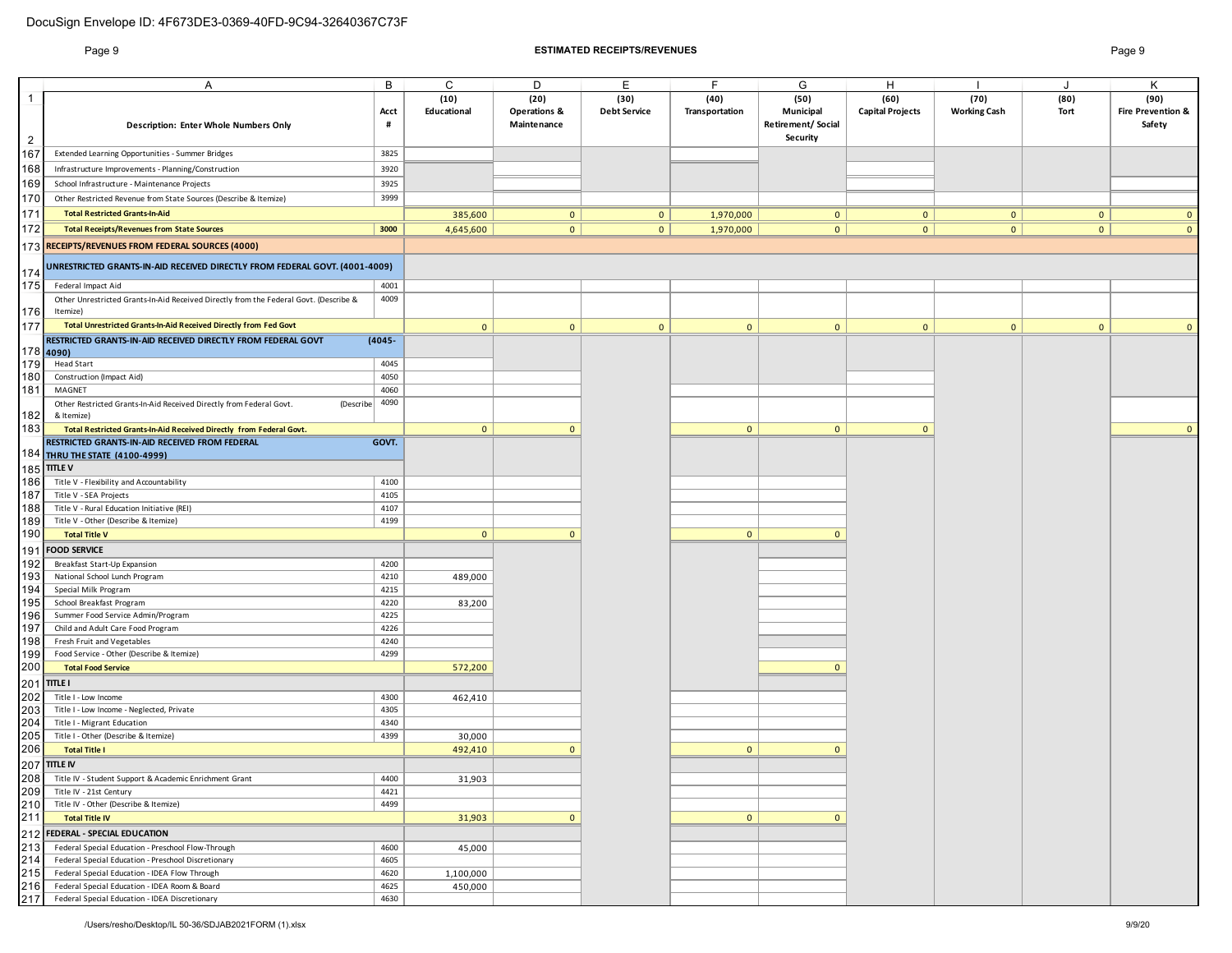### Page 10 **ESTIMATED RECEIPTS/REVENUES** Page 10

|              | Α                                                                                              | В            | C                   | D                               | Е                           | F                      | G                             | н                               |                             |              | K                                    |
|--------------|------------------------------------------------------------------------------------------------|--------------|---------------------|---------------------------------|-----------------------------|------------------------|-------------------------------|---------------------------------|-----------------------------|--------------|--------------------------------------|
| $\mathbf{1}$ |                                                                                                | Acct         | (10)<br>Educational | (20)<br><b>Operations &amp;</b> | (30)<br><b>Debt Service</b> | (40)<br>Transportation | (50)<br>Municipal             | (60)<br><b>Capital Projects</b> | (70)<br><b>Working Cash</b> | (80)<br>Tort | (90)<br><b>Fire Prevention &amp;</b> |
|              | Description: Enter Whole Numbers Only                                                          | #            |                     | Maintenance                     |                             |                        | Retirement/Social<br>Security |                                 |                             |              | Safety                               |
| 2<br>218     | Federal Special Education - IDEA - Other (Describe & Itemize)                                  | 4699         |                     |                                 |                             |                        |                               |                                 |                             |              |                                      |
| 219          |                                                                                                |              | 1,595,000           | $\mathbf{0}$                    |                             | $\overline{0}$         | $\mathbf{0}$                  |                                 |                             |              |                                      |
|              | <b>Total Federal Special Education</b><br><b>CTE - PERKINS</b>                                 |              |                     |                                 |                             |                        |                               |                                 |                             |              |                                      |
| 220<br>221   |                                                                                                | 4770         |                     |                                 |                             |                        |                               |                                 |                             |              |                                      |
| 222          | CTE - Perkins-Title IIIE Tech Prep<br>CTE - Other (Describe & Itemize)                         | 4799         |                     |                                 |                             |                        |                               |                                 |                             |              |                                      |
| 223          | <b>Total CTE - Perkins</b>                                                                     |              | $\mathbf{0}$        | $\Omega$                        |                             |                        | $\mathbf{0}$                  |                                 |                             |              |                                      |
| 224          | Federal - Adult Education                                                                      | 4810         |                     |                                 |                             |                        |                               |                                 |                             |              |                                      |
| 225          | ARRA - General State Aid - Education Stabilization                                             | 4850         |                     |                                 |                             |                        |                               |                                 |                             |              |                                      |
| 226          | ARRA - Title I - Low Income                                                                    | 4851         |                     |                                 |                             |                        |                               |                                 |                             |              |                                      |
| 227          | ARRA - Title I - Neglected, Private                                                            | 4852         |                     |                                 |                             |                        |                               |                                 |                             |              |                                      |
| 228          | ARRA - Title I - Delinquent, Private                                                           | 4853         |                     |                                 |                             |                        |                               |                                 |                             |              |                                      |
| 229          | ARRA - Title I - School Improvement (Part A)                                                   | 4854         |                     |                                 |                             |                        |                               |                                 |                             |              |                                      |
| 230          | ARRA - Title I - School Improvement (Section 1003g)                                            | 4855         |                     |                                 |                             |                        |                               |                                 |                             |              |                                      |
| 231          | ARRA - IDEA - Part B - Preschool                                                               | 4856         |                     |                                 |                             |                        |                               |                                 |                             |              |                                      |
| 232          | ARRA - IDEA - Part B - Flow-Through                                                            | 4857         |                     |                                 |                             |                        |                               |                                 |                             |              |                                      |
| 233          | ARRA - Title IID - Technology - Formula                                                        | 4860         |                     |                                 |                             |                        |                               |                                 |                             |              |                                      |
| 234          | ARRA - Title IID - Technology - Competitive                                                    | 4861         |                     |                                 |                             |                        |                               |                                 |                             |              |                                      |
| 235          | ARRA - McKinney - Vento Homeless Education                                                     | 4862         |                     |                                 |                             |                        |                               |                                 |                             |              |                                      |
| 236          | ARRA - Child Nutrition Equipment Assistance                                                    | 4863         |                     |                                 |                             |                        |                               |                                 |                             |              |                                      |
| 237          | Impact Aid Formula Grants                                                                      | 4864         |                     |                                 |                             |                        |                               |                                 |                             |              |                                      |
| 238<br>239   | Impact Aid Competitive Grants<br>Qualified Zone Academy Bond Tax Credits                       | 4865<br>4866 |                     |                                 |                             |                        |                               |                                 |                             |              |                                      |
| 240          | Qualified School Construction Bond Credits                                                     | 4867         |                     |                                 |                             |                        |                               |                                 |                             |              |                                      |
| 241          | <b>Build America Bond Tax Credits</b>                                                          | 4868         |                     |                                 |                             |                        |                               |                                 |                             |              |                                      |
| 242          | Build America Bond Interest Reimbursement                                                      | 4869         |                     |                                 |                             |                        |                               |                                 |                             |              |                                      |
| 243          | ARRA - General State Aid - Other Government Services Stabilization                             | 4870         |                     |                                 |                             |                        |                               |                                 |                             |              |                                      |
| 244          | Other ARRA Funds - II                                                                          | 4871         |                     |                                 |                             |                        |                               |                                 |                             |              |                                      |
| 245          | Other ARRA Funds - III                                                                         | 4872         |                     |                                 |                             |                        |                               |                                 |                             |              |                                      |
| 246          | Other ARRA Funds - IV                                                                          | 4873         |                     |                                 |                             |                        |                               |                                 |                             |              |                                      |
| 247          | Other ARRA Funds - V                                                                           | 4874         |                     |                                 |                             |                        |                               |                                 |                             |              |                                      |
| 248          | ARRA - Early Childhood                                                                         | 4875         |                     |                                 |                             |                        |                               |                                 |                             |              |                                      |
| 249          | Other ARRA Funds - VII                                                                         | 4876         |                     |                                 |                             |                        |                               |                                 |                             |              |                                      |
| 250          | Other ARRA Funds - VIII                                                                        | 4877         |                     |                                 |                             |                        |                               |                                 |                             |              |                                      |
| 251          | Other ARRA Funds - IX                                                                          | 4878         |                     |                                 |                             |                        |                               |                                 |                             |              |                                      |
| 252          | Other ARRA Funds - X                                                                           | 4879         |                     |                                 |                             |                        |                               |                                 |                             |              |                                      |
| 253<br>254   | Other ARRA Funds - Ed Job Fund Program<br><b>Total Stimulus Programs</b>                       | 4880         | $\mathbf{0}$        | $\mathbf{0}$                    | $\mathbf{0}$                | $\mathbf{0}$           | $\mathbf{0}$                  | $\mathbf{0}$                    |                             | $\mathbf{0}$ | $\mathbf{0}$                         |
|              |                                                                                                |              |                     |                                 |                             |                        |                               |                                 |                             |              |                                      |
| 255          | Race to the Top Program                                                                        | 4901         |                     |                                 |                             |                        |                               |                                 |                             |              |                                      |
| 256          | Race to the Top - Preschool Expansion Grant                                                    | 4902         |                     |                                 |                             |                        |                               |                                 |                             |              |                                      |
| 257          | Title III - Instruction for English Learners & Immigrant Students                              | 4905         |                     |                                 |                             |                        |                               |                                 |                             |              |                                      |
| 258          | Title III - English Language Acquistion                                                        | 4909         | 90,079              |                                 |                             |                        |                               |                                 |                             |              |                                      |
| 259          | McKinney Education for Homeless Children                                                       | 4920         |                     |                                 |                             |                        |                               |                                 |                             |              |                                      |
| 260          | Title II - Eisenhower - Professional Development Formula                                       | 4930         |                     |                                 |                             |                        |                               |                                 |                             |              |                                      |
| 261          | Title II - Teacher Quality                                                                     | 4932         | 87,166              |                                 |                             |                        |                               |                                 |                             |              |                                      |
| 262          | <b>Federal Charter Schools</b>                                                                 | 4960         |                     |                                 |                             |                        |                               |                                 |                             |              |                                      |
| 263          | <b>State Assessment Grants</b>                                                                 | 4981         |                     |                                 |                             |                        |                               |                                 |                             |              |                                      |
| 264          | Grant for State Assessments and Related Activities                                             | 4982         |                     |                                 |                             |                        |                               |                                 |                             |              |                                      |
| 265          | Medicaid Matching Funds - Administrative Outreach                                              | 4991         | 235,000             |                                 |                             |                        |                               |                                 |                             |              |                                      |
| 266          | Medicaid Matching Funds - Fee-For-Service Program                                              | 4992         | 275,000             |                                 |                             |                        |                               |                                 |                             |              |                                      |
|              |                                                                                                |              |                     |                                 |                             |                        |                               |                                 |                             |              |                                      |
| 267          | Other Restricted Grants Received from Federal Government through State (Describe &<br>Itemize) | 4999         | 366,000             |                                 |                             |                        |                               |                                 |                             |              |                                      |
| 268          | Total Restricted Grants-In-Aid Received from Federal Govt. Thru the State                      |              | 3,744,758           | $\mathbf{0}$                    | $\mathbf{0}$                | $\overline{0}$         | $\mathbf{0}$                  | $\mathbf{0}$                    |                             | $\mathbf{0}$ | $\mathbf{0}$                         |
| 269          | TOTAL RECEIPTS/REVENUES FROM FEDERAL SOURCES                                                   | 4000         | 3,744,758           | $\overline{0}$                  | $\circ$                     | $\mathbf{0}$           | $\mathbf{0}$                  | $\overline{0}$                  | 0 <sup>1</sup>              | $\mathbf{0}$ | $\mathbf{0}$                         |
| 270          | <b>TOTAL DIRECT RECEIPTS/REVENUES (without Student Activity Funds 1799)</b>                    |              | 59,147,359          | 4,737,000                       | 3,795,000                   | 5,004,800              | 2,116,000                     | 230,000                         | 0                           | 625,000      | $\mathbf{0}$                         |
| 271          | <b>TOTAL DIRECT RECEIPTS/REVENUES (with Student Activity Funds 1799)</b>                       |              | 59,147,359          |                                 |                             |                        |                               |                                 |                             |              |                                      |
|              |                                                                                                |              |                     |                                 |                             |                        |                               |                                 |                             |              |                                      |

/Users/resho/Desktop/IL 50-36/SDJAB2021FORM (1).xlsx 9/9/20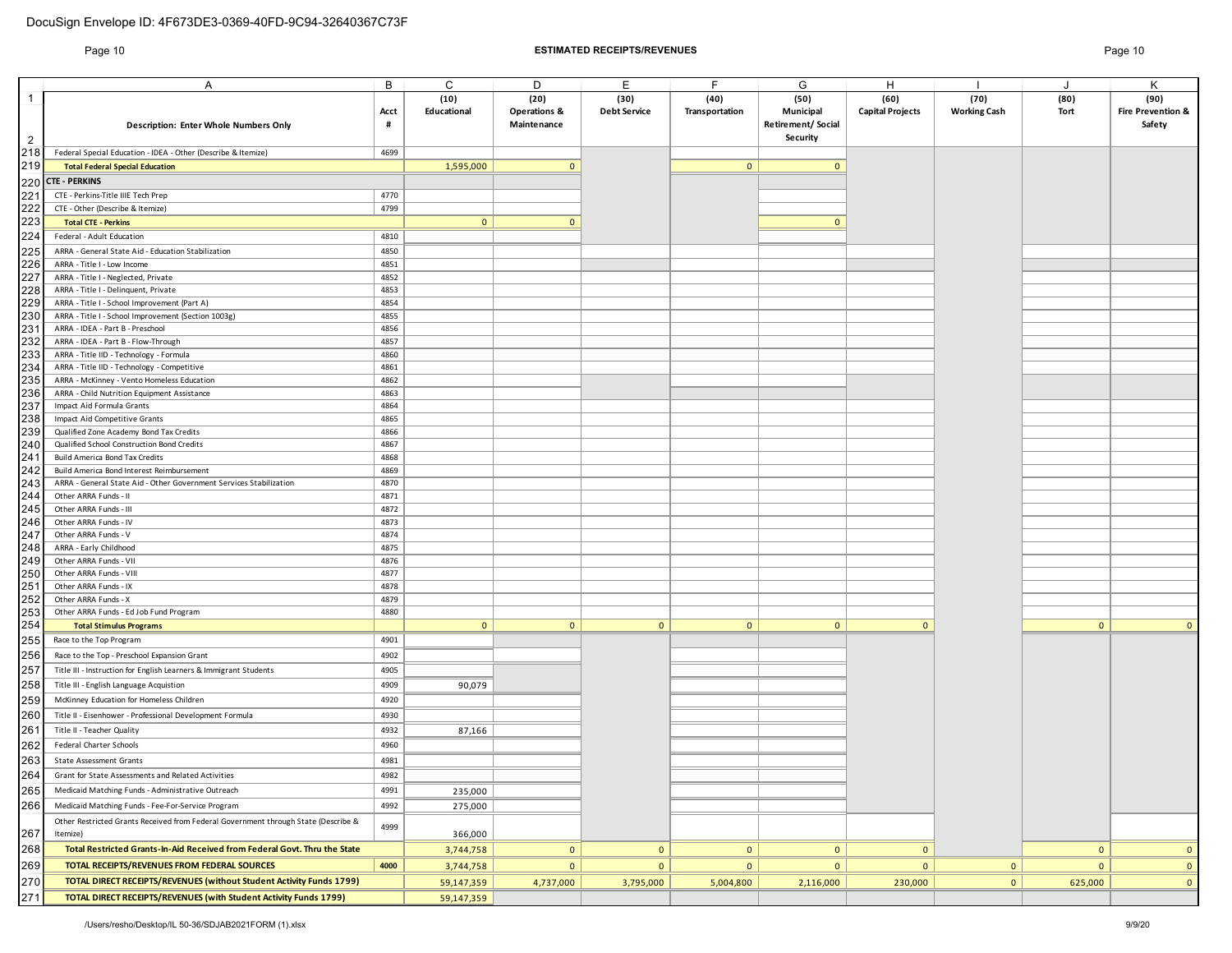|                | Α                                                                          | В            | C               | D           | Е                                      | F.                    | G                     | H                    |                 | IJ              | K                            |
|----------------|----------------------------------------------------------------------------|--------------|-----------------|-------------|----------------------------------------|-----------------------|-----------------------|----------------------|-----------------|-----------------|------------------------------|
| 1              |                                                                            |              | (100)           | (200)       | (300)                                  | (400)                 | (500)                 | (600)                | (700)           | (800)           | (900)                        |
|                | <b>Description: Enter Whole Numbers Only</b>                               |              |                 |             |                                        | Supplies &            |                       |                      | Non-Capitalized | Termination     |                              |
| $\overline{2}$ |                                                                            | Funct#       | <b>Salaries</b> |             | Employee Benefits   Purchased Services | <b>Materials</b>      | <b>Capital Outlay</b> | <b>Other Objects</b> | Equipment       | <b>Benefits</b> | Total                        |
| 3              | 10 - EDUCATIONAL FUND (ED)                                                 |              |                 |             |                                        |                       |                       |                      |                 |                 |                              |
| 4              | <b>INSTRUCTION (ED)</b>                                                    | 1000         |                 |             |                                        |                       |                       |                      |                 |                 |                              |
| 5              | Regular Programs                                                           | 1100         | 21,941,213      | 3,483,440   | 164,350                                | 709,233               | 16,500                | 7,090                | $\mathbf 0$     | $\overline{0}$  | 26,321,826                   |
| 6              | Tuition Payment to Charter Schools                                         | 1115         |                 |             |                                        |                       |                       |                      |                 |                 |                              |
| $\overline{7}$ | Pre-K Programs                                                             | 1125         | 5,447           |             |                                        |                       |                       |                      |                 |                 | 5,447                        |
| 8              | Special Education Programs (Functions 1200 - 1220)                         | 1200         | 6,606,400       | 1,641,758   | 382,000                                | 247,670               | 6,000                 | 10,000               |                 |                 | 8,893,828                    |
| 9              | Special Education Programs Pre-K                                           | 1225         |                 |             |                                        | 8,000                 |                       |                      |                 |                 | 8,000                        |
| 10             | Remedial and Supplemental Programs K-12                                    | 1250         |                 |             |                                        |                       |                       |                      |                 |                 | $\mathbf{0}$                 |
| 11             | Remedial and Supplemental Programs Pre-K                                   | 1275         |                 |             |                                        |                       |                       |                      |                 |                 | $\mathbf{0}$                 |
| 12             | Adult/Continuing Education Programs                                        | 1300         |                 |             |                                        |                       |                       |                      |                 |                 | $\mathbf{0}$                 |
| 13             | <b>CTE Programs</b>                                                        | 1400         |                 |             |                                        |                       |                       |                      |                 |                 | $\mathbf{0}$                 |
| 14             | <b>Interscholastic Programs</b>                                            | 1500         |                 |             | 10,000                                 | 500                   |                       | 1,300                |                 |                 | 11,800                       |
| 15             | Summer School Programs                                                     | 1600         | 69,286          |             |                                        | 6,000                 |                       |                      |                 |                 | 75,286                       |
| 16             | Gifted Programs                                                            | 1650         | 791,235         | 103,648     | 25,000                                 | 15,200                |                       | 1,000                |                 |                 | 936,083                      |
| 17             | Driver's Education Programs                                                | 1700         |                 |             |                                        |                       |                       |                      |                 |                 | $\mathbf{0}$                 |
| 18<br>19       | <b>Bilingual Programs</b>                                                  | 1800<br>1900 | 3,663,849       | 646,039     | 59,000                                 | 33,600<br>$\mathbf 0$ |                       | $\mathsf 0$          | $\mathsf{O}$    | $\mathsf{o}$    | 4,402,488                    |
| 20             | Truant Alternative & Optional Programs<br>Pre-K Programs - Private Tuition | 1910         | $\mathbf 0$     | $\mathbf 0$ | $\mathbf 0$                            |                       | $\mathbf 0$           |                      |                 |                 | $\mathbf{0}$<br>$\mathbf{0}$ |
| 21             | Regular K-12 Programs Private Tuition                                      | 1911         |                 |             |                                        |                       |                       |                      |                 |                 | $\mathbf{0}$                 |
| 22             | Special Education Programs K-12 Private Tuition                            | 1912         |                 |             |                                        |                       |                       | 1,229,812            |                 |                 | 1,229,812                    |
| 23             | Special Education Programs Pre-K Tuition                                   | 1913         |                 |             |                                        |                       |                       |                      |                 |                 | $\mathbf{0}$                 |
| 24             | Remedial/Supplemental Programs K-12 Private Tuition                        | 1914         |                 |             |                                        |                       |                       |                      |                 |                 | $\mathbf{0}$                 |
| 25             | Remedial/Supplemental Programs Pre-K Private Tuition                       | 1915         |                 |             |                                        |                       |                       |                      |                 |                 | $\mathbf{0}$                 |
| 26             | Adult/Continuing Education Programs Private Tuition                        | 1916         |                 |             |                                        |                       |                       |                      |                 |                 | $\mathbf{0}$                 |
| 27             | <b>CTE Programs Private Tuition</b>                                        | 1917         |                 |             |                                        |                       |                       |                      |                 |                 | $\mathbf{0}$                 |
| 28             | Interscholastic Programs Private Tuition                                   | 1918         |                 |             |                                        |                       |                       |                      |                 |                 | $\mathbf{0}$                 |
| 29             | Summer School Programs Private Tuition                                     | 1919         |                 |             |                                        |                       |                       |                      |                 |                 | $\mathbf{0}$                 |
| 30             | Gifted Programs Private Tuition                                            | 1920         |                 |             |                                        |                       |                       |                      |                 |                 | $\mathbf{0}$                 |
| 31             | Bilingual Programs Private Tuition                                         | 1921         |                 |             |                                        |                       |                       |                      |                 |                 | $\mathbf{0}$                 |
| 32             | Truants Alternative/Opt Ed Programs Private Tuition                        | 1922         |                 |             |                                        |                       |                       |                      |                 |                 | $\mathbf{0}$                 |
| 33             | Student Activity Fund Expenditures                                         | 1999         |                 |             |                                        |                       |                       |                      |                 |                 | $\mathbf{0}$                 |
| 34             | Total Instruction <sup>14</sup> (Without Student Activity Funds 1999)      | 1000         | 33,077,430      | 5,874,885   | 640,350                                | 1,020,203             | 22,500                | 1,249,202            | $\mathbf{0}$    | $\mathbf{0}$    | 41,884,570                   |
| 35             | Total Instruction14 (With Student Activity Funds 1999)                     | 1000         | 33,077,430      | 5,874,885   | 640,350                                | 1,020,203             | 22,500                | 1,249,202            | $\mathbf{0}$    | $\overline{0}$  | 41,884,570                   |
| 36             | <b>SUPPORT SERVICES (ED)</b>                                               | 2000         |                 |             |                                        |                       |                       |                      |                 |                 |                              |
| 37             | <b>Support Services - Pupil</b>                                            | 2100         |                 |             |                                        |                       |                       |                      |                 |                 |                              |
| 38             | Attendance & Social Work Services                                          | 2110         | 1,245,521       | 167,097     |                                        | 4,625                 |                       |                      |                 |                 | 1,417,243                    |
| 39             | <b>Guidance Services</b>                                                   | 2120         |                 |             |                                        |                       |                       |                      |                 |                 | $\mathbf{0}$                 |
| 40             | <b>Health Services</b>                                                     | 2130         | 603,620         | 133,081     | 3,500                                  | 22,000                |                       |                      |                 |                 | 762,201                      |
| 41             | Psychological Services                                                     | 2140         | 760,824         | 103,643     | 10,000                                 | 1,675                 |                       |                      |                 |                 | 876,142                      |
| 42             | Speech Pathology & Audiology Services                                      | 2150         | 1,749,664       | 232,360     | 10,000                                 | 1,875                 |                       |                      |                 |                 | 1,993,899                    |
| 43             | Other Support Services - Pupils (Describe & Itemize)                       | 2190         |                 |             |                                        |                       |                       |                      |                 |                 | $\mathbf{0}$                 |
| 44             | <b>Total Support Services - Pupil</b>                                      | 2100         | 4,359,629       | 636,181     | 23,500                                 | 30,175                | $\mathbf 0$           | $\overline{0}$       | $\mathbf{0}$    | $\overline{0}$  | 5,049,485                    |
| 45             | <b>Support Services - Instructional Staff</b>                              | 2200         |                 |             |                                        |                       |                       |                      |                 |                 |                              |
| 46             | Improvement of Instruction Services                                        | 2210         | 1,710,295       | 210,906     | 263,570                                | 12,500                | 50,988                | 6,500                |                 |                 | 2,254,759                    |
| 47             | <b>Educational Media Services</b>                                          | 2220         | 2,229,834       | 346,610     | 211,800                                | 310,098               | 955,000               |                      |                 | 7,000           | 4,060,342                    |
| 48             | Assessment & Testing                                                       | 2230         |                 |             | 110,000                                | 14,000                |                       |                      |                 |                 | 124,000                      |
| 49             | <b>Total Support Services - Instructional Staff</b>                        | 2200         | 3,940,129       | 557,516     | 585,370                                | 336,598               | 1,005,988             | 6,500                | $\mathbf{0}$    | 7,000           | 6,439,101                    |
| 50             | <b>Support Services - General Administration</b>                           | 2300         |                 |             |                                        |                       |                       |                      |                 |                 |                              |
| 51             | Board of Education Services                                                | 2310         | 35,000          |             | 322,200                                | 300                   |                       | 29,000               |                 |                 | 386,500                      |
| 52             | <b>Executive Administration Services</b>                                   | 2320         | 450,009         | 92,649      | 12,000                                 | 1,000                 | 500                   | 19,000               |                 |                 | 575,158                      |
| 53             | Special Area Administration Services                                       | 2330         | 8,079           |             | 2,000                                  |                       |                       |                      |                 |                 | 10,079                       |
|                |                                                                            | 2360 -       |                 |             |                                        |                       |                       |                      |                 |                 |                              |
| 54             | <b>Tort Immunity Services</b>                                              | 2370         |                 |             |                                        |                       |                       |                      |                 |                 | $\mathbf{0}$                 |
| 55             | <b>Total Support Services - General Administration</b>                     | 2300         | 493,088         | 92,649      | 336,200                                | 1,300                 | 500                   | 48,000               | 0               | 0               | 971,737                      |
| 56             | <b>Support Services - School Administration</b>                            | 2400         |                 |             |                                        |                       |                       |                      |                 |                 |                              |
| 57             | Office of the Principal Services                                           | 2410         | 3,100,300       | 714,272     | 6,000                                  | 33,885                | 2,500                 | 13,185               |                 |                 | 3,870,142                    |
| 58             | Other Support Services - School Administration (Describe & Itemize)        | 2490         |                 |             |                                        |                       |                       |                      |                 |                 | $\mathbf{0}$                 |
| 59             | <b>Total Support Services - School Administration</b>                      | 2400         | 3,100,300       | 714,272     | 6,000                                  | 33,885                | 2,500                 | 13,185               | $\overline{0}$  | 0               | 3,870,142                    |
| 60             | <b>Support Services - Business</b>                                         | 2500         |                 |             |                                        |                       |                       |                      |                 |                 |                              |
| 61             | Direction of Business Support Services                                     | 2510         | 309,972         | 54,136      | 8,000                                  | 3,000                 | 13,000                | 1,200                |                 |                 | 389,308                      |
|                |                                                                            |              |                 |             |                                        |                       |                       |                      |                 |                 |                              |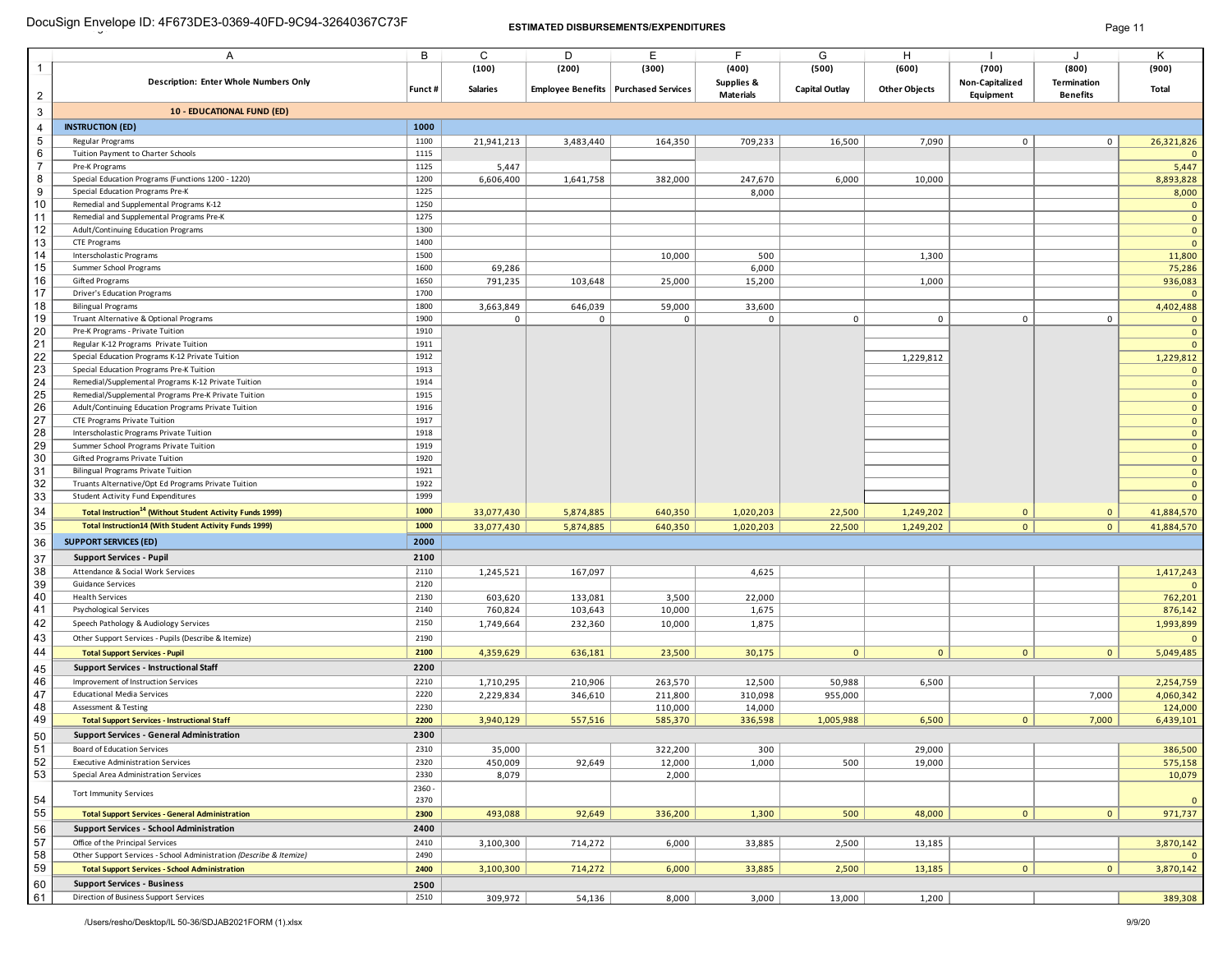|                | Α                                                                                                                        | В            | C               | D         | Е                                      | F.               | G                     | H                    |                 |              | K                            |
|----------------|--------------------------------------------------------------------------------------------------------------------------|--------------|-----------------|-----------|----------------------------------------|------------------|-----------------------|----------------------|-----------------|--------------|------------------------------|
| $\mathbf{1}$   |                                                                                                                          |              | (100)           | (200)     | (300)                                  | (400)            | (500)                 | (600)                | (700)           | (800)        | (900)                        |
|                | <b>Description: Enter Whole Numbers Only</b>                                                                             | Funct#       | <b>Salaries</b> |           | Employee Benefits   Purchased Services | Supplies &       | <b>Capital Outlay</b> | <b>Other Objects</b> | Non-Capitalized | Termination  | <b>Total</b>                 |
| $\overline{c}$ |                                                                                                                          |              |                 |           |                                        | <b>Materials</b> |                       |                      | Equipment       | Benefits     |                              |
| 62             | <b>Fiscal Services</b>                                                                                                   | 2520         | 314,348         | 38,425    | 33,200                                 | 20,000           |                       |                      |                 |              | 405,973                      |
| 63             | Operation & Maintenance of Plant Services                                                                                | 2540         |                 |           |                                        |                  |                       |                      |                 |              | $\mathbf{0}$                 |
| 64             | <b>Pupil Transportation Services</b>                                                                                     | 2550         |                 |           | 10,000                                 |                  |                       |                      |                 |              | 10,000                       |
| 65<br>66       | Food Services<br><b>Internal Services</b>                                                                                | 2560<br>2570 | 576,270         | 210,375   | 34,625                                 | 560,050          | 8,000                 | 3,700                |                 |              | 1,393,020                    |
| 67             | <b>Total Support Services - Business</b>                                                                                 | 2500         | 1,200,590       | 302,936   | 145,000<br>230,825                     | 583,050          | 21,000                | 4,900                | $\mathbf{0}$    | $\mathbf{0}$ | 145,000<br>2,343,301         |
|                |                                                                                                                          | 2600         |                 |           |                                        |                  |                       |                      |                 |              |                              |
| 68<br>69       | <b>Support Services - Central</b><br>Direction of Central Support Services                                               | 2610         |                 |           |                                        |                  |                       |                      |                 |              |                              |
| 70             | Planning, Research, Development & Evaluation Services                                                                    | 2620         |                 |           |                                        |                  |                       |                      |                 |              | $\mathbf{0}$<br>$\mathbf{0}$ |
| 71             | <b>Information Services</b>                                                                                              | 2630         | 157,978         | 43,108    | 65,700                                 | 11,000           | 2,000                 | 4,500                |                 |              | 284,286                      |
| 72             | <b>Staff Services</b>                                                                                                    | 2640         | 424,127         | 47,099    | 163,500                                | 11,000           | 5,000                 | 13,200               |                 | 40,000       | 703,926                      |
| 73             | Data Processing Services                                                                                                 | 2660         |                 |           |                                        |                  |                       |                      |                 |              | $\mathbf{0}$                 |
| 74             | <b>Total Support Services - Central</b>                                                                                  | 2600         | 582,105         | 90,207    | 229,200                                | 22,000           | 7,000                 | 17,700               | $\mathbf{0}$    | 40,000       | 988,212                      |
| 75             | Other Support Services (Describe & Itemize)                                                                              | 2900         |                 |           |                                        |                  |                       |                      |                 |              | $\mathbf{0}$                 |
| 76             | <b>Total Support Services</b>                                                                                            | 2000         | 13,675,841      | 2,393,761 | 1,411,095                              | 1,007,008        | 1,036,988             | 90,285               | $\mathbf{0}$    | 47,000       | 19,661,978                   |
| 77             | <b>COMMUNITY SERVICES (ED)</b>                                                                                           | 3000         | 76,579          | 651       | 72,500                                 | 32,113           | 500                   |                      |                 |              | 182,343                      |
| 78             | PAYMENTS TO OTHER DIST & GOVT UNITS (ED)                                                                                 | 4000         |                 |           |                                        |                  |                       |                      |                 |              |                              |
| 79             | Payments to Other Dist & Govt Units (In-State)                                                                           | 4100         |                 |           |                                        |                  |                       |                      |                 |              |                              |
| 80             | Payments for Regular Programs                                                                                            | 4110         |                 |           |                                        |                  |                       |                      |                 |              | $\mathbf{0}$                 |
| 81             | Payments for Special Education Programs                                                                                  | 4120         |                 |           | 378,500                                |                  |                       |                      |                 |              | 378,500                      |
| 82             | Payments for Adult/Continuing Education Programs                                                                         | 4130         |                 |           |                                        |                  |                       |                      |                 |              | $\mathbf{0}$                 |
| 83             | Payments for CTE Programs                                                                                                | 4140         |                 |           |                                        |                  |                       |                      |                 |              | $\mathbf{0}$                 |
| 84<br>85       | Payments for Community College Programs                                                                                  | 4170         |                 |           |                                        |                  |                       |                      |                 |              | $\mathbf{0}$                 |
| 86             | Other Payments to In-State Govt Units (Describe & Itemize)<br>Total Payments to Other Dist & Govt Units (In-State)       | 4190<br>4100 |                 |           | 378,500                                |                  |                       | $\overline{0}$       |                 |              | $\mathbf{0}$<br>378,500      |
| 87             | Payments for Regular Programs - Tuition                                                                                  | 4210         |                 |           |                                        |                  |                       |                      |                 |              | $\mathbf{0}$                 |
| 88             | Payments for Special Education Programs - Tuition                                                                        | 4220         |                 |           |                                        |                  |                       | 450,000              |                 |              | 450,000                      |
| 89             | Payments for Adult/Continuing Education Programs - Tuition                                                               | 4230         |                 |           |                                        |                  |                       |                      |                 |              | $\mathbf{0}$                 |
| 90             | Payments for CTE Programs - Tuition                                                                                      | 4240         |                 |           |                                        |                  |                       |                      |                 |              | $\mathbf{0}$                 |
| 91             | Payments for Community College Programs - Tuition                                                                        | 4270         |                 |           |                                        |                  |                       |                      |                 |              | $\mathbf{0}$                 |
| 92             | Payments for Other Programs - Tuition                                                                                    | 4280         |                 |           |                                        |                  |                       |                      |                 |              | $\mathbf{0}$                 |
| 93             | Other Payments to In-State Govt Units (Describe & Itemize)                                                               | 4290         |                 |           |                                        |                  |                       |                      |                 |              | $\mathbf{0}$                 |
| 94             | Total Payments to Other Dist & Govt Units - Tuition (In State)                                                           | 4200         |                 |           |                                        |                  |                       | 450,000              |                 |              | 450,000                      |
| 95             | Payments for Regular Programs - Transfers                                                                                | 4310         |                 |           |                                        |                  |                       |                      |                 |              | $\mathbf{0}$                 |
| 96             | Payments for Special Education Programs - Transfers                                                                      | 4320         |                 |           |                                        |                  |                       |                      |                 |              | $\mathbf{0}$                 |
| 97             | Payments for Adult/Continuing Ed Programs - Transfers                                                                    | 4330<br>4340 |                 |           |                                        |                  |                       |                      |                 |              | $\mathbf{0}$                 |
| 98<br>99       | Payments for CTE Programs - Transfers<br>Payments for Community College Program - Transfers                              | 4370         |                 |           |                                        |                  |                       |                      |                 |              | $\mathbf{0}$<br>$\mathbf{0}$ |
| 100            | Payments for Other Programs - Transfers                                                                                  | 4380         |                 |           |                                        |                  |                       |                      |                 |              | $\mathbf{0}$                 |
| 101            | Other Payments to In-State Govt Units - Transfers (Describe & Itemize)                                                   | 4390         |                 |           |                                        |                  |                       |                      |                 |              | $\mathbf{0}$                 |
| 102            | Total Payments to Other Dist & Govt Units-Transfers (In State)                                                           | 4300         |                 |           | $\mathbf{0}$                           |                  |                       | $\overline{0}$       |                 |              | $\mathbf{0}$                 |
| 103            | Payments to Other Dist & Govt Units (Out of State)                                                                       | 4400         |                 |           |                                        |                  |                       |                      |                 |              | $\mathbf{0}$                 |
| 104            | <b>Total Payments to Other Dist &amp; Govt Units</b>                                                                     | 4000         |                 |           | 378,500                                |                  |                       | 450,000              |                 |              | 828,500                      |
| 105            | <b>DEBT SERVICE (ED)</b>                                                                                                 | 5000         |                 |           |                                        |                  |                       |                      |                 |              |                              |
| 106            | Debt Service - Interest on Short-Term Debt                                                                               | 5100         |                 |           |                                        |                  |                       |                      |                 |              |                              |
| 107            | <b>Tax Anticipation Warrants</b>                                                                                         | 5110         |                 |           |                                        |                  |                       |                      |                 |              | $\mathbf{0}$                 |
| 108            | <b>Tax Anticipation Notes</b>                                                                                            | 5120         |                 |           |                                        |                  |                       |                      |                 |              | $\mathbf{0}$                 |
| 109            | Corporate Personal Property Repl Tax Anticipated Notes                                                                   | 5130         |                 |           |                                        |                  |                       |                      |                 |              | $\mathbf{0}$                 |
| 110            | State Aid Anticipation Certificates                                                                                      | 5140         |                 |           |                                        |                  |                       |                      |                 |              | $\mathbf{0}$                 |
| 111            | Other Interest on Short-Term Debt (Describe & Itemize)                                                                   | 5150         |                 |           |                                        |                  |                       |                      |                 |              | $\mathbf{0}$                 |
| 112            | <b>Total Debt Service - Interest on Short-Term Debt</b>                                                                  | 5100         |                 |           |                                        |                  |                       | $\mathbf{0}$         |                 |              | $\mathbf{0}$                 |
| 113            | Debt Service - Interest on Long-Term Debt                                                                                | 5200         |                 |           |                                        |                  |                       |                      |                 |              | $\mathbf{0}$                 |
| 114            | <b>Total Debt Service</b>                                                                                                | 5000         |                 |           |                                        |                  |                       | $\mathbf{0}$         |                 |              | $\mathbf{0}$                 |
| 115            | <b>PROVISION FOR CONTINGENCIES (ED)</b>                                                                                  | 6000         |                 |           |                                        |                  |                       | 424,043              |                 |              | 424,043                      |
| 116            | Total Direct Disbursements/Expenditures (without Student Activity Funds (1999)                                           |              | 46,829,850      | 8,269,297 | 2,502,445                              | 2,059,324        | 1,059,988             | 2,213,530            | $\mathbf{0}$    | 47,000       | 62,981,434                   |
| 117            | Total Direct Disbursements/Expenditures (with Student Activity Funds (1999)                                              |              | 46,829,850      | 8,269,297 | 2,502,445                              | 2,059,324        | 1,059,988             | 2,213,530            | $\mathbf 0$     | 47,000       | 62,981,434                   |
| 118            | Excess (Deficiency) of Receipts/Revenues Over Disbursements/Expenditures (Without Student<br><b>Activity Funds 1999)</b> |              |                 |           |                                        |                  |                       |                      |                 |              | (3,834,075)                  |
| 119            | Excess (Deficiency) of Receipts/Revenues Over Disbursements/Expenditures (With Student<br><b>Activity Funds 1999)</b>    |              |                 |           |                                        |                  |                       |                      |                 |              | (3,834,075)                  |
|                |                                                                                                                          |              |                 |           |                                        |                  |                       |                      |                 |              |                              |

/Users/resho/Desktop/IL 50-36/SDJAB2021FORM (1).xlsx 9/9/20

J,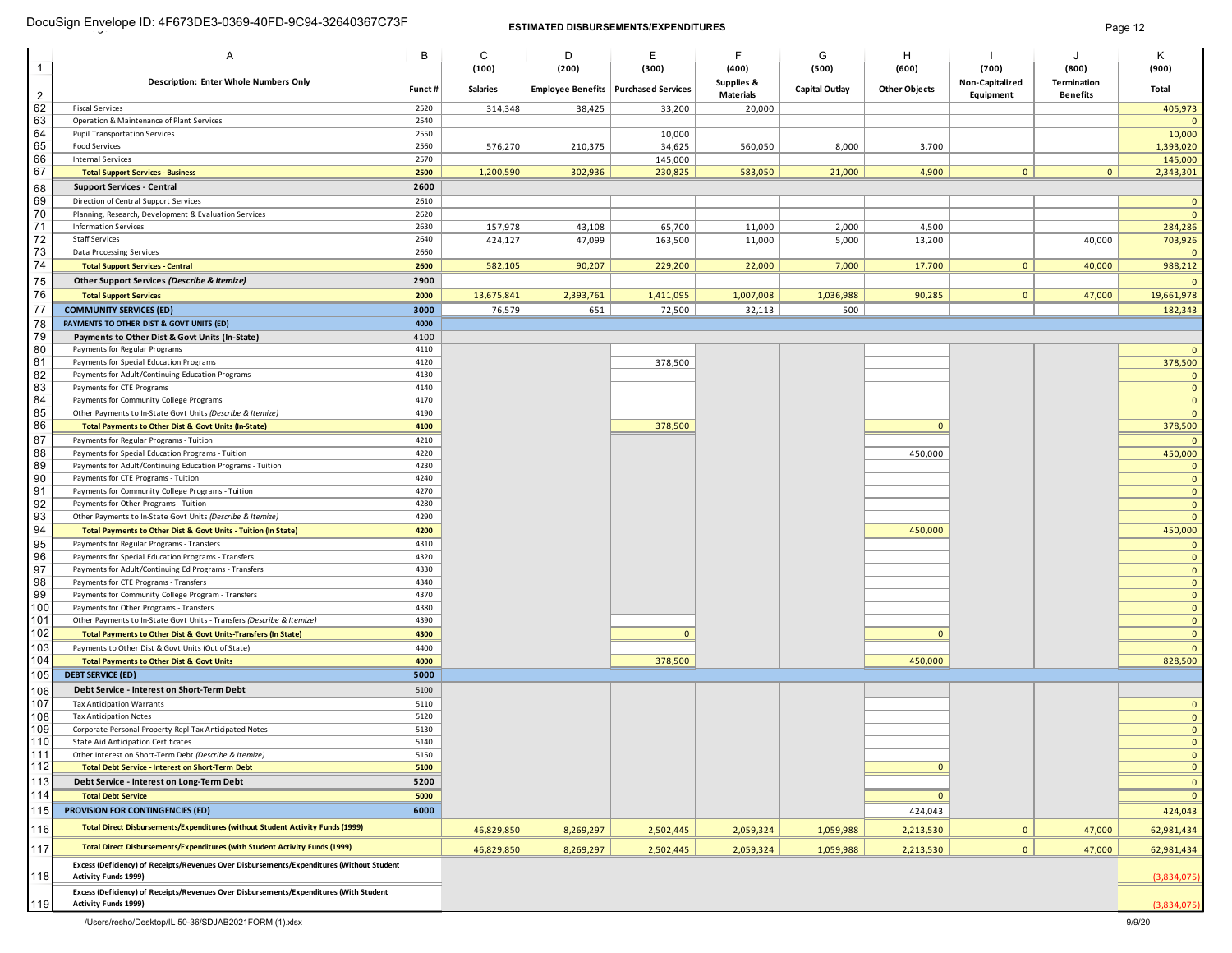|               | A                                                                                                            | В            | C               | D       | Е                                      | F          | G                     | Н                    |                 | $\cdot$         | K                            |
|---------------|--------------------------------------------------------------------------------------------------------------|--------------|-----------------|---------|----------------------------------------|------------|-----------------------|----------------------|-----------------|-----------------|------------------------------|
| $\mathbf{1}$  |                                                                                                              |              | (100)           | (200)   | (300)                                  | (400)      | (500)                 | (600)                | (700)           | (800)           | (900)                        |
|               | <b>Description: Enter Whole Numbers Only</b>                                                                 |              |                 |         |                                        | Supplies & |                       |                      | Non-Capitalized | Termination     |                              |
| $\frac{2}{1}$ |                                                                                                              | Funct#       | <b>Salaries</b> |         | Employee Benefits   Purchased Services | Materials  | <b>Capital Outlay</b> | <b>Other Objects</b> | Equipment       | <b>Benefits</b> | <b>Total</b>                 |
|               |                                                                                                              |              |                 |         |                                        |            |                       |                      |                 |                 |                              |
| 121           | 20 - OPERATIONS AND MAINTENANCE FUND (O&M)                                                                   |              |                 |         |                                        |            |                       |                      |                 |                 |                              |
| 122           | <b>SUPPORT SERVICES (O&amp;M)</b>                                                                            | 2000         |                 |         |                                        |            |                       |                      |                 |                 |                              |
| 123           | <b>Support Services - Pupil</b>                                                                              | 2100         |                 |         |                                        |            |                       |                      |                 |                 |                              |
| 124           | Other Support Services - Pupils (Describe & Itemize)                                                         | 2190         |                 |         |                                        |            |                       |                      |                 |                 | $\mathbf{0}$                 |
| 125<br>126    | <b>Support Services - Business</b>                                                                           | 2500         |                 |         |                                        |            |                       |                      |                 |                 |                              |
|               | Direction of Business Support Services                                                                       | 2510         |                 |         |                                        |            |                       |                      |                 |                 | $\mathbf{0}$                 |
| 127           | Facilities Acquisition & Construction Services                                                               | 2530         |                 |         | 50,000                                 |            | 10,000                |                      |                 |                 | 60,000                       |
| 128           | Operation & Maintenance of Plant Services                                                                    | 2540         | 1,948,261       | 457,894 | 4,638,000                              | 1,690,500  | 310,000               | 1,000                |                 | 5,000           | 9,050,655                    |
| 129           | <b>Pupil Transportation Services</b>                                                                         | 2550         |                 |         |                                        |            |                       |                      |                 |                 | $\mathbf 0$                  |
| 130           | Food Services                                                                                                | 2560         |                 |         |                                        |            |                       |                      |                 |                 | $\mathbf{0}$                 |
| 131           | <b>Total Support Services - Business</b>                                                                     | 2500         | 1,948,261       | 457,894 | 4,688,000                              | 1,690,500  | 320,000               | 1,000                | $\mathbf 0$     | 5,000           | 9,110,655                    |
| 132           | Other Support Services (Describe & Itemize)                                                                  | 2900         |                 |         |                                        |            |                       |                      |                 |                 | $\mathbf{0}$                 |
| 133           | <b>Total Support Services</b>                                                                                | 2000         | 1,948,261       | 457,894 | 4,688,000                              | 1,690,500  | 320,000               | 1,000                | $\overline{0}$  | 5,000           | 9,110,655                    |
| 134           | <b>COMMUNITY SERVICES (O&amp;M)</b>                                                                          | 3000         |                 |         |                                        |            |                       |                      |                 |                 | $\mathbf{0}$                 |
| 135           | PAYMENTS TO OTHER DIST & GOVT UNITS (O&M)                                                                    | 4000         |                 |         |                                        |            |                       |                      |                 |                 |                              |
| 136           | Payments to Other Dist & Govt Units (In-State)                                                               | 4100         |                 |         |                                        |            |                       |                      |                 |                 |                              |
| 137           | Payments for Regular Programs                                                                                | 4110         |                 |         |                                        |            |                       |                      |                 |                 | $\mathbf{0}$                 |
| 138           | Payments for Special Education Programs                                                                      | 4120         |                 |         |                                        |            |                       |                      |                 |                 | $\mathbf{0}$                 |
| 139           | Payments for CTE Program                                                                                     | 4140         |                 |         |                                        |            |                       |                      |                 |                 | $\mathbf{0}$                 |
| 140           | Other Payments to In-State Govt Units (Describe & Itemize)                                                   | 4190         |                 |         |                                        |            |                       |                      |                 |                 | $\mathbf{0}$                 |
| 141           | Total Payments to Other Dist & Govt Units (In-State)                                                         | 4100         |                 |         | $\mathbf 0$                            |            |                       | $\mathbf{0}$         |                 |                 | $\mathbf{0}$                 |
| 142           | Payments to Other Dist & Govt Units (Out of State) 14                                                        | 4400         |                 |         |                                        |            |                       |                      |                 |                 | $\mathbf{0}$                 |
| 143           | <b>Total Payments to Other Dist &amp; Govt Unit</b>                                                          | 4000         |                 |         | $\mathbf{0}$                           |            |                       | $\mathbf{0}$         |                 |                 | $\mathbf{0}$                 |
| 144           | <b>DEBT SERVICE (O&amp;M)</b>                                                                                | 5000         |                 |         |                                        |            |                       |                      |                 |                 |                              |
| 145           | Debt Service - Interest on Short-Term Debt                                                                   | 5100         |                 |         |                                        |            |                       |                      |                 |                 |                              |
| 146           | <b>Tax Anticipation Warrants</b>                                                                             | 5110         |                 |         |                                        |            |                       |                      |                 |                 | $\mathbf{0}$                 |
| 147           | <b>Tax Anticipation Notes</b>                                                                                | 5120         |                 |         |                                        |            |                       |                      |                 |                 | $\mathbf{0}$                 |
| 148           | Corporate Personal Prop Repl Tax Anticipated Notes                                                           | 5130         |                 |         |                                        |            |                       |                      |                 |                 | $\mathbf{0}$                 |
| 149           | State Aid Anticipation Certificates                                                                          | 5140         |                 |         |                                        |            |                       |                      |                 |                 | $\mathbf{0}$                 |
| 150           | Other Interest on Short-Term Debt (Describe & Itemize)                                                       | 5150         |                 |         |                                        |            |                       |                      |                 |                 | $\mathbf{0}$                 |
| 151           | Total Debt Service - Interest on Short-Term Debt                                                             | 5100         |                 |         |                                        |            |                       | $\mathbf{0}$         |                 |                 | $\mathbf{0}$                 |
| 152           | Debt Service - Interest on Long-Term Debt                                                                    | 5200         |                 |         |                                        |            |                       |                      |                 |                 | $\mathbf{0}$                 |
| 153           | <b>Total Debt Service</b>                                                                                    | 5000         |                 |         |                                        |            |                       | $\mathbf{0}$         |                 |                 | $\mathbf{0}$                 |
| 154           | PROVISION FOR CONTINGENCIES (O&M)                                                                            | 6000         |                 |         |                                        |            |                       |                      |                 |                 | $\mathbf{0}$                 |
| 155           | <b>Total Direct Disbursements/Expenditures</b>                                                               |              | 1,948,261       | 457,894 | 4,688,000                              | 1,690,500  | 320,000               | 1,000                | 0               | 5,000           | 9,110,655                    |
| 156           | Excess (Deficiency) of Receipts/Revenues Over Disbursements/Expenditures                                     |              |                 |         |                                        |            |                       |                      |                 |                 | (4,373,655)                  |
| 151           |                                                                                                              |              |                 |         |                                        |            |                       |                      |                 |                 |                              |
|               | 158 30 - DEBT SERVICE FUND (DS)                                                                              |              |                 |         |                                        |            |                       |                      |                 |                 |                              |
| 159           | PAYMENTS TO OTHER DIST & GOVT UNITS (DS)                                                                     | 4000         |                 |         |                                        |            |                       |                      |                 |                 |                              |
|               |                                                                                                              |              |                 |         |                                        |            |                       |                      |                 |                 |                              |
| 160           | Payments to Other Dist & Govt Units (In-State)                                                               | 4100         |                 |         |                                        |            |                       |                      |                 |                 |                              |
| 161<br>162    | <b>Payments for Regular Programs</b>                                                                         | 4110<br>4120 |                 |         |                                        |            |                       |                      |                 |                 | $\mathbf{0}$                 |
| 163           | <b>Payments for Special Education Programs</b><br>Other Payments to In-State Govt Units (Describe & Itemize) | 4190         |                 |         |                                        |            |                       |                      |                 |                 | $\mathbf{0}$<br>$\mathbf{0}$ |
| 164           | Total Payments to Other Dist & Govt Units (In-State)                                                         | 4000         |                 |         |                                        |            |                       | $\mathbf 0$          |                 |                 | $\mathbf{0}$                 |
|               |                                                                                                              | 5000         |                 |         |                                        |            |                       |                      |                 |                 |                              |
| 165           | <b>DEBT SERVICE (DS)</b>                                                                                     |              |                 |         |                                        |            |                       |                      |                 |                 |                              |
| 166           | Debt Service - Interest on Short-Term Debt                                                                   | 5100         |                 |         |                                        |            |                       |                      |                 |                 |                              |
| 167           | <b>Tax Anticipation Warrants</b>                                                                             | 5110         |                 |         |                                        |            |                       |                      |                 |                 | $\mathbf{0}$                 |
| 168           | <b>Tax Anticipation Notes</b>                                                                                | 5120         |                 |         |                                        |            |                       |                      |                 |                 | $\mathbf{0}$                 |
| 169           | Corporate Personal Prop Repl Tax Anticipation Notes                                                          | 5130         |                 |         |                                        |            |                       |                      |                 |                 | $\mathbf{0}$                 |
| 170<br>171    | <b>State Aid Anticipation Certificates</b><br>Other Interest on Short-Term Debt (Describe & Itemize)         | 5140         |                 |         |                                        |            |                       |                      |                 |                 | $\mathbf{0}$                 |
| 172           | Total Debt Service - Interest On Short-Term Debt                                                             | 5150<br>5100 |                 |         |                                        |            |                       | $\mathbf{0}$         |                 |                 | $\mathbf{0}$<br>$\mathbf{0}$ |
|               |                                                                                                              | 5200         |                 |         |                                        |            |                       |                      |                 |                 |                              |
| 173           | Debt Service - Interest on Long-Term Debt                                                                    |              |                 |         |                                        |            |                       | 3,750,000            |                 |                 | 3,750,000                    |
|               | Debt Service - Payments of Principal on Long-Term Debt 15<br>(Lease/Purchase                                 | 5300         |                 |         |                                        |            |                       |                      |                 |                 |                              |
| 174           | <b>Principal Retired)</b>                                                                                    |              |                 |         |                                        |            |                       |                      |                 |                 | $\mathbf 0$                  |
| 175           | Debt Service Other (Describe & Itemize)                                                                      | 5400         |                 |         |                                        |            |                       |                      |                 |                 | $\mathbf{0}$                 |
| 176           | <b>Total Debt Service</b>                                                                                    | 5000         |                 |         | $\mathbf{0}$                           |            |                       | 3,750,000            |                 |                 | 3,750,000                    |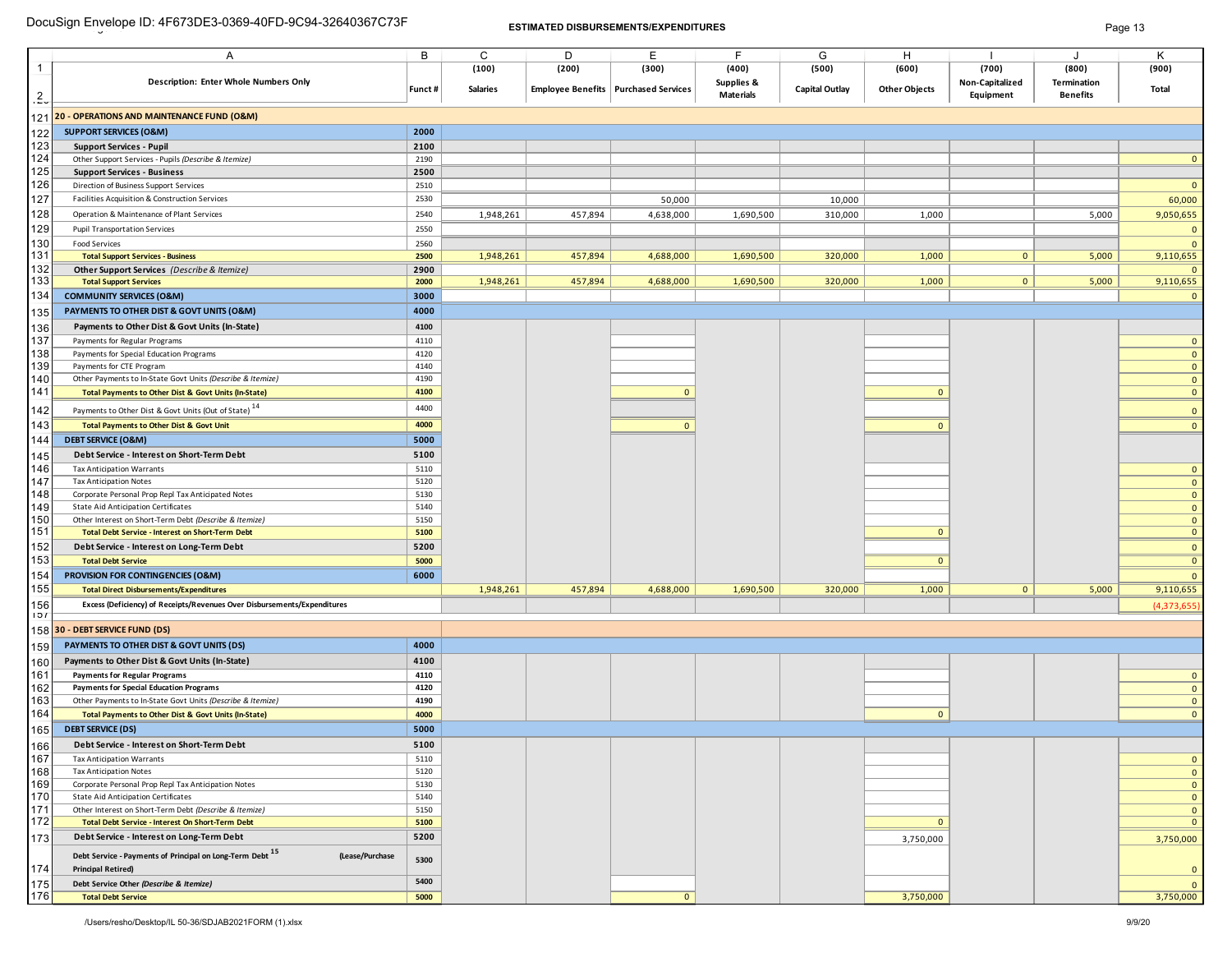|                   | Α                                                                                    | B      | C               | D         | Е                                      | F.               | G                     | н                    |                 |                 | K              |
|-------------------|--------------------------------------------------------------------------------------|--------|-----------------|-----------|----------------------------------------|------------------|-----------------------|----------------------|-----------------|-----------------|----------------|
| $\mathbf{1}$      |                                                                                      |        | (100)           | (200)     | (300)                                  | (400)            | (500)                 | (600)                | (700)           | (800)           | (900)          |
|                   | <b>Description: Enter Whole Numbers Only</b>                                         |        |                 |           |                                        | Supplies &       |                       |                      | Non-Capitalized | Termination     |                |
| $\overline{2}$    |                                                                                      | Funct# | <b>Salaries</b> |           | Employee Benefits   Purchased Services | <b>Materials</b> | <b>Capital Outlay</b> | <b>Other Objects</b> | Equipment       | <b>Benefits</b> | Total          |
| 177               | PROVISION FOR CONTINGENCIES (DS)                                                     | 6000   |                 |           |                                        |                  |                       |                      |                 |                 | $\mathbf{0}$   |
| 178               | <b>Total Direct Disbursements/Expenditures</b>                                       |        |                 |           | $\mathbf{0}$                           |                  |                       | 3,750,000            |                 |                 | 3,750,000      |
|                   | Excess (Deficiency) of Receipts/Revenues Over Disbursements/Expenditures             |        |                 |           |                                        |                  |                       |                      |                 |                 |                |
| 179<br><b>UÖI</b> |                                                                                      |        |                 |           |                                        |                  |                       |                      |                 |                 | 45,000         |
|                   |                                                                                      |        |                 |           |                                        |                  |                       |                      |                 |                 |                |
|                   | 181 40 - TRANSPORTATION FUND (TR)                                                    |        |                 |           |                                        |                  |                       |                      |                 |                 |                |
| 182               | <b>SUPPORT SERVICES (TR)</b>                                                         | 2000   |                 |           |                                        |                  |                       |                      |                 |                 |                |
| 183               | <b>Support Services - Pupils</b>                                                     | 2100   |                 |           |                                        |                  |                       |                      |                 |                 |                |
| 184               | Other Support Services - Pupils (Describe & Itemize)                                 | 2190   |                 |           |                                        |                  |                       |                      |                 |                 | $\mathbf{0}$   |
| 185               | <b>Support Services - Business</b>                                                   |        |                 |           |                                        |                  |                       |                      |                 |                 |                |
| 186               | <b>Pupil Transportation Services</b>                                                 | 2550   | 77,951          | 23,897    | 4,226,040                              | 4,650            | 1,000                 |                      |                 |                 | 4,333,538      |
| 187               | Other Support Services (Describe & Itemize)                                          | 2900   |                 |           |                                        |                  |                       |                      |                 |                 | $\mathbf{0}$   |
| 188               | <b>Total Support Services</b>                                                        | 2000   | 77,951          | 23,897    | 4,226,040                              | 4,650            | 1,000                 | $\circ$              | $\mathbf{0}$    | $\mathbf{0}$    | 4,333,538      |
| 189               | <b>COMMUNITY SERVICES (TR)</b>                                                       | 3000   |                 |           |                                        |                  |                       |                      |                 |                 | $\mathbf{0}$   |
| 190               | PAYMENTS TO OTHER DIST & GOVT UNITS (TR)                                             | 4000   |                 |           |                                        |                  |                       |                      |                 |                 |                |
| 191               | Payments to Other Dist & Govt Units (In-State)                                       | 4100   |                 |           |                                        |                  |                       |                      |                 |                 |                |
| 192               | Payments for Regular Program                                                         | 4110   |                 |           |                                        |                  |                       |                      |                 |                 | $\mathbf{0}$   |
| 193               | Payments for Special Education Programs                                              | 4120   |                 |           |                                        |                  |                       |                      |                 |                 | $\mathbf{0}$   |
| 194               | Payments for Adult/Continuing Education Programs                                     | 4130   |                 |           |                                        |                  |                       |                      |                 |                 | $\mathbf{0}$   |
| 195               | Payments for CTE Programs                                                            | 4140   |                 |           |                                        |                  |                       |                      |                 |                 | $\mathbf{0}$   |
| 196               | Payments for Community College Programs                                              | 4170   |                 |           |                                        |                  |                       |                      |                 |                 | $\mathbf{0}$   |
| 197               | Other Payments to In-State Govt Units (Describe & Itemize)                           | 4190   |                 |           |                                        |                  |                       |                      |                 |                 | $\mathbf{0}$   |
| 198               | Total Payments to Other Dist & Govt Units (In-State)                                 | 4100   |                 |           | $\mathbf{0}$                           |                  |                       | $\mathbf{0}$         |                 |                 | $\mathbf{0}$   |
|                   | (Describe &<br>Payments to Other Dist & Govt Units (Out-of-State)                    |        |                 |           |                                        |                  |                       |                      |                 |                 |                |
| 199               | <b>Itemize)</b>                                                                      | 4400   |                 |           |                                        |                  |                       |                      |                 |                 | $\mathbf{0}$   |
| 200               | <b>Total Payments to Other Dist &amp; Govt Units</b>                                 | 4000   |                 |           | $\mathbf{0}$                           |                  |                       | $\mathbf{0}$         |                 |                 | $\mathbf{0}$   |
|                   |                                                                                      |        |                 |           |                                        |                  |                       |                      |                 |                 |                |
| 201               | <b>DEBT SERVICE (TR)</b>                                                             | 5000   |                 |           |                                        |                  |                       |                      |                 |                 |                |
| 202               | Debt Service - Interest on Short-Term Debt                                           | 5100   |                 |           |                                        |                  |                       |                      |                 |                 |                |
| 203               | <b>Tax Anticipation Warrants</b>                                                     | 5110   |                 |           |                                        |                  |                       |                      |                 |                 | $\mathbf{0}$   |
| 204               | <b>Tax Anticipation Notes</b>                                                        | 5120   |                 |           |                                        |                  |                       |                      |                 |                 | $\mathbf{0}$   |
| 205               | Corporate Personal Prop Repl Tax Anticipation Notes                                  | 5130   |                 |           |                                        |                  |                       |                      |                 |                 | $\mathbf{0}$   |
| 206               | State Aid Anticipation Certificates                                                  | 5140   |                 |           |                                        |                  |                       |                      |                 |                 | $\mathbf{0}$   |
| 207               | Other Interest on Short-Term Debt (Describe and Itemize)                             | 5150   |                 |           |                                        |                  |                       |                      |                 |                 | $\mathbf{0}$   |
| 208               | Total Debt Service - Interest On Short-Term Debt                                     | 5100   |                 |           |                                        |                  |                       | $\mathbf{0}$         |                 |                 | $\mathbf{0}$   |
| 209               | Debt Service - Interest on Long-Term Debt                                            | 5200   |                 |           |                                        |                  |                       |                      |                 |                 | $\mathbf{0}$   |
|                   | Debt Service - Payments of Principal on Long-Term Debt <sup>15</sup> (Lease/Purchase | 5300   |                 |           |                                        |                  |                       |                      |                 |                 |                |
| 210               | <b>Principal Retired)</b>                                                            |        |                 |           |                                        |                  |                       |                      |                 |                 | $\mathbf{0}$   |
| 211               | Debt Service - Other (Describe and Itemize)                                          | 5400   |                 |           |                                        |                  |                       |                      |                 |                 | $\overline{0}$ |
| 212               | <b>Total Debt Service</b>                                                            | 5000   |                 |           |                                        |                  |                       | $\mathbf{0}$         |                 |                 | $\mathbf{0}$   |
|                   |                                                                                      | 6000   |                 |           |                                        |                  |                       |                      |                 |                 |                |
| 213<br>214        | <b>PROVISION FOR CONTINGENCIES (TR)</b>                                              |        |                 |           |                                        |                  |                       | $\mathbf{0}$         | $\mathbf{0}$    |                 | $\mathbf{0}$   |
|                   | <b>Total Direct Disbursements/Expenditures</b>                                       |        | 77,951          | 23,897    | 4,226,040                              | 4,650            | 1,000                 |                      |                 | $\mathbf{0}$    | 4,333,538      |
| 215<br>216        | Excess (Deficiency) of Receipts/Revenues Over Disbursements/Expenditures             |        |                 |           |                                        |                  |                       |                      |                 |                 | 671,262        |
|                   |                                                                                      |        |                 |           |                                        |                  |                       |                      |                 |                 |                |
|                   | 217 50 - MUNICIPAL RETIREMENT/SOC SEC FUND (MR/SS)                                   |        |                 |           |                                        |                  |                       |                      |                 |                 |                |
| 218               | <b>INSTRUCTION (MR/SS)</b>                                                           | 1000   |                 |           |                                        |                  |                       |                      |                 |                 |                |
| 219               | Regular Program                                                                      | 1100   |                 | 495,992   |                                        |                  |                       |                      |                 |                 | 495,992        |
| 220               | Pre-K Programs                                                                       | 1125   |                 |           |                                        |                  |                       |                      |                 |                 | $\mathbf{0}$   |
| 221               | Special Education Programs (Functions 1200-1220)                                     | 1200   |                 | 402,835   |                                        |                  |                       |                      |                 |                 | 402,835        |
| 222               | Special Education Programs Pre-K                                                     | 1225   |                 |           |                                        |                  |                       |                      |                 |                 | $\mathbf{0}$   |
| 223               | Remedial and Supplemental Programs K-12                                              | 1250   |                 |           |                                        |                  |                       |                      |                 |                 | $\overline{0}$ |
| 224               | Remedial and Supplemental Programs Pre-K                                             | 1275   |                 |           |                                        |                  |                       |                      |                 |                 | $\mathbf{0}$   |
| 225               | Adult/Continuing Education Programs                                                  | 1300   |                 |           |                                        |                  |                       |                      |                 |                 | $\mathbf{0}$   |
| 226               | CTE Programs                                                                         | 1400   |                 |           |                                        |                  |                       |                      |                 |                 | $\mathbf{0}$   |
| 227               | Interscholastic Programs                                                             | 1500   |                 |           |                                        |                  |                       |                      |                 |                 | $\mathbf{0}$   |
| 228               | Summer School Programs                                                               | 1600   |                 |           |                                        |                  |                       |                      |                 |                 | $\mathbf{0}$   |
| 229               | Gifted Programs                                                                      | 1650   |                 | 11,370    |                                        |                  |                       |                      |                 |                 | 11,370         |
| 230               | Driver's Education Programs                                                          | 1700   |                 |           |                                        |                  |                       |                      |                 |                 | $\mathbf{0}$   |
| 231               | <b>Bilingual Programs</b>                                                            | 1800   |                 | 123,010   |                                        |                  |                       |                      |                 |                 | 123,010        |
| 232               | Truant Alternative & Optional Programs                                               | 1900   |                 |           |                                        |                  |                       |                      |                 |                 | $\mathbf{0}$   |
| 233               | <b>Total Instruction</b>                                                             | 1000   |                 | 1,033,207 |                                        |                  |                       |                      |                 |                 | 1,033,207      |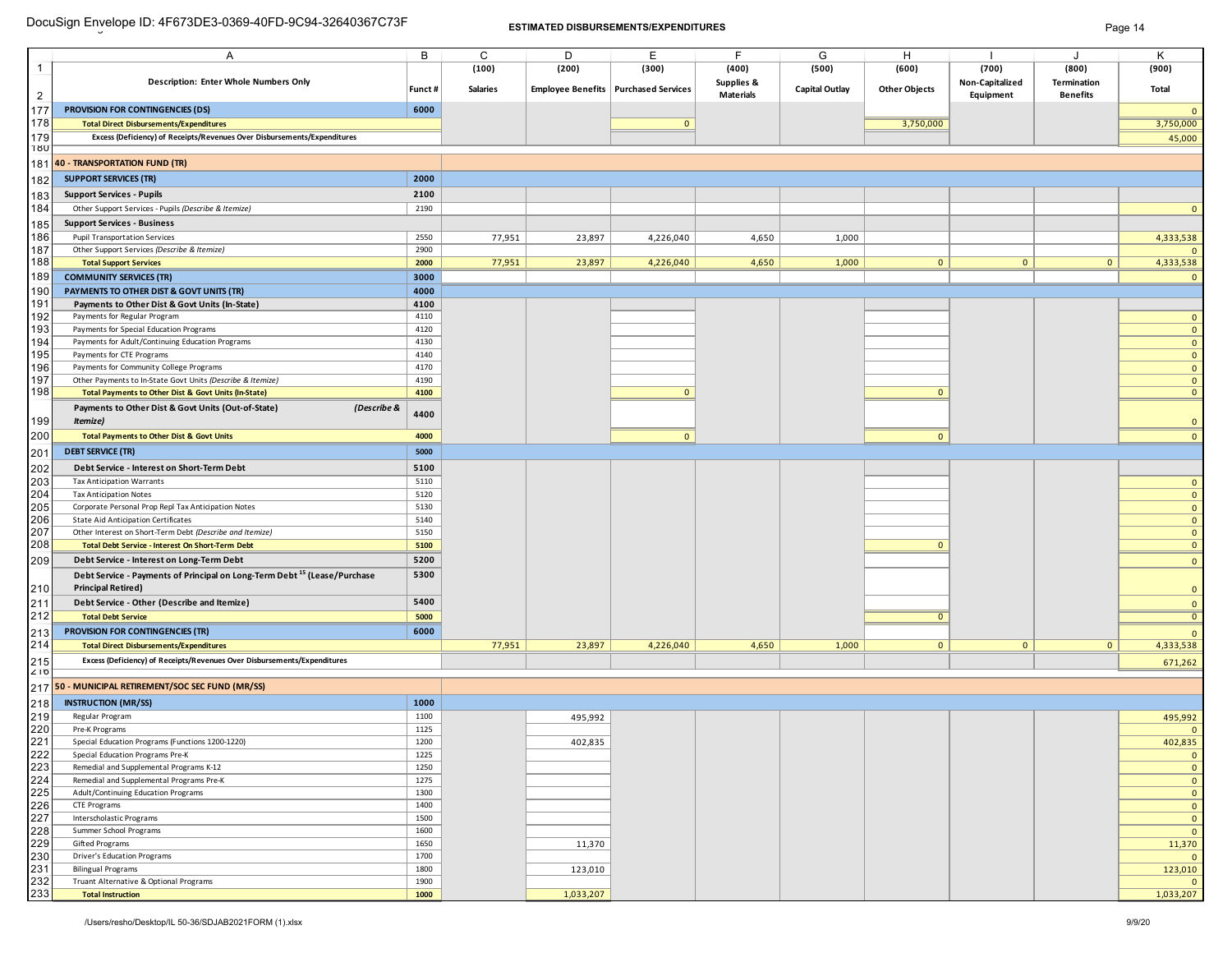### Page 15 **ESTIMATED DISBURSEMENTS/EXPENDITURES** Page 15 DocuSign Envelope ID: 4F673DE3-0369-40FD-9C94-32640367C73F

|--|--|--|

|                | A                                                                            | B            | C               | D                | Е                                      | F.               | G                     | H                    |                 | J               | Κ                              |
|----------------|------------------------------------------------------------------------------|--------------|-----------------|------------------|----------------------------------------|------------------|-----------------------|----------------------|-----------------|-----------------|--------------------------------|
| $\mathbf{1}$   |                                                                              |              | (100)           | (200)            | (300)                                  | (400)            | (500)                 | (600)                | (700)           | (800)           | (900)                          |
|                | <b>Description: Enter Whole Numbers Only</b>                                 |              |                 |                  |                                        | Supplies &       |                       |                      | Non-Capitalized | Termination     |                                |
| $\overline{2}$ |                                                                              | Funct#       | <b>Salaries</b> |                  | Employee Benefits   Purchased Services | <b>Materials</b> | <b>Capital Outlay</b> | <b>Other Objects</b> | Equipment       | <b>Benefits</b> | Total                          |
| 234            | <b>SUPPORT SERVICES (MR/SS)</b>                                              | 2000         |                 |                  |                                        |                  |                       |                      |                 |                 |                                |
| 235            | <b>Support Services - Pupil</b>                                              | 2100         |                 |                  |                                        |                  |                       |                      |                 |                 |                                |
| 236            | Attendance & Social Work Services                                            | 2110         |                 | 18,026           |                                        |                  |                       |                      |                 |                 | 18,026                         |
| 237            | Guidance Services                                                            | 2120         |                 |                  |                                        |                  |                       |                      |                 |                 | $\mathbf{0}$                   |
| 238            | <b>Health Services</b>                                                       | 2130         |                 | 71,520           |                                        |                  |                       |                      |                 |                 | 71,520                         |
| 239            | Psychological Services                                                       | 2140         |                 | 11,033           |                                        |                  |                       |                      |                 |                 | 11,033                         |
| 240            | Speech Pathology & Audiology Services                                        | 2150         |                 | 25,372           |                                        |                  |                       |                      |                 |                 | 25,372                         |
| 241            | Other Support Services - Pupils (Describe & Itemize)                         | 2190         |                 |                  |                                        |                  |                       |                      |                 |                 | $\mathbf{0}$                   |
| 242            | <b>Total Support Services - Pupil</b>                                        | 2100         |                 | 125,951          |                                        |                  |                       |                      |                 |                 | 125,951                        |
| 243            | <b>Support Services - Instructional Staff</b>                                | 2200         |                 |                  |                                        |                  |                       |                      |                 |                 |                                |
| 244            | Improvement of Instruction Services                                          | 2210         |                 | 26,388           |                                        |                  |                       |                      |                 |                 | 26,388                         |
| 245            | <b>Educational Media Services</b>                                            | 2220         |                 | 138,448          |                                        |                  |                       |                      |                 |                 | 138,448                        |
| 246            | Assessment & Testing                                                         | 2230         |                 |                  |                                        |                  |                       |                      |                 |                 | $\mathbf{0}$                   |
| 247            | <b>Total Support Services - Instructional Staff</b>                          | 2200         |                 | 164,836          |                                        |                  |                       |                      |                 |                 | 164,836                        |
| 248            | <b>Support Services - General Administration</b>                             | 2300         |                 |                  |                                        |                  |                       |                      |                 |                 |                                |
| 249            | Board of Education Services                                                  | 2310         |                 |                  |                                        |                  |                       |                      |                 |                 | $\mathbf{0}$                   |
| 250<br>251     | <b>Executive Administration Services</b>                                     | 2320<br>2330 |                 | 30,664           |                                        |                  |                       |                      |                 |                 | 30,664                         |
| 252            | Special Area Administrative Services<br>Claims Paid from Self Insurance Fund | 2361         |                 |                  |                                        |                  |                       |                      |                 |                 | $\mathbf{0}$<br>$\overline{0}$ |
| 253            | Workers' Compensation or Workers' Occupation Disease Acts Payments           | 2362         |                 |                  |                                        |                  |                       |                      |                 |                 | $\mathbf{0}$                   |
| 254            | Unemployment Insurance Payments                                              | 2363         |                 |                  |                                        |                  |                       |                      |                 |                 | $\mathbf{0}$                   |
| 255            | Insurance Payments (regular or self-insurance)                               | 2364         |                 |                  |                                        |                  |                       |                      |                 |                 | $\mathbf{0}$                   |
| 256            | Risk Management and Claims Services Payments                                 | 2365         |                 |                  |                                        |                  |                       |                      |                 |                 | $\mathbf{0}$                   |
| 257            | Judgment and Settlements                                                     | 2366         |                 |                  |                                        |                  |                       |                      |                 |                 | $\mathbf{0}$                   |
| 258            | Educatl, Inspectl, Supervisory Serv. Related to Loss Prevention or Reduction | 2367         |                 |                  |                                        |                  |                       |                      |                 |                 | $\mathbf{0}$                   |
| 259            | Reciprocal Insurance Payments                                                | 2368         |                 |                  |                                        |                  |                       |                      |                 |                 | $\mathbf{0}$                   |
| 260            | Legal Service                                                                | 2369         |                 |                  |                                        |                  |                       |                      |                 |                 | $\mathbf{0}$                   |
| 261            | <b>Total Support Services - General Administration</b>                       | 2300         |                 | 30,664           |                                        |                  |                       |                      |                 |                 | 30,664                         |
| 262            | <b>Support Services - School Administration</b>                              | 2400         |                 |                  |                                        |                  |                       |                      |                 |                 |                                |
| 263            | Office of the Principal Services                                             | 2410         |                 | 139,462          |                                        |                  |                       |                      |                 |                 | 139,462                        |
| 264            | Other Support Services - School Administration (Describe & Itemize)          | 2490         |                 |                  |                                        |                  |                       |                      |                 |                 | $\mathbf{0}$                   |
| 265            | <b>Total Support Services - School Administration</b>                        | 2400         |                 | 139,462          |                                        |                  |                       |                      |                 |                 | 139,462                        |
| 266            | <b>Support Services - Business</b>                                           | 2500         |                 |                  |                                        |                  |                       |                      |                 |                 |                                |
| 267            | Direction of Business Support Services                                       | 2510         |                 | 22,076           |                                        |                  |                       |                      |                 |                 | 22,076                         |
| 268            | <b>Fiscal Services</b>                                                       | 2520         |                 | 53,469           |                                        |                  |                       |                      |                 |                 | 53,469                         |
| 269            | Facilities Acquisition & Construction Services                               | 2530         |                 |                  |                                        |                  |                       |                      |                 |                 | $\mathbf{0}$                   |
| 270<br>271     | Operation & Maintenance of Plant Service<br>Pupil Transportation Services    | 2540<br>2550 |                 | 315,194          |                                        |                  |                       |                      |                 |                 | 315,194                        |
| 272            | Food Services                                                                | 2560         |                 | 12,576<br>95,122 |                                        |                  |                       |                      |                 |                 | 12,576<br>95,122               |
| 273            | <b>Internal Services</b>                                                     | 2570         |                 |                  |                                        |                  |                       |                      |                 |                 | $\mathbf{0}$                   |
| 274            | <b>Total Support Services - Business</b>                                     | 2500         |                 | 498,437          |                                        |                  |                       |                      |                 |                 | 498,437                        |
| 275            | <b>Support Services - Central</b>                                            | 2600         |                 |                  |                                        |                  |                       |                      |                 |                 |                                |
| 276            | Direction of Central Support Services                                        | 2610         |                 |                  |                                        |                  |                       |                      |                 |                 | $\mathbf{0}$                   |
| 277            | Planning, Research, Development & Evaluation Services                        | 2620         |                 |                  |                                        |                  |                       |                      |                 |                 | $\mathbf{0}$                   |
| 278            | <b>Information Services</b>                                                  | 2630         |                 | 26,578           |                                        |                  |                       |                      |                 |                 | 26,578                         |
| 279            | <b>Staff Services</b>                                                        | 2640         |                 | 29,154           |                                        |                  |                       |                      |                 |                 | 29,154                         |
| 280            | Data Processing Services                                                     | 2660         |                 |                  |                                        |                  |                       |                      |                 |                 | $\mathbf{0}$                   |
| 281            | <b>Total Support Services - Central</b>                                      | 2600         |                 | 55,732           |                                        |                  |                       |                      |                 |                 | 55,732                         |
| 282            | Other Support Services (Describe & Itemize)                                  | 2900         |                 |                  |                                        |                  |                       |                      |                 |                 | $\overline{0}$                 |
| 283            | <b>Total Support Services</b>                                                | 2000         |                 | 1,015,082        |                                        |                  |                       |                      |                 |                 | 1,015,082                      |
| 284            | <b>COMMUNITY SERVICES (MR/SS)</b>                                            | 3000         |                 |                  |                                        |                  |                       |                      |                 |                 | $\mathbf{0}$                   |
| 285            | PAYMENTS TO OTHER DIST & GOVT UNITS (MR/SS)                                  | 4000         |                 |                  |                                        |                  |                       |                      |                 |                 |                                |
| 286            | Payments for Regular Programs                                                | 4110         |                 |                  |                                        |                  |                       |                      |                 |                 | $\mathbf{0}$                   |
| 287            | Payments for Special Education Programs                                      | 4120         |                 |                  |                                        |                  |                       |                      |                 |                 | $\mathbf{0}$                   |
| 288            | Payments for CTE Programs                                                    | 4140         |                 |                  |                                        |                  |                       |                      |                 |                 | $\mathbf{0}$                   |
| 289            | <b>Total Payments to Other Dist &amp; Govt Units</b>                         | 4000         |                 | $\mathbf{0}$     |                                        |                  |                       |                      |                 |                 | $\mathbf{0}$                   |
| 290            | <b>DEBT SERVICE (MR/SS)</b>                                                  | 5000         |                 |                  |                                        |                  |                       |                      |                 |                 |                                |
| 291            | Debt Service - Interest on Short-Term Debt                                   | 5100         |                 |                  |                                        |                  |                       |                      |                 |                 |                                |
| 292            | <b>Tax Anticipation Warrants</b>                                             | 5110         |                 |                  |                                        |                  |                       |                      |                 |                 | $\mathbf{0}$                   |
| 293            | <b>Tax Anticipation Notes</b>                                                | 5120         |                 |                  |                                        |                  |                       |                      |                 |                 | $\mathbf{0}$                   |
|                |                                                                              |              |                 |                  |                                        |                  |                       |                      |                 |                 |                                |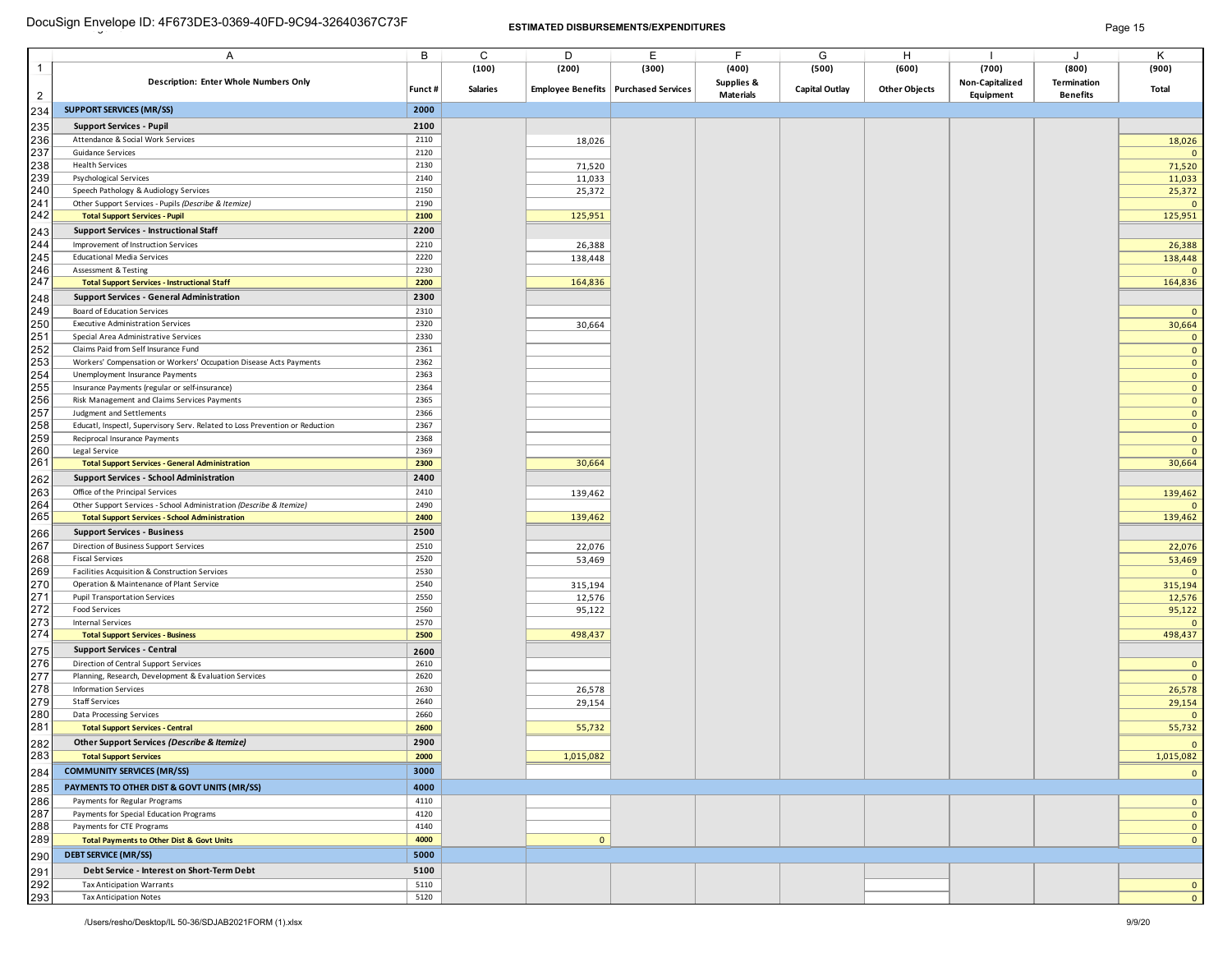### Page 16 **ESTIMATED DISBURSEMENTS/EXPENDITURES** Page 16 DocuSign Envelope ID: 4F673DE3-0369-40FD-9C94-32640367C73F

|                | A                                                                                   | B            | C               | D            | E.                                     | F                | G                     | H                    |                 | J               | Κ                            |
|----------------|-------------------------------------------------------------------------------------|--------------|-----------------|--------------|----------------------------------------|------------------|-----------------------|----------------------|-----------------|-----------------|------------------------------|
| 1              |                                                                                     |              | (100)           | (200)        | (300)                                  | (400)            | (500)                 | (600)                | (700)           | (800)           | (900)                        |
|                | Description: Enter Whole Numbers Only                                               |              |                 |              |                                        | Supplies &       |                       |                      | Non-Capitalized | Termination     |                              |
| $\overline{2}$ |                                                                                     | Funct#       | <b>Salaries</b> |              | Employee Benefits   Purchased Services | <b>Materials</b> | <b>Capital Outlay</b> | <b>Other Objects</b> | Equipment       | <b>Benefits</b> | Total                        |
| 294            | Corporate Personal Prop Repl Tax Anticipation Notes                                 | 5130         |                 |              |                                        |                  |                       |                      |                 |                 | $\mathbf{0}$                 |
| 295            | State Aid Anticipation Certificates                                                 | 5140         |                 |              |                                        |                  |                       |                      |                 |                 | $\mathbf{0}$                 |
| 296            | Other (Describe & Itemize)                                                          | 5150         |                 |              |                                        |                  |                       |                      |                 |                 | $\mathbf{0}$                 |
| 297            | <b>Total Debt Service</b>                                                           | 5000         |                 |              |                                        |                  |                       | $\mathbf{0}$         |                 |                 | $\mathbf{0}$                 |
| 298            | PROVISION FOR CONTINGENCIES (MR/SS)                                                 | 6000         |                 |              |                                        |                  |                       |                      |                 |                 | $\mathbf{0}$                 |
| 299            | <b>Total Direct Disbursements/Expenditures</b>                                      |              |                 | 2,048,289    |                                        |                  |                       | $\mathbf{0}$         |                 |                 | 2,048,289                    |
| 300            | Excess (Deficiency) of Receipts/Revenues Over Disbursements/Expenditures            |              |                 |              |                                        |                  |                       |                      |                 |                 | 67,711                       |
| <b>JUT</b>     |                                                                                     |              |                 |              |                                        |                  |                       |                      |                 |                 |                              |
|                | 302 60 - CAPITAL PROJECTS (CP)                                                      |              |                 |              |                                        |                  |                       |                      |                 |                 |                              |
| 303            | <b>SUPPORT SERVICES (CP)</b>                                                        | 2000         |                 |              |                                        |                  |                       |                      |                 |                 |                              |
| 304            | <b>Support Services - Business</b>                                                  |              |                 |              |                                        |                  |                       |                      |                 |                 |                              |
| 305            | Facilities Acquisition & Construction Services                                      | 2530         | 100,000         |              | 18,725,000                             | 250,000          | 425,000               |                      |                 |                 | 19,500,000                   |
| 306            | Other Support Services (Describe & Itemize)                                         | 2900         |                 |              |                                        |                  |                       |                      |                 |                 |                              |
| 307            | <b>Total Support Services</b>                                                       | 2000         | 100,000         | 0            | 18,725,000                             | 250,000          | 425,000               | $\mathbf{0}$         | $\mathbf{0}$    |                 | 19,500,000                   |
| 308            | PAYMENTS TO OTHER DIST & GOVT UNITS (CP)                                            | 4000         |                 |              |                                        |                  |                       |                      |                 |                 |                              |
| 309            | Payments to Other Dist & Govt Units (In-State)                                      | 4100         |                 |              |                                        |                  |                       |                      |                 |                 |                              |
| 310            | Payments to Regular Programs                                                        | 4110         |                 |              |                                        |                  |                       |                      |                 |                 | $\mathbf{0}$                 |
| 311            | Payment for Special Education Programs                                              | 4120         |                 |              |                                        |                  |                       |                      |                 |                 | $\mathbf{0}$                 |
| 312            | Payment for CTE Programs                                                            | 4140         |                 |              |                                        |                  |                       |                      |                 |                 | $\mathbf{0}$                 |
| 313            | Payments to Other Govt Units (In-State) (Describe & Itemize)                        | 4190         |                 |              |                                        |                  |                       |                      |                 |                 | $\mathbf{0}$                 |
| 314            | <b>Total Payments to Other Districts &amp; Govt Units</b>                           | 4000         |                 |              | $\mathbf{0}$                           |                  |                       | $\mathbf{0}$         |                 |                 | $\overline{0}$               |
| 315            | <b>PROVISION FOR CONTINGENCIES (CP)</b>                                             | 6000         |                 |              |                                        |                  |                       |                      |                 |                 | $\mathbf{0}$                 |
| 316            | <b>Total Direct Disbursements/Expenditures</b>                                      |              | 100,000         | 0            | 18,725,000                             | 250,000          | 425,000               | $\overline{0}$       | $\mathbf{0}$    |                 | 19,500,000                   |
| 317            | Excess (Deficiency) of Receipts/Revenues Over Disbursements/Expenditures            |              |                 |              |                                        |                  |                       |                      |                 |                 | (19,270,000)                 |
| $\overline{v}$ |                                                                                     |              |                 |              |                                        |                  |                       |                      |                 |                 |                              |
|                | 319 70 WORKING CASH FUND (WC)                                                       |              |                 |              |                                        |                  |                       |                      |                 |                 |                              |
|                |                                                                                     |              |                 |              |                                        |                  |                       |                      |                 |                 |                              |
|                | 321 80 - TORT FUND (TF)                                                             |              |                 |              |                                        |                  |                       |                      |                 |                 |                              |
| 322            | <b>INSTRUCTION (TF)</b>                                                             | 1000         |                 |              |                                        |                  |                       |                      |                 |                 |                              |
| 323            | Regular Programs                                                                    | 1100         | $\mathbf 0$     | $\mathbf 0$  | $\mathsf 0$                            | $\mathbf 0$      | $\mathbf 0$           | $\mathbf 0$          | $\mathsf 0$     | $\mathbf 0$     | $\mathbf{0}$                 |
| 324            | Tuition Payment to Charter Schools                                                  | 1115         |                 |              |                                        |                  |                       |                      |                 |                 | $\mathbf{0}$                 |
| 325            | Pre-K Programs                                                                      | 1125         |                 |              |                                        |                  |                       |                      |                 |                 | $\mathbf{0}$                 |
| 326            | Special Education Programs (Functions 1200 - 1220)                                  | 1200         |                 |              |                                        |                  |                       |                      |                 |                 | $\mathbf{0}$                 |
| 327            | Special Education Programs Pre-K                                                    | 1225         |                 |              |                                        |                  |                       |                      |                 |                 | $\overline{0}$               |
| 328            | Remedial and Supplemental Programs K-12                                             | 1250         |                 |              |                                        |                  |                       |                      |                 |                 | $\mathbf{0}$                 |
| 329            | Remedial and Supplemental Programs Pre-K                                            | 1275         |                 |              |                                        |                  |                       |                      |                 |                 | $\mathbf{0}$                 |
| 330            | Adult/Continuing Education Programs                                                 | 1300         |                 |              |                                        |                  |                       |                      |                 |                 | $\mathbf{0}$                 |
| 331            | <b>CTE Programs</b>                                                                 | 1400         |                 |              |                                        |                  |                       |                      |                 |                 | $\mathbf{0}$                 |
| 332            | Interscholastic Programs                                                            | 1500         |                 |              |                                        |                  |                       |                      |                 |                 | $\mathbf{0}$                 |
| 333            | Summer School Programs                                                              | 1600<br>1650 |                 |              |                                        |                  |                       |                      |                 |                 | $\mathbf{0}$                 |
| 334<br>335     | Gifted Programs<br>Driver's Education Programs                                      | 1700         |                 |              |                                        |                  |                       |                      |                 |                 | $\mathbf{0}$<br>$\mathbf{0}$ |
|                |                                                                                     | 1800         |                 |              |                                        |                  |                       |                      |                 |                 |                              |
| 336            | <b>Bilingual Programs</b>                                                           |              |                 |              |                                        |                  |                       |                      |                 |                 | $\mathbf{0}$                 |
| 337<br>338     | Truant Alternative & Optional Programs                                              | 1900<br>1910 | $\mathbf 0$     | $\mathbf 0$  | $\mathsf 0$                            | $\mathbf 0$      | $\mathbf 0$           | $\mathbf 0$          | $\mathsf 0$     | $\mathbf 0$     | $\mathbf{0}$<br>$\mathbf{0}$ |
| 339            | Pre-K Programs - Private Tuition<br>Regular K-12 Programs Private Tuition           | 1911         |                 |              |                                        |                  |                       |                      |                 |                 | $\mathbf{0}$                 |
|                |                                                                                     |              |                 |              |                                        |                  |                       |                      |                 |                 |                              |
| 340            | Special Education Programs K-12 Private Tuition                                     | 1912         |                 |              |                                        |                  |                       |                      |                 |                 | $\mathbf{0}$                 |
| 341            | Special Education Programs Pre-K Tuition                                            | 1913         |                 |              |                                        |                  |                       |                      |                 |                 | $\mathbf{0}$                 |
| 342<br>343     | Remedial/Supplemental Programs K-12 Private Tuition                                 | 1914<br>1915 |                 |              |                                        |                  |                       |                      |                 |                 | $\mathbf{0}$                 |
| 344            | Remedial/Supplemental Programs Pre-K Private Tuition                                | 1916         |                 |              |                                        |                  |                       |                      |                 |                 | $\mathbf{0}$<br>$\mathbf{0}$ |
| 345            | Adult/Continuing Education Programs Private Tuition<br>CTE Programs Private Tuition | 1917         |                 |              |                                        |                  |                       |                      |                 |                 | $\mathbf{0}$                 |
|                |                                                                                     |              |                 |              |                                        |                  |                       |                      |                 |                 |                              |
| 346<br>347     | Interscholastic Programs Private Tuition                                            | 1918<br>1919 |                 |              |                                        |                  |                       |                      |                 |                 | $\mathbf{0}$                 |
| 348            | Summer School Programs Private Tuition<br>Gifted Programs Private Tuition           | 1920         |                 |              |                                        |                  |                       |                      |                 |                 | $\mathbf{0}$<br>$\mathbf{0}$ |
|                |                                                                                     |              |                 |              |                                        |                  |                       |                      |                 |                 |                              |
| 349            | <b>Bilingual Programs Private Tuition</b>                                           | 1921         |                 |              |                                        |                  |                       |                      |                 |                 | $\mathbf{0}$                 |
| 350            | Truants Alternative/Opt Ed Programs Private Tuition                                 | 1922         |                 |              |                                        |                  |                       |                      |                 |                 | $\mathbf{0}$                 |
| 351            | Total Instruction <sup>14</sup>                                                     | 1000         | $\mathbf{0}$    | $\mathbf{0}$ | $\mathbf{0}$                           | $\mathbf{0}$     | $\mathbf{0}$          | $\mathbf{0}$         | $\mathbf{0}$    | $\mathbf{0}$    | $\mathbf{0}$                 |
| 352            | <b>SUPPORT SERVICES (TF)</b>                                                        | 2000         |                 |              |                                        |                  |                       |                      |                 |                 |                              |
| 353            | <b>Support Services - Pupil</b>                                                     | 2100         |                 |              |                                        |                  |                       |                      |                 |                 |                              |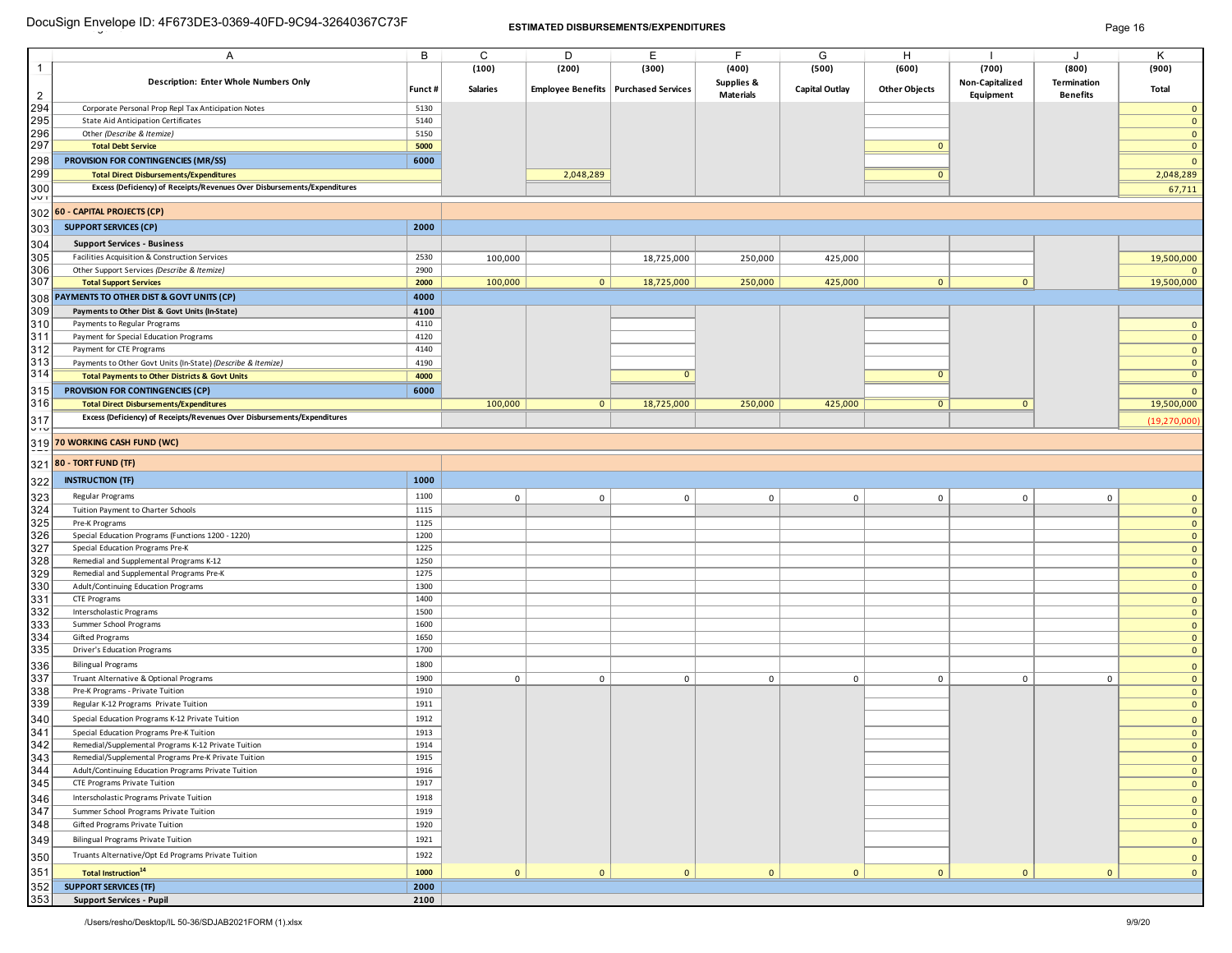|                | A                                                                   | В       | С               | D                       |                                        | F                | G                     | н                    |                 | J               | Κ            |
|----------------|---------------------------------------------------------------------|---------|-----------------|-------------------------|----------------------------------------|------------------|-----------------------|----------------------|-----------------|-----------------|--------------|
| $\mathbf{1}$   |                                                                     |         | (100)           | (200)                   | (300)                                  | (400)            | (500)                 | (600)                | (700)           | (800)           | (900)        |
|                | Description: Enter Whole Numbers Only                               |         |                 |                         |                                        | Supplies &       |                       |                      | Non-Capitalized | Termination     |              |
| $\overline{2}$ |                                                                     | Funct # | <b>Salaries</b> |                         | Employee Benefits   Purchased Services | <b>Materials</b> | <b>Capital Outlay</b> | <b>Other Objects</b> | Equipment       | <b>Benefits</b> | Total        |
| 354            | Attendance & Social Work Services                                   | 2110    |                 |                         |                                        |                  |                       |                      |                 |                 | $\mathbf{0}$ |
| 355            | Guidance Services                                                   | 2120    |                 |                         |                                        |                  |                       |                      |                 |                 | $\mathbf{0}$ |
| 356            | <b>Health Services</b>                                              | 2130    |                 |                         |                                        |                  |                       |                      |                 |                 | $\mathbf 0$  |
| 357            | Psychological Services                                              | 2140    |                 |                         |                                        |                  |                       |                      |                 |                 | $\mathbf{0}$ |
| 358            | Speech Pathology & Audiology Services                               | 2150    |                 |                         |                                        |                  |                       |                      |                 |                 | $\mathbf{0}$ |
| 359            | Other Support Services - Pupils (Describe & Itemize)                | 2190    |                 |                         |                                        |                  |                       |                      |                 |                 | $\mathbf{0}$ |
| 360            | <b>Total Support Services - Pupil</b>                               | 2100    | 0 <sup>1</sup>  | 0                       | 0                                      | $\overline{0}$   | 0                     | 0 <sup>1</sup>       | 0 <sup>1</sup>  | $\overline{0}$  | $\mathbf{0}$ |
| 361            | <b>Support Services - Instructional Staff</b>                       | 2200    |                 |                         |                                        |                  |                       |                      |                 |                 |              |
|                |                                                                     |         |                 |                         |                                        |                  |                       |                      |                 |                 |              |
| 362            | Improvement of Instruction Services                                 | 2210    |                 |                         |                                        |                  |                       |                      |                 |                 | $\mathbf{0}$ |
| 363            | <b>Educational Media Services</b>                                   | 2220    |                 |                         |                                        |                  |                       |                      |                 |                 | $\mathbf{0}$ |
| 364            | Assessment & Testing                                                | 2230    |                 |                         |                                        |                  |                       |                      |                 |                 | $\mathbf{0}$ |
| 365            | <b>Total Support Services - Instructional Staff</b>                 | 2200    | $\mathbf{0}$    | $\mathbf{0}$            | $\mathbf{0}$                           | $\mathbf{0}$     | 0                     | $\overline{0}$       | $\mathbf{0}$    | $\mathbf{0}$    | $\mathbf{0}$ |
| 366            | <b>Support Services - General Administration</b>                    | 2300    |                 |                         |                                        |                  |                       |                      |                 |                 |              |
| 367            | Board of Education Services                                         | 2310    |                 |                         |                                        |                  |                       |                      |                 |                 | $\mathbf 0$  |
| 368            | <b>Executive Administration Services</b>                            | 2320    |                 |                         |                                        |                  |                       |                      |                 |                 | $\mathbf{0}$ |
| 369            | Special Area Administration Services                                | 2330    |                 |                         |                                        |                  |                       |                      |                 |                 | $\mathbf{0}$ |
| 370            | Claims Paid from Self Insurance Fund                                | 2361    |                 |                         |                                        |                  |                       |                      |                 |                 | $\mathbf{0}$ |
| 371            | Risk Management and Claims Services Payments                        | 2365    |                 |                         | 195,000                                |                  |                       |                      |                 |                 | 195,000      |
| 372            | <b>Total Support Services - General Administration</b>              | 2300    | $\overline{0}$  | $\mathbf{0}$            | 195,000                                | $\mathbf{0}$     | $\mathbf{0}$          | $\overline{0}$       | $\mathbf{0}$    | $\mathbf{0}$    | 195,000      |
| 373            | <b>Support Services - School Administration</b>                     | 2400    |                 |                         |                                        |                  |                       |                      |                 |                 |              |
| 374            | Office of the Principal Services                                    | 2410    |                 |                         |                                        |                  |                       |                      |                 |                 | $\mathbf{0}$ |
| 375            | Other Support Services - School Administration (Describe & Itemize) | 2490    |                 |                         |                                        |                  |                       |                      |                 |                 | $\mathbf{0}$ |
| 376            | <b>Total Support Services - School Administration</b>               | 2400    | $\mathbf{0}$    | $\overline{0}$          | $\overline{0}$                         | $\overline{0}$   | 0                     | $\mathbf{0}$         | $\overline{0}$  | $\mathbf{0}$    | $\mathbf{0}$ |
| 377            | <b>Support Services - Business</b>                                  | 2500    |                 |                         |                                        |                  |                       |                      |                 |                 |              |
| 378            | Direction of Business Support Services                              | 2510    |                 |                         |                                        |                  |                       |                      |                 |                 | $\mathbf 0$  |
| 379            | <b>Fiscal Services</b>                                              | 2520    |                 |                         |                                        |                  |                       |                      |                 |                 | $\mathbf{0}$ |
| 380            | Operation & Maintenance of Plant Services                           | 2540    |                 |                         |                                        |                  |                       |                      |                 |                 | $\mathbf{0}$ |
| 381            | <b>Pupil Transportation Services</b>                                | 2550    |                 |                         |                                        |                  |                       |                      |                 |                 | $\mathbf{0}$ |
| 382            | <b>Food Services</b>                                                | 2560    |                 |                         |                                        |                  |                       |                      |                 |                 | $\mathbf{0}$ |
| 383            | <b>Internal Services</b>                                            | 2570    |                 |                         |                                        |                  |                       |                      |                 |                 | $\mathbf{0}$ |
| 384            | <b>Total Support Services - Business</b>                            | 2500    | 0               | $\overline{0}$          | $\mathbf{0}$                           | $\overline{0}$   | 0                     | 0                    | $\mathbf{0}$    | $\mathbf{0}$    | $\mathbf{0}$ |
| 385            | <b>Support Services - Central</b>                                   | 2600    |                 |                         |                                        |                  |                       |                      |                 |                 |              |
| 386            | Direction of Central Support Services                               | 2610    |                 |                         |                                        |                  |                       |                      |                 |                 | $\mathbf{0}$ |
| 387            | Planning, Research, Development & Evaluation Services               | 2620    |                 |                         |                                        |                  |                       |                      |                 |                 | $\mathbf{0}$ |
| 388            | <b>Information Services</b>                                         | 2630    |                 |                         |                                        |                  |                       |                      |                 |                 | $\mathbf{0}$ |
| 389            | <b>Staff Services</b>                                               | 2640    |                 |                         |                                        |                  |                       |                      |                 |                 | $\mathbf{0}$ |
| 390            | Data Processing Services                                            | 2660    |                 |                         |                                        |                  |                       |                      |                 |                 | $\mathbf{0}$ |
| 391            | <b>Total Support Services - Central</b>                             | 2600    | $\mathbf{0}$    | $\overline{\mathbf{0}}$ | $\mathbf{0}$                           | $\mathbf{0}$     | $\mathbf{0}$          | $\mathbf{0}$         | $\mathbf 0$     | $\mathbf{0}$    | $\mathbf{0}$ |
|                |                                                                     | 2900    |                 |                         |                                        |                  |                       |                      |                 |                 |              |
| 392<br>393     | Other Support Services (Describe & Itemize)                         |         | $\mathbf{0}$    | $\mathbf{0}$            | 305,000                                | $\mathbf{0}$     | $\mathbf{0}$          | $\overline{0}$       |                 |                 | 305,000      |
|                | <b>Total Support Services</b>                                       | 2000    |                 |                         | 500,000                                |                  |                       |                      | $\mathbf{0}$    | $\mathbf{0}$    | 500,000      |
| 394            | <b>COMMUNITY SERVICES (TF)</b>                                      | 3000    |                 |                         |                                        |                  |                       |                      |                 |                 | $\mathbf{0}$ |
| 395            | PAYMENTS TO OTHER DIST & GOVT UNITS (TF)                            | 4000    |                 |                         |                                        |                  |                       |                      |                 |                 |              |
| 396            | Payments to Other Dist & Govt Units (In-State)                      | 4100    |                 |                         |                                        |                  |                       |                      |                 |                 |              |
| 397            | Payments for Regular Programs                                       | 4110    |                 |                         |                                        |                  |                       |                      |                 |                 | $\mathbf{0}$ |
| 398            | Payments for Special Education Programs                             | 4120    |                 |                         |                                        |                  |                       |                      |                 |                 | $\mathbf{0}$ |
| 399            | Payments for Adult/Continuing Education Programs                    | 4130    |                 |                         |                                        |                  |                       |                      |                 |                 | $\mathbf{0}$ |
| 400            | Payments for CTE Programs                                           | 4140    |                 |                         |                                        |                  |                       |                      |                 |                 | $\mathbf{0}$ |
| 401            | Payments for Community College Programs                             | 4170    |                 |                         |                                        |                  |                       |                      |                 |                 | $\mathbf{0}$ |
| 402            | Other Payments to In-State Govt Units (Describe & Itemize)          | 4190    |                 |                         |                                        |                  |                       |                      |                 |                 | $\mathbf{0}$ |
| 403            | Total Payments to Other Dist & Govt Units (In-State)                | 4100    |                 |                         | $\mathbf{0}$                           |                  |                       | $\mathbf{0}$         |                 |                 | $\mathbf{0}$ |
| 404            | Payments for Regular Programs - Tuition                             | 4210    |                 |                         |                                        |                  |                       |                      |                 |                 | $\mathbf{0}$ |
| 405            | Payments for Special Education Programs - Tuition                   | 4220    |                 |                         |                                        |                  |                       |                      |                 |                 | $\mathbf{0}$ |
| 406            | Payments for Adult/Continuing Education Programs - Tuition          | 4230    |                 |                         |                                        |                  |                       |                      |                 |                 | $\mathbf{0}$ |
| 407            | Payments for CTE Programs - Tuition                                 | 4240    |                 |                         |                                        |                  |                       |                      |                 |                 | $\mathbf{0}$ |
| 408            | Payments for Community College Programs - Tuition                   | 4270    |                 |                         |                                        |                  |                       |                      |                 |                 | $\mathbf{0}$ |
| 409            | Payments for Other Programs - Tuition                               | 4280    |                 |                         |                                        |                  |                       |                      |                 |                 | $\mathbf{0}$ |
| 410            | Other Payments to In-State Govt Units (Describe & Itemize)          | 4290    |                 |                         |                                        |                  |                       |                      |                 |                 | $\mathbf{0}$ |
| 411            | Total Payments to Other Dist & Govt Units - Tuition (In State)      | 4200    |                 |                         |                                        |                  |                       | $\mathbf{0}$         |                 |                 | $\mathbf{0}$ |
| 412            | Payments for Regular Programs - Transfers                           | 4310    |                 |                         |                                        |                  |                       |                      |                 |                 | $\mathbf{0}$ |
| 413            | Payments for Special Education Programs - Transfers                 | 4320    |                 |                         |                                        |                  |                       |                      |                 |                 | $\mathbf{0}$ |
| 414            | Payments for Adult/Continuing Ed Programs - Transfers               | 4330    |                 |                         |                                        |                  |                       |                      |                 |                 | $\mathbf{0}$ |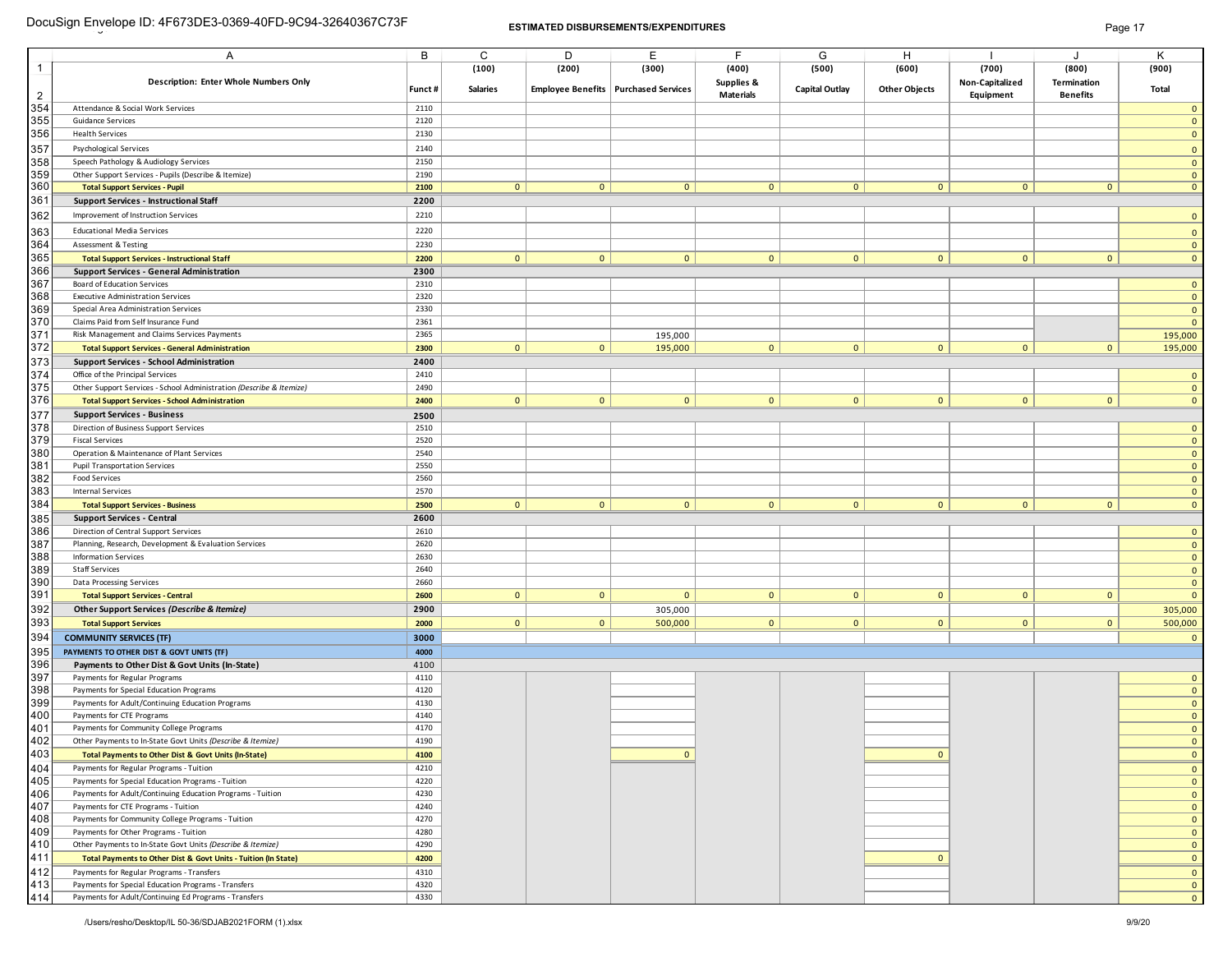|                | A                                                                                          | B      | $\mathsf{C}$    | D              | E                                      | E                | G                     | H                    |                 | J.                 | K            |
|----------------|--------------------------------------------------------------------------------------------|--------|-----------------|----------------|----------------------------------------|------------------|-----------------------|----------------------|-----------------|--------------------|--------------|
| $\mathbf{1}$   |                                                                                            |        | (100)           | (200)          | (300)                                  | (400)            | (500)                 | (600)                | (700)           | (800)              | (900)        |
|                | <b>Description: Enter Whole Numbers Only</b>                                               | Funct# | <b>Salaries</b> |                | Employee Benefits   Purchased Services | Supplies &       | <b>Capital Outlay</b> | <b>Other Objects</b> | Non-Capitalized | <b>Termination</b> | Total        |
| $\overline{2}$ |                                                                                            |        |                 |                |                                        | <b>Materials</b> |                       |                      | Equipment       | <b>Benefits</b>    |              |
| 415            | Payments for CTE Programs - Transfers                                                      | 4340   |                 |                |                                        |                  |                       |                      |                 |                    | $\mathbf{0}$ |
| 416            | Payments for Community College Program - Transfers                                         | 4370   |                 |                |                                        |                  |                       |                      |                 |                    | $\Omega$     |
| 417            | Payments for Other Programs - Transfers                                                    | 4380   |                 |                |                                        |                  |                       |                      |                 |                    | $\Omega$     |
| 418            | Other Payments to In-State Govt Units - Transfers (Describe & Itemize)                     | 4390   |                 |                |                                        |                  |                       |                      |                 |                    | $\Omega$     |
| 419            | Total Payments to Other Dist & Govt Units-Transfers (In State)                             | 4300   |                 |                | $\mathbf{0}$                           |                  |                       | $\Omega$             |                 |                    | $\Omega$     |
| 420            | Payments to Other Dist & Govt Units (Out of State)                                         | 4400   |                 |                |                                        |                  |                       |                      |                 |                    | $\mathbf{0}$ |
| 421            | <b>Total Payments to Other Dist &amp; Govt Units</b>                                       | 4000   |                 |                | $\mathbf{0}$                           |                  |                       | $\mathbf{0}$         |                 |                    | $\Omega$     |
| 422            | <b>DEBT SERVICE (TF)</b>                                                                   | 5000   |                 |                |                                        |                  |                       |                      |                 |                    |              |
| 423            | Debt Service - Interest on Short-Term Debt                                                 |        |                 |                |                                        |                  |                       |                      |                 |                    |              |
| 424            | <b>Tax Anticipation Warrants</b>                                                           | 5110   |                 |                |                                        |                  |                       |                      |                 |                    | $\Omega$     |
| 425            | Corporate Personal Property Replacement Tax Anticipation Notes                             | 5130   |                 |                |                                        |                  |                       |                      |                 |                    | $\mathbf{0}$ |
| 426            | Other Interest or Short-Term Debt (Describe & Itemize)                                     | 5150   |                 |                |                                        |                  |                       |                      |                 |                    | $\mathbf{0}$ |
| 427            | <b>Total Debt Service</b>                                                                  | 5000   |                 |                |                                        |                  |                       | $\Omega$             |                 |                    | $\mathbf{0}$ |
| 428            | PROVISION FOR CONTINGENCIES (TF)                                                           | 6000   |                 |                |                                        |                  |                       |                      |                 |                    | $\mathbf{0}$ |
| 429            | <b>Total Direct Disbursements/Expenditures</b>                                             |        | $\overline{0}$  | $\mathbf{0}$   | 500,000                                | $\mathbf{0}$     | $\overline{0}$        | $\mathbf{0}$         | $\mathbf{0}$    | $\mathbf{0}$       | 500,000      |
| 430            | Excess (Deficiency) of Receipts/Revenues Over Disbursements/Expenditures                   |        |                 |                |                                        |                  |                       |                      |                 |                    | 125,000      |
| ו טד           |                                                                                            |        |                 |                |                                        |                  |                       |                      |                 |                    |              |
|                | 432 90 - FIRE PREVENTION & SAFETY FUND (FP&S)                                              |        |                 |                |                                        |                  |                       |                      |                 |                    |              |
| 433            | <b>SUPPORT SERVICES (FP&amp;S)</b>                                                         | 2000   |                 |                |                                        |                  |                       |                      |                 |                    |              |
| 434<br>435     | <b>Support Services - Business</b>                                                         | 2500   |                 |                |                                        |                  |                       |                      |                 |                    |              |
| 436            | Facilities Acquisition & Construction Services<br>Operation & Maintenance of Plant Service | 2530   |                 |                |                                        |                  |                       |                      |                 |                    | $\mathbf{0}$ |
| 437            |                                                                                            | 2540   | $\mathbf{0}$    | $\overline{0}$ | $\mathbf{0}$                           | $\mathbf{0}$     | $\mathbf{0}$          | $\mathbf{0}$         | $\Omega$        |                    | $\Omega$     |
|                | <b>Total Support Services - Business</b>                                                   | 2500   |                 |                |                                        |                  |                       |                      |                 |                    | $\Omega$     |
| 438            | Other Support Services (Describe & Itemize)                                                | 2900   |                 |                |                                        |                  |                       |                      |                 |                    | $\Omega$     |
| 439            | <b>Total Support Services</b>                                                              | 2000   | $\mathbf{0}$    | $\mathbf{0}$   | $\mathbf{0}$                           | $\mathbf{0}$     | $\overline{0}$        | $\Omega$             | $\Omega$        |                    | $\Omega$     |
| 440            | PAYMENTS TO OTHER DISTRICTS & GOVT UNITS (FP&S)                                            | 4000   |                 |                |                                        |                  |                       |                      |                 |                    |              |
| 441            | Payments to Regular Programs                                                               | 4110   |                 |                |                                        |                  |                       |                      |                 |                    | $\Omega$     |
| 442            | Payments to Special Education Programs                                                     | 4120   |                 |                |                                        |                  |                       |                      |                 |                    | $\Omega$     |
| 443            | Other Payments to In-State Govt Units (Describe & Itemize)                                 | 4190   |                 |                |                                        |                  |                       |                      |                 |                    | $\mathbf{0}$ |
| 444            | Total Payments to Other Districts & Govt Units (FPS)                                       | 4000   |                 |                |                                        |                  |                       | $\Omega$             |                 |                    | $\Omega$     |
| 445            | <b>DEBT SERVICE (FP&amp;S)</b>                                                             | 5000   |                 |                |                                        |                  |                       |                      |                 |                    |              |
| 446            | Debt Service - Interest on Short-Term Debt                                                 | 5100   |                 |                |                                        |                  |                       |                      |                 |                    |              |
| 447            | <b>Tax Anticipation Warrants</b>                                                           | 5110   |                 |                |                                        |                  |                       |                      |                 |                    | $\Omega$     |
| 448            | Other Interest on Short-Term Debt (Describe & Itemize)                                     | 5150   |                 |                |                                        |                  |                       |                      |                 |                    | $\Omega$     |
| 449            | <b>Total Debt Service - Interest on Short-Term Debt</b>                                    | 5100   |                 |                |                                        |                  |                       | $\Omega$             |                 |                    | $\mathbf{0}$ |
| 450            | Debt Service - Interest on Long-Term Debt                                                  | 5200   |                 |                |                                        |                  |                       |                      |                 |                    | $\Omega$     |
|                | Debt Service - Payments of Principal on Long-Term Debt <sup>15</sup> (Lease/Purchase       | 5300   |                 |                |                                        |                  |                       |                      |                 |                    |              |
| 451            | <b>Principal Retired)</b>                                                                  |        |                 |                |                                        |                  |                       |                      |                 |                    | $\Omega$     |
| 452            | <b>Total Debt Service</b>                                                                  | 5000   |                 |                |                                        |                  |                       | $\Omega$             |                 |                    | $\mathbf{0}$ |
| 453            | <b>PROVISIONS FOR CONTINGENCIES (FP&amp;S)</b>                                             | 6000   |                 |                |                                        |                  |                       |                      |                 |                    | $\mathbf{0}$ |
| 454            | <b>Total Direct Disbursements/Expenditures</b>                                             |        | $\mathbf{0}$    | $\Omega$       | $\mathbf{0}$                           | $\mathbf{0}$     | $\overline{0}$        | $\mathbf{0}$         | $\Omega$        |                    | $\mathbf{0}$ |
|                | Excess (Deficiency) of Receipts/Revenues Over Disbursements/Expenditures                   |        |                 |                |                                        |                  |                       |                      |                 |                    |              |
| 455            |                                                                                            |        |                 |                |                                        |                  |                       |                      |                 |                    | $\Omega$     |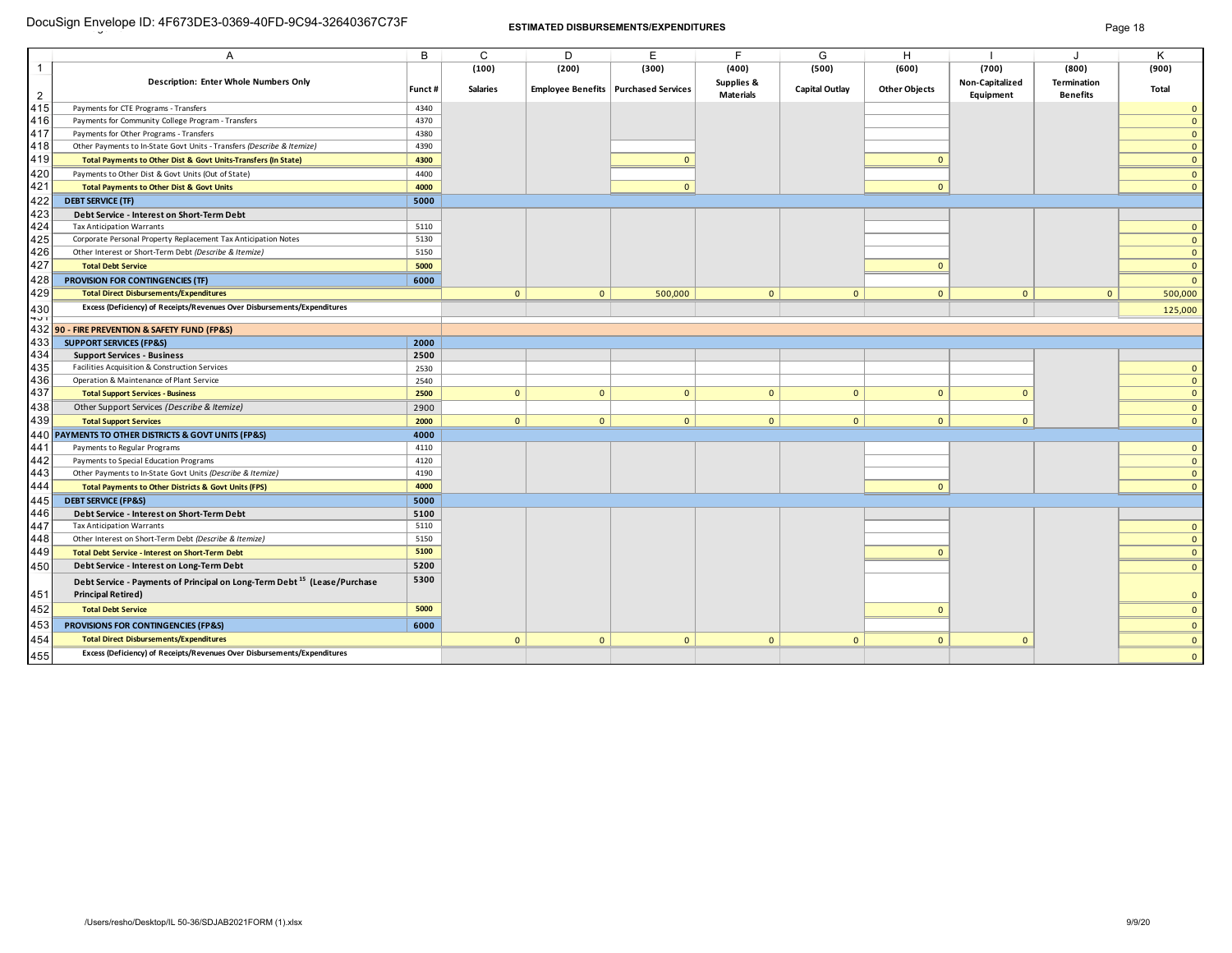#### Page 19 Page 19

### **This page is provided for detailed itemizations as requested within the body of the Report.**

1.

- 2.
- 3.
- 4.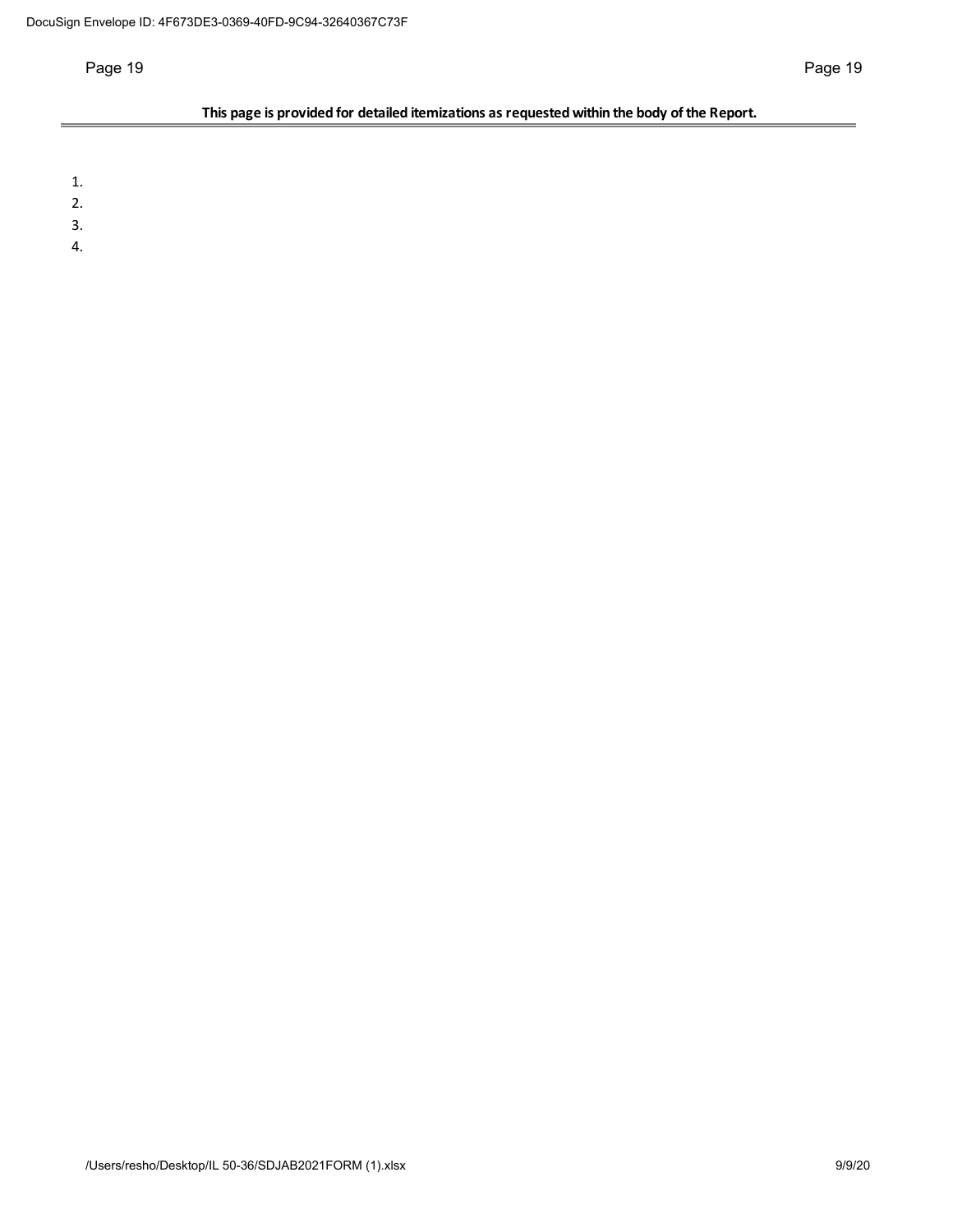Page 20 Page 20

|    | A                                                                                                                                                                                                                                                                                                                                                      | B                            | C                                                       | D                                                                                        | Е                             | F            |  |  |  |  |  |  |
|----|--------------------------------------------------------------------------------------------------------------------------------------------------------------------------------------------------------------------------------------------------------------------------------------------------------------------------------------------------------|------------------------------|---------------------------------------------------------|------------------------------------------------------------------------------------------|-------------------------------|--------------|--|--|--|--|--|--|
|    |                                                                                                                                                                                                                                                                                                                                                        |                              |                                                         | <b>DEFICIT BUDGET SUMMARY INFORMATION - Operating Funds Only (School Districts Only)</b> |                               |              |  |  |  |  |  |  |
| 2  | <b>Description</b>                                                                                                                                                                                                                                                                                                                                     | <b>EDUCATIONAL FUND (10)</b> | <b>OPERATIONS &amp;</b><br><b>MAINTENANCE FUND (20)</b> | <b>TRANSPORTATION FUND (40)</b>                                                          | <b>WORKING CASH FUND (70)</b> | <b>TOTAL</b> |  |  |  |  |  |  |
| 3  | <b>Direct Revenues</b>                                                                                                                                                                                                                                                                                                                                 | 59,147,359                   | 4,737,000                                               | 5,004,800                                                                                |                               | 68,889,159   |  |  |  |  |  |  |
| 4  | <b>Direct Expenditures</b>                                                                                                                                                                                                                                                                                                                             | 62,981,434                   | 9,110,655                                               | 4,333,538                                                                                |                               | 76,425,627   |  |  |  |  |  |  |
| 5  | <b>Difference</b><br>(3,834,075)<br>(7,536,468)<br>(4,373,655)<br>671,262                                                                                                                                                                                                                                                                              |                              |                                                         |                                                                                          |                               |              |  |  |  |  |  |  |
| 6  | Estimated Fund Balance - June 30, 2021<br>36,240,657<br>44,795,578<br>1,472,537<br>2,006,512<br>5,075,872                                                                                                                                                                                                                                              |                              |                                                         |                                                                                          |                               |              |  |  |  |  |  |  |
|    |                                                                                                                                                                                                                                                                                                                                                        |                              |                                                         | Unbalanced budget, however, a deficit reduction plan is not required at this time.       |                               |              |  |  |  |  |  |  |
| 8  | A deficit reduction plan is required if the local board of education adopts (or amends) the 2020-21 school district budget in which the "operating funds" listed above result in direct<br>revenues (line 9) being less than direct expenditures (line 19) by an amount equal to or greater than one-third (1/3) of the ending fund balance (line 81). |                              |                                                         |                                                                                          |                               |              |  |  |  |  |  |  |
| 10 | Note: The balance is determined using only the four funds listed above. That is, if the estimated ending fund balance is less than three times the deficit spending, the district must<br>adopt and file with ISBE a deficit reduction plan to balance the shortfall within three years.                                                               |                              |                                                         |                                                                                          |                               |              |  |  |  |  |  |  |
| 12 | The School Code, Section 17-1 (105 ILCS 5/17-1) - If the 2019-2020 Annual Financial Report (AFR) reflects a deficit as defined above (page 36), then the school district shall adopt and<br>submit a deficit reduction plan (found here on page 20-24) to ISBE within 30 days after acceptance of the AFR.                                             |                              |                                                         |                                                                                          |                               |              |  |  |  |  |  |  |
| 13 | The deficit reduction plan, if required, is developed using ISBE quidelines and format.                                                                                                                                                                                                                                                                |                              |                                                         |                                                                                          |                               |              |  |  |  |  |  |  |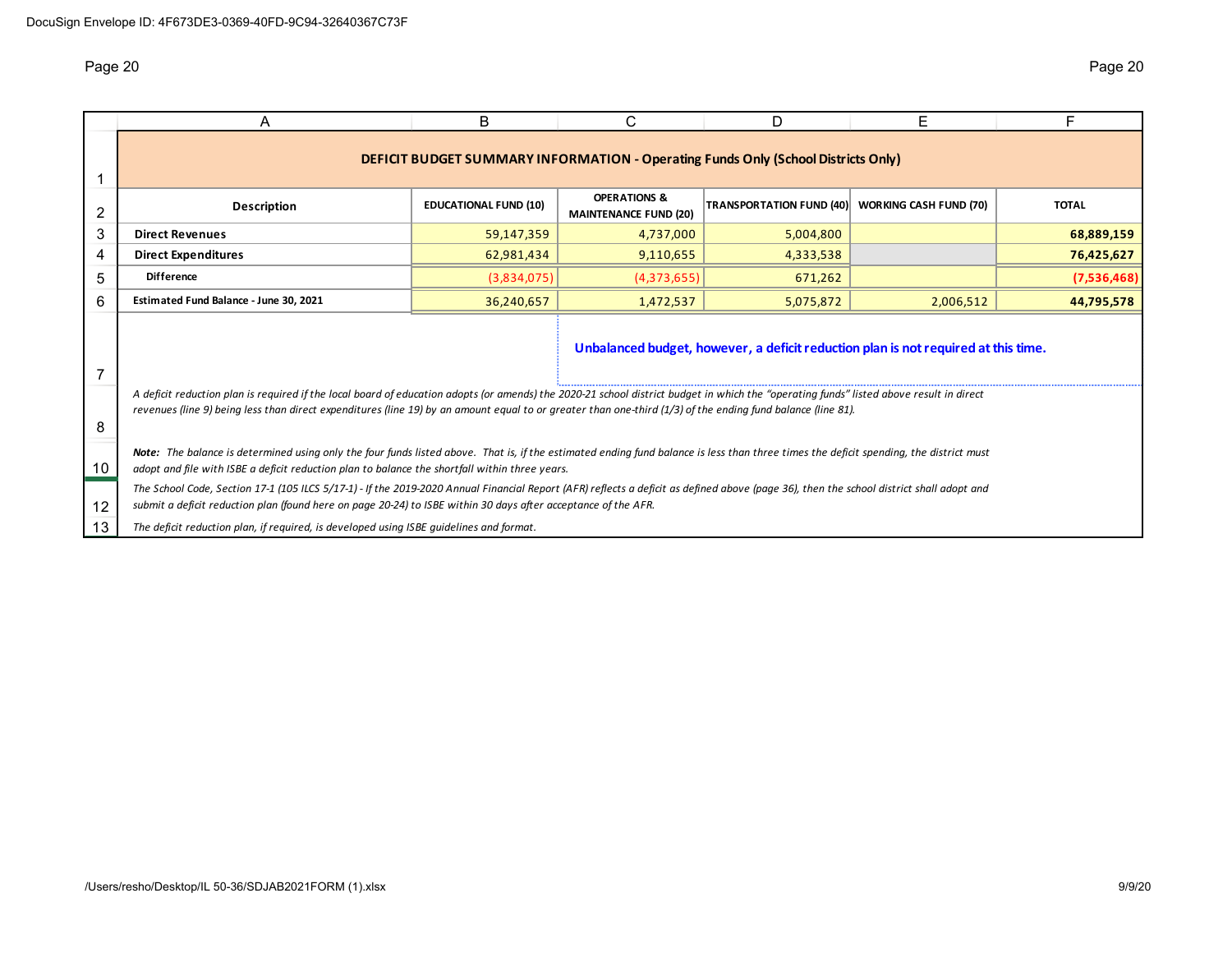# Page 21 **ILLINOIS STATE BOARD OF EDUCATION School Business Services Division**

|                | A                                                                              | B       | $\mathsf{C}$            | D                       | E                             | F                        |
|----------------|--------------------------------------------------------------------------------|---------|-------------------------|-------------------------|-------------------------------|--------------------------|
| 1              | *School Districts Only                                                         |         |                         |                         | <b>DEFICIT REDUCTION PLAN</b> |                          |
| $\overline{2}$ |                                                                                |         |                         |                         | <b>ESTIMATED BUDGET</b>       |                          |
| 3              | 05-016-0340-04                                                                 |         |                         |                         | FY2020-2021                   |                          |
| 4              | District Number                                                                |         |                         |                         |                               |                          |
| 5              | <b>Glenview School District 34</b>                                             |         |                         |                         |                               |                          |
|                | <b>District Name</b>                                                           |         | <b>Educational Fund</b> | Operations &            | <b>Transportation Fund</b>    | <b>Working Cash Fund</b> |
| 6              |                                                                                |         |                         | <b>Maintenance Fund</b> |                               |                          |
| 7              | <b>ESTIMATED BEGINNING FUND BALANCE</b>                                        |         |                         |                         |                               |                          |
|                | (must equal prior Ending Fund Balance)                                         |         | 40,074,732              | 1,846,192               | 4,404,610                     | 2,006,512                |
| 8              | <b>RECEIPTS/REVENUES</b>                                                       | Acct #  |                         |                         |                               |                          |
| 9              | <b>LOCAL SOURCES</b>                                                           | 1000    | 50,757,001              | 4,737,000               | 3,034,800                     | $\mathbf{0}$             |
| 10             | FLOW-THROUGH RECEIPTS/REVENUES FROM ONE DISTRICT TO ANOTHER<br><b>DISTRICT</b> | 2000    | $\mathbf{0}$            | $\mathbf 0$             | $\mathbf{0}$                  |                          |
| 11             | <b>STATE SOURCES</b>                                                           | 3000    | 4,645,600               | $\mathbf{0}$            | 1,970,000                     | $\mathbf{0}$             |
| 12             | <b>FEDERAL SOURCES</b>                                                         | 4000    | 3,744,758               | $\mathbf{0}$            | $\mathbf{0}$                  | $\mathbf 0$              |
| 13             | <b>Total Receipts/Revenues</b>                                                 |         | 59,147,359              | 4,737,000               | 5,004,800                     | $\mathbf{0}$             |
| 14             | <b>DISBURSEMENTS/EXPENDITURES</b>                                              | Funct # |                         |                         |                               |                          |
| 15             | <b>INSTRUCTION</b>                                                             | 1000    | 41,884,570              |                         |                               |                          |
| 16             | <b>SUPPORT SERVICES</b>                                                        | 2000    | 19,661,978              | 9,110,655               | 4,333,538                     |                          |
| 17             | <b>COMMUNITY SERVICES</b>                                                      | 3000    | 182,343                 | $\mathbf 0$             | $\mathbf{0}$                  |                          |
| 18             | <b>PAYMENTS TO OTHER DISTRICTS &amp; GOVT. UNITS</b>                           | 4000    | 828,500                 | $\mathbf{0}$            | $\mathbf{0}$                  |                          |
| 19             | <b>DEBT SERVICES</b>                                                           | 5000    | $\Omega$                | $\mathbf{0}$            | $\mathbf{0}$                  |                          |
| 20             | <b>PROVISION FOR CONTINGENCIES</b>                                             | 6000    | 424,043                 | $\mathbf{0}$            | $\Omega$                      |                          |
| 21             | <b>Total Disbursements/Expenditures</b>                                        |         | 62,981,434              | 9,110,655               | 4,333,538                     |                          |
| 22             | Excess of Receipts/Revenue Over/(Under) Disbursements/Expenditures             |         | (3,834,075)             | (4,373,655)             | 671,262                       | $\mathbf 0$              |
| 23             | <b>OTHER SOURCES/USES OF FUNDS</b>                                             |         |                         |                         |                               |                          |
| 24             | OTHER SOURCES OF FUNDS (7000)                                                  |         | $\pmb{0}$               | 4,000,000               | $\pmb{0}$                     | $\mathbf 0$              |
| 25             | OTHER USES OF FUNDS (8000)                                                     |         | $\mathbf{0}$            | $\Omega$                | $\mathbf{0}$                  | $\mathbf{0}$             |
| 26             | <b>TOTAL OTHER SOURCES/USES OF FUNDS</b>                                       |         | $\mathbf{0}$            | 4,000,000               | $\mathbf{0}$                  | $\Omega$                 |
| 27             | <b>ESTIMATED ENDING FUND BALANCE</b>                                           |         | 36,240,657              | 1,472,537               | 5,075,872                     | 2,006,512                |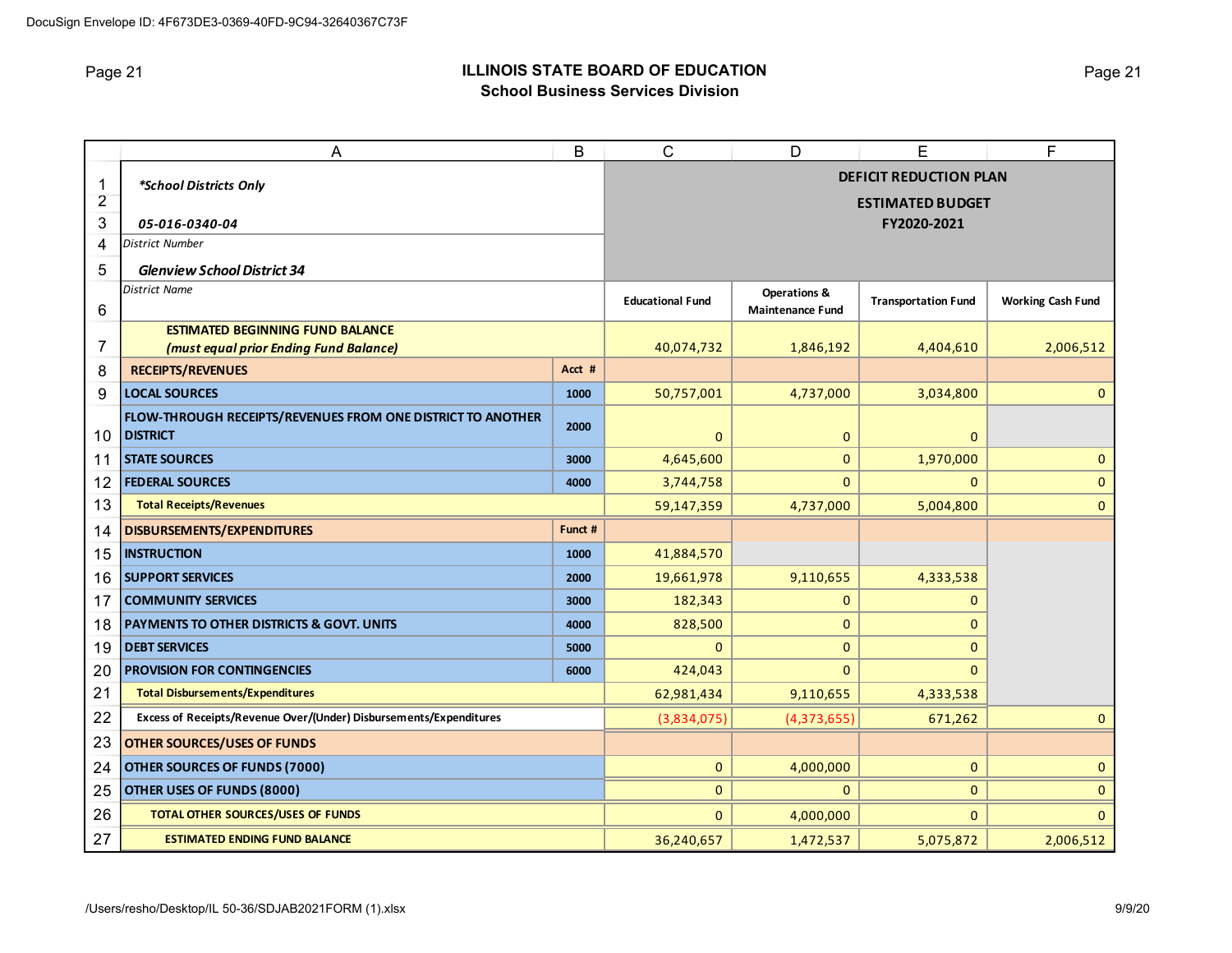# Page 22 **ILLINOIS STATE BOARD OF EDUCATION School Business Services Division**

|                     | Α                                                                              | B       | G            |
|---------------------|--------------------------------------------------------------------------------|---------|--------------|
| 1<br>$\overline{2}$ | *School Districts Only                                                         |         |              |
| 3                   | 05-016-0340-04                                                                 |         |              |
| 4                   | <b>District Number</b>                                                         |         |              |
| 5                   | <b>Glenview School District 34</b>                                             |         |              |
| 6                   | <b>District Name</b>                                                           |         | <b>Total</b> |
|                     | <b>ESTIMATED BEGINNING FUND BALANCE</b>                                        |         |              |
| 7                   | (must equal prior Ending Fund Balance)                                         |         | 48,332,046   |
| 8                   | <b>RECEIPTS/REVENUES</b>                                                       | Acct #  |              |
| 9                   | <b>LOCAL SOURCES</b>                                                           | 1000    | 58,528,801   |
| 10                  | FLOW-THROUGH RECEIPTS/REVENUES FROM ONE DISTRICT TO ANOTHER<br><b>DISTRICT</b> | 2000    | 0            |
| 11                  | <b>STATE SOURCES</b>                                                           | 3000    | 6,615,600    |
| 12                  | <b>FEDERAL SOURCES</b>                                                         | 4000    | 3,744,758    |
| 13                  | <b>Total Receipts/Revenues</b>                                                 |         | 68,889,159   |
| 14                  | <b>DISBURSEMENTS/EXPENDITURES</b>                                              | Funct # |              |
| 15                  | <b>INSTRUCTION</b>                                                             | 1000    | 41,884,570   |
| 16                  | <b>SUPPORT SERVICES</b>                                                        | 2000    | 33,106,171   |
| 17                  | <b>COMMUNITY SERVICES</b>                                                      | 3000    | 182,343      |
| 18                  | <b>PAYMENTS TO OTHER DISTRICTS &amp; GOVT. UNITS</b>                           | 4000    | 828,500      |
| 19                  | <b>DEBT SERVICES</b>                                                           | 5000    | 0            |
| 20                  | <b>PROVISION FOR CONTINGENCIES</b>                                             | 6000    | 424,043      |
| 21                  | <b>Total Disbursements/Expenditures</b>                                        |         | 76,425,627   |
| 22                  | Excess of Receipts/Revenue Over/(Under) Disbursements/Expenditures             |         | (7,536,468)  |
| 23                  | <b>OTHER SOURCES/USES OF FUNDS</b>                                             |         |              |
| 24                  | OTHER SOURCES OF FUNDS (7000)                                                  |         | 4,000,000    |
| 25                  | OTHER USES OF FUNDS (8000)                                                     |         | $\mathbf{0}$ |
| 26                  | <b>TOTAL OTHER SOURCES/USES OF FUNDS</b>                                       |         | 4,000,000    |
| 27                  | <b>ESTIMATED ENDING FUND BALANCE</b>                                           |         | 44,795,578   |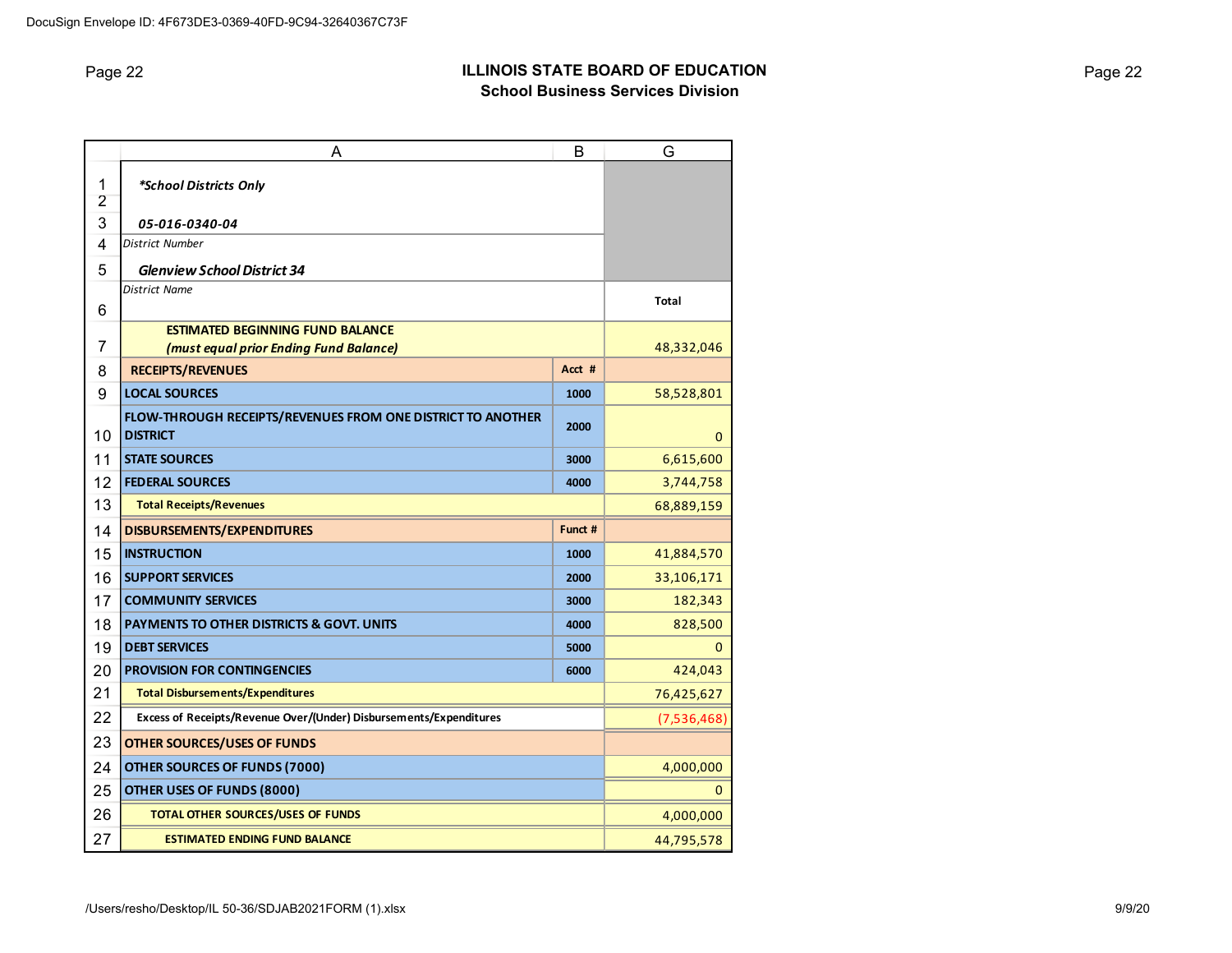# Page 23 **ILLINOIS STATE BOARD OF EDUCATION School Business Services Division**

|                | A                                                                  | B       | H                       |                         | J                          | K                        |
|----------------|--------------------------------------------------------------------|---------|-------------------------|-------------------------|----------------------------|--------------------------|
| 1              | *School Districts Only                                             |         |                         |                         |                            |                          |
| $\overline{2}$ |                                                                    |         |                         |                         | <b>ESTIMATED BUDGET</b>    |                          |
| 3              | 05-016-0340-04                                                     |         |                         |                         | FY2021-2022                |                          |
| 4              | <b>District Number</b>                                             |         |                         |                         |                            |                          |
| 5              | <b>Glenview School District 34</b>                                 |         |                         |                         |                            |                          |
|                | <b>District Name</b>                                               |         | <b>Educational Fund</b> | <b>Operations &amp;</b> | <b>Transportation Fund</b> | <b>Working Cash Fund</b> |
| $\,6$          |                                                                    |         |                         | <b>Maintenance Fund</b> |                            |                          |
|                | <b>ESTIMATED BEGINNING FUND BALANCE</b>                            |         |                         |                         |                            |                          |
| 7              | (must equal prior Ending Fund Balance)                             |         | 36,240,657              | 1,472,537               | 5,075,872                  | 2,006,512                |
| 8              | <b>RECEIPTS/REVENUES</b>                                           | Acct #  |                         |                         |                            |                          |
| 9              | <b>LOCAL SOURCES</b>                                               | 1000    |                         |                         |                            |                          |
|                | FLOW-THROUGH RECEIPTS/REVENUES FROM ONE DISTRICT TO ANOTHER        | 2000    |                         |                         |                            |                          |
| 10             | <b>DISTRICT</b>                                                    |         |                         |                         |                            |                          |
| 11             | <b>STATE SOURCES</b>                                               | 3000    |                         |                         |                            |                          |
| 12             | <b>FEDERAL SOURCES</b>                                             | 4000    |                         |                         |                            |                          |
| 13             | <b>Total Receipts/Revenues</b>                                     |         | $\overline{0}$          | $\mathbf{0}$            | $\mathbf{0}$               | $\overline{0}$           |
| 14             | <b>DISBURSEMENTS/EXPENDITURES</b>                                  | Funct # |                         |                         |                            |                          |
| 15             | <b>INSTRUCTION</b>                                                 | 1000    |                         |                         |                            |                          |
| 16             | <b>SUPPORT SERVICES</b>                                            | 2000    |                         |                         |                            |                          |
| 17             | <b>COMMUNITY SERVICES</b>                                          | 3000    |                         |                         |                            |                          |
| 18             | PAYMENTS TO OTHER DISTRICTS & GOVT. UNITS                          | 4000    |                         |                         |                            |                          |
| 19             | <b>DEBT SERVICES</b>                                               | 5000    |                         |                         |                            |                          |
| 20             | <b>PROVISION FOR CONTINGENCIES</b>                                 | 6000    |                         |                         |                            |                          |
| 21             | <b>Total Disbursements/Expenditures</b>                            |         | 0                       | $\mathbf{0}$            | $\mathbf{0}$               |                          |
| 22             | Excess of Receipts/Revenue Over/(Under) Disbursements/Expenditures |         | 0                       | $\mathbf 0$             | $\mathbf{0}$               | $\mathbf 0$              |
| 23             | <b>OTHER SOURCES/USES OF FUNDS</b>                                 |         |                         |                         |                            |                          |
| 24             | OTHER SOURCES OF FUNDS (7000)                                      |         |                         |                         |                            |                          |
| 25             | OTHER USES OF FUNDS (8000)                                         |         |                         |                         |                            |                          |
| 26             | <b>TOTAL OTHER SOURCES/USES OF FUNDS</b>                           |         | 0                       | $\mathbf 0$             | $\mathbf 0$                | $\mathbf{0}$             |
| 27             | <b>ESTIMATED ENDING FUND BALANCE</b>                               |         | 36,240,657              | 1,472,537               | 5,075,872                  | 2,006,512                |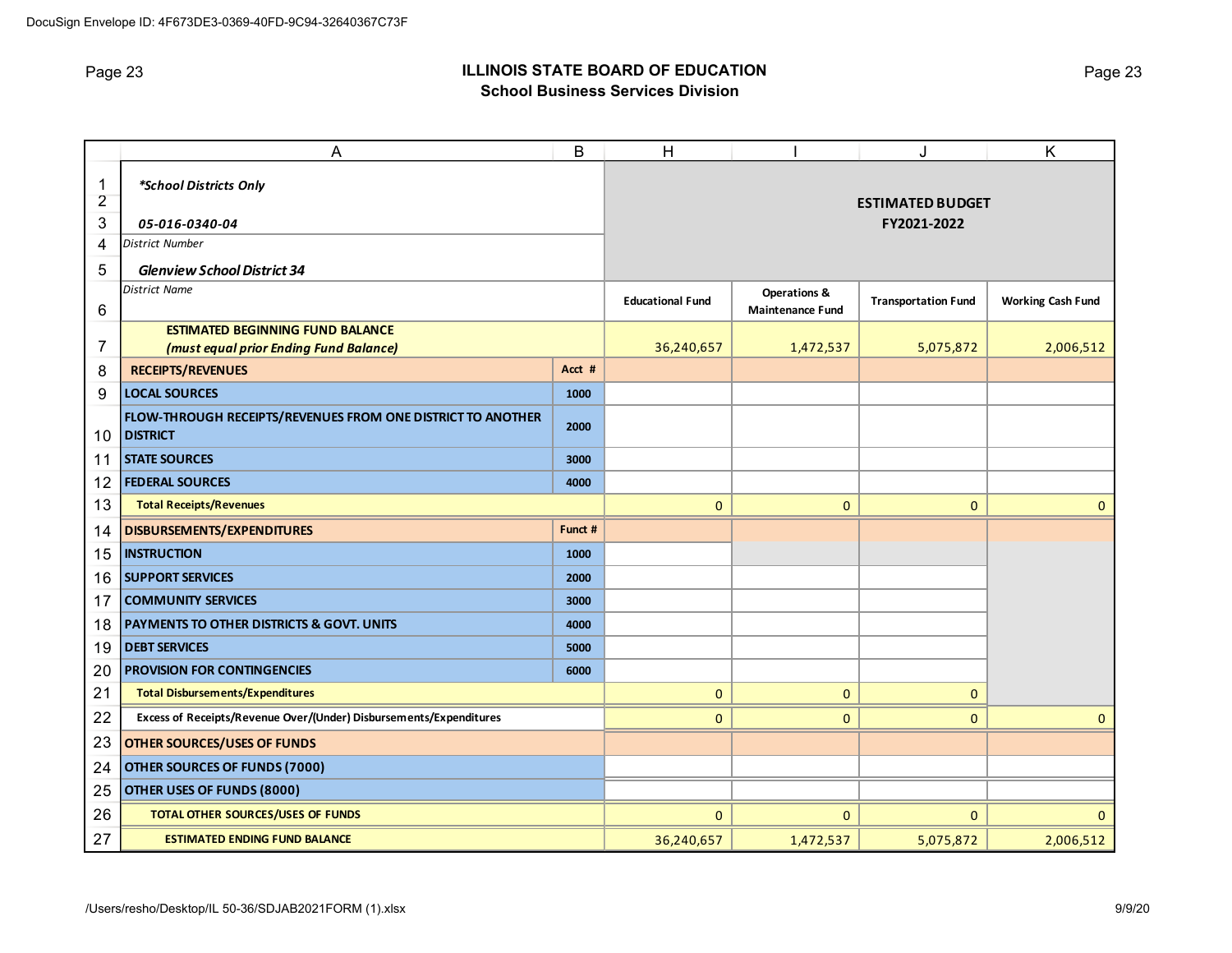# Page 24 **ILLINOIS STATE BOARD OF EDUCATION School Business Services Division**

|        | Α                                                                              | в            | L            |
|--------|--------------------------------------------------------------------------------|--------------|--------------|
| 1<br>2 | *School Districts Only                                                         |              |              |
| 3      | 05-016-0340-04                                                                 |              |              |
| 4      | <b>District Number</b>                                                         |              |              |
| 5      | <b>Glenview School District 34</b>                                             |              |              |
| 6      | <b>District Name</b>                                                           |              | <b>Total</b> |
|        | <b>ESTIMATED BEGINNING FUND BALANCE</b>                                        |              |              |
| 7      | (must equal prior Ending Fund Balance)                                         |              | 44,795,578   |
| 8      | <b>RECEIPTS/REVENUES</b>                                                       | Acct #       |              |
| 9      | <b>LOCAL SOURCES</b>                                                           | 1000         | $\mathbf{0}$ |
| 10     | FLOW-THROUGH RECEIPTS/REVENUES FROM ONE DISTRICT TO ANOTHER<br><b>DISTRICT</b> | 2000         | $\mathbf{0}$ |
| 11     | <b>STATE SOURCES</b>                                                           | $\mathbf{0}$ |              |
| 12     | <b>FEDERAL SOURCES</b>                                                         | $\mathbf{0}$ |              |
| 13     | <b>Total Receipts/Revenues</b>                                                 |              | $\mathbf{0}$ |
| 14     | <b>DISBURSEMENTS/EXPENDITURES</b>                                              | Funct #      |              |
| 15     | <b>INSTRUCTION</b>                                                             | 1000         | $\mathbf 0$  |
| 16     | <b>SUPPORT SERVICES</b>                                                        | 2000         | $\mathbf{0}$ |
| 17     | <b>COMMUNITY SERVICES</b>                                                      | 3000         | $\mathbf{0}$ |
| 18     | <b>PAYMENTS TO OTHER DISTRICTS &amp; GOVT. UNITS</b>                           | 4000         | $\mathbf 0$  |
| 19     | <b>DEBT SERVICES</b>                                                           | 5000         | 0            |
| 20     | <b>PROVISION FOR CONTINGENCIES</b>                                             | 6000         | $\mathbf 0$  |
| 21     | <b>Total Disbursements/Expenditures</b>                                        |              | $\mathbf 0$  |
| 22     | Excess of Receipts/Revenue Over/(Under) Disbursements/Expenditures             |              | 0            |
| 23     | <b>OTHER SOURCES/USES OF FUNDS</b>                                             |              |              |
| 24     | OTHER SOURCES OF FUNDS (7000)                                                  |              | 0            |
| 25     | OTHER USES OF FUNDS (8000)                                                     |              | $\mathbf{0}$ |
| 26     | <b>TOTAL OTHER SOURCES/USES OF FUNDS</b>                                       |              | 0            |
| 27     | <b>ESTIMATED ENDING FUND BALANCE</b>                                           |              | 44,795,578   |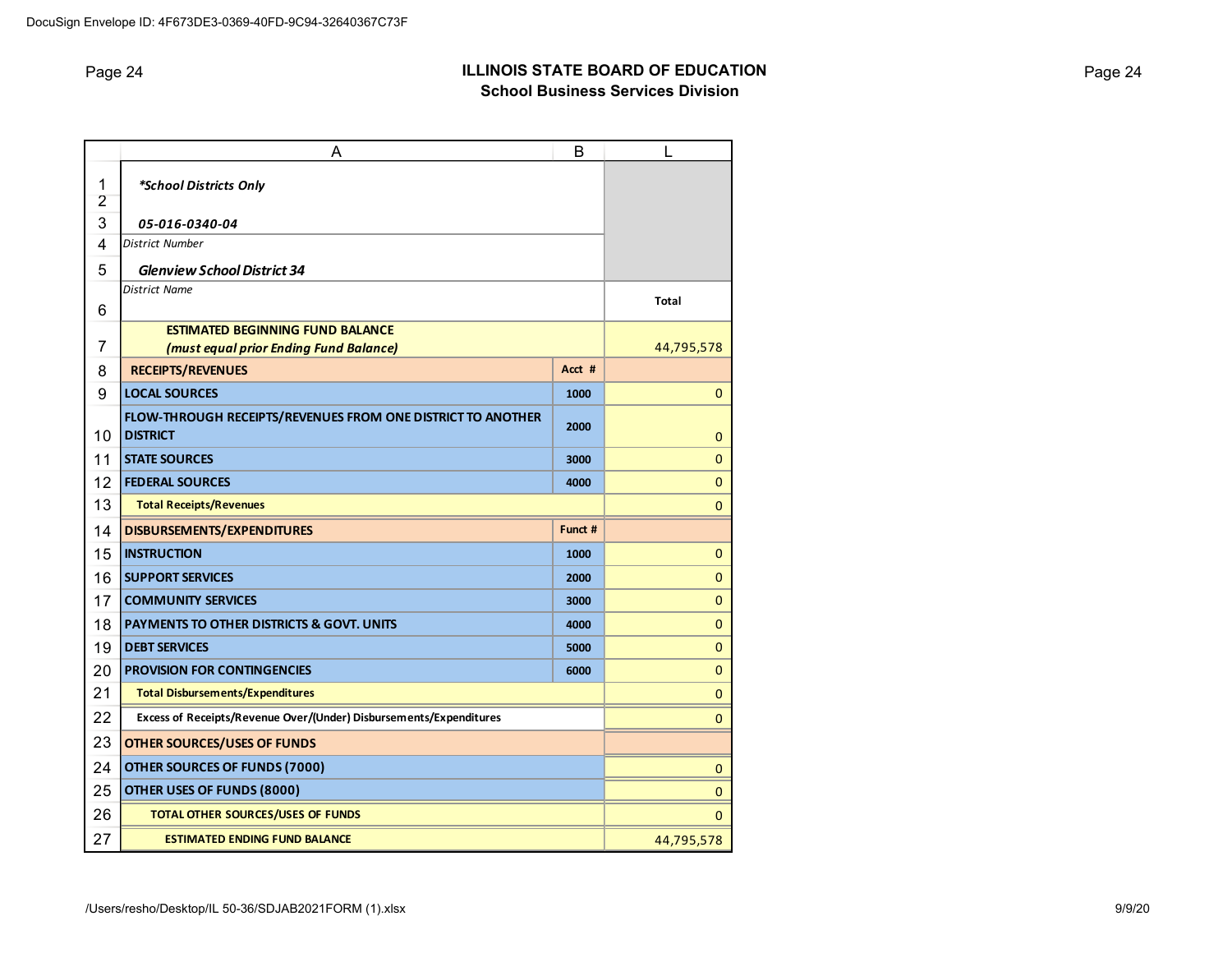# Page 25 **ILLINOIS STATE BOARD OF EDUCATION School Business Services Division**

|                | A                                                                              | B       | M                       | $\mathsf{N}$            | $\circ$                    | $\mathsf{P}$             |
|----------------|--------------------------------------------------------------------------------|---------|-------------------------|-------------------------|----------------------------|--------------------------|
| $\mathbf{1}$   | *School Districts Only                                                         |         |                         |                         |                            |                          |
| $\overline{2}$ |                                                                                |         |                         |                         | <b>ESTIMATED BUDGET</b>    |                          |
| 3              | 05-016-0340-04                                                                 |         |                         |                         | FY2022-2023                |                          |
| 4              | District Number                                                                |         |                         |                         |                            |                          |
| 5              | <b>Glenview School District 34</b>                                             |         |                         |                         |                            |                          |
|                | <b>District Name</b>                                                           |         |                         | <b>Operations &amp;</b> |                            |                          |
| 6              |                                                                                |         | <b>Educational Fund</b> | <b>Maintenance Fund</b> | <b>Transportation Fund</b> | <b>Working Cash Fund</b> |
|                | <b>ESTIMATED BEGINNING FUND BALANCE</b>                                        |         |                         |                         |                            |                          |
| 7              | (must equal prior Ending Fund Balance)                                         |         | 36,240,657              | 1,472,537               | 5,075,872                  | 2,006,512                |
| 8              | <b>RECEIPTS/REVENUES</b>                                                       | Acct #  |                         |                         |                            |                          |
| 9              | <b>LOCAL SOURCES</b>                                                           | 1000    |                         |                         |                            |                          |
| 10             | FLOW-THROUGH RECEIPTS/REVENUES FROM ONE DISTRICT TO ANOTHER<br><b>DISTRICT</b> | 2000    |                         |                         |                            |                          |
|                |                                                                                |         |                         |                         |                            |                          |
| 11             | <b>STATE SOURCES</b>                                                           | 3000    |                         |                         |                            |                          |
| 12             | <b>FEDERAL SOURCES</b>                                                         | 4000    |                         |                         |                            |                          |
| 13             | <b>Total Receipts/Revenues</b>                                                 |         | $\mathbf{0}$            | $\mathbf{0}$            | $\mathbf{0}$               | $\mathbf{0}$             |
| 14             | <b>DISBURSEMENTS/EXPENDITURES</b>                                              | Funct # |                         |                         |                            |                          |
| 15             | <b>INSTRUCTION</b>                                                             | 1000    |                         |                         |                            |                          |
| 16             | <b>SUPPORT SERVICES</b>                                                        | 2000    |                         |                         |                            |                          |
| 17             | <b>COMMUNITY SERVICES</b>                                                      | 3000    |                         |                         |                            |                          |
| 18             | <b>PAYMENTS TO OTHER DISTRICTS &amp; GOVT. UNITS</b>                           | 4000    |                         |                         |                            |                          |
| 19             | <b>DEBT SERVICES</b>                                                           | 5000    |                         |                         |                            |                          |
| 20             | <b>PROVISION FOR CONTINGENCIES</b>                                             | 6000    |                         |                         |                            |                          |
| 21             | <b>Total Disbursements/Expenditures</b>                                        |         | $\mathbf{0}$            | $\mathbf{0}$            | $\mathbf{0}$               |                          |
| 22             | Excess of Receipts/Revenue Over/(Under) Disbursements/Expenditures             |         | $\mathbf 0$             | $\mathbf{0}$            | $\mathbf{0}$               | $\mathbf{0}$             |
| 23             | <b>OTHER SOURCES/USES OF FUNDS</b>                                             |         |                         |                         |                            |                          |
| 24             | OTHER SOURCES OF FUNDS (7000)                                                  |         |                         |                         |                            |                          |
| 25             | OTHER USES OF FUNDS (8000)                                                     |         |                         |                         |                            |                          |
| 26             | <b>TOTAL OTHER SOURCES/USES OF FUNDS</b>                                       |         | $\mathbf{0}$            | 0                       | $\mathbf{0}$               | $\mathbf{0}$             |
| 27             | <b>ESTIMATED ENDING FUND BALANCE</b>                                           |         | 36,240,657              | 1,472,537               | 5,075,872                  | 2,006,512                |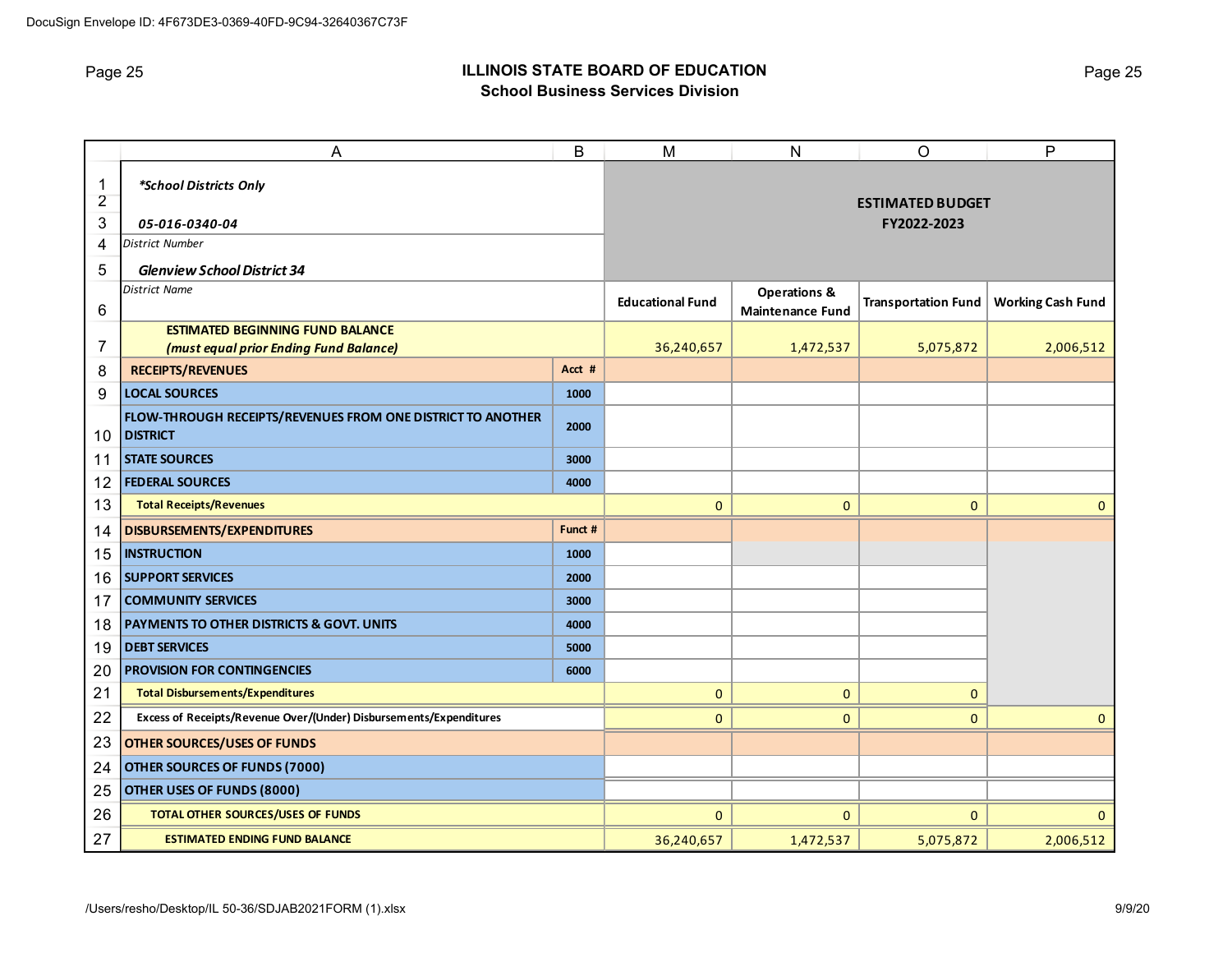# Page 26 **ILLINOIS STATE BOARD OF EDUCATION School Business Services Division**

|                     | Α                                                                              | B       | Q            |
|---------------------|--------------------------------------------------------------------------------|---------|--------------|
| 1<br>$\overline{2}$ | *School Districts Only                                                         |         |              |
| 3                   | 05-016-0340-04                                                                 |         |              |
| 4                   | <b>District Number</b>                                                         |         |              |
| 5                   | <b>Glenview School District 34</b>                                             |         |              |
| 6                   | <b>District Name</b>                                                           |         | <b>Total</b> |
|                     | <b>ESTIMATED BEGINNING FUND BALANCE</b>                                        |         |              |
| 7                   | (must equal prior Ending Fund Balance)                                         |         | 44,795,578   |
| 8                   | <b>RECEIPTS/REVENUES</b>                                                       | Acct #  |              |
| 9                   | <b>LOCAL SOURCES</b>                                                           | 1000    | 0            |
| 10                  | FLOW-THROUGH RECEIPTS/REVENUES FROM ONE DISTRICT TO ANOTHER<br><b>DISTRICT</b> | 2000    | 0            |
| 11                  | <b>STATE SOURCES</b>                                                           | 3000    | $\mathbf{0}$ |
| 12                  | <b>FEDERAL SOURCES</b>                                                         | 4000    | 0            |
| 13                  | <b>Total Receipts/Revenues</b>                                                 |         | $\mathbf{0}$ |
| 14                  | <b>DISBURSEMENTS/EXPENDITURES</b>                                              | Funct # |              |
| 15                  | <b>INSTRUCTION</b>                                                             | 1000    | 0            |
| 16                  | <b>SUPPORT SERVICES</b>                                                        | 2000    | 0            |
| 17                  | <b>COMMUNITY SERVICES</b>                                                      | 3000    | 0            |
| 18                  | <b>PAYMENTS TO OTHER DISTRICTS &amp; GOVT. UNITS</b>                           | 4000    | $\mathbf{0}$ |
| 19                  | <b>DEBT SERVICES</b>                                                           | 5000    | 0            |
| 20                  | <b>PROVISION FOR CONTINGENCIES</b>                                             | 6000    | $\mathbf 0$  |
| 21                  | <b>Total Disbursements/Expenditures</b>                                        |         | 0            |
| 22                  | Excess of Receipts/Revenue Over/(Under) Disbursements/Expenditures             |         | 0            |
| 23                  | <b>OTHER SOURCES/USES OF FUNDS</b>                                             |         |              |
| 24                  | OTHER SOURCES OF FUNDS (7000)                                                  |         | 0            |
| 25                  | OTHER USES OF FUNDS (8000)                                                     |         | $\mathbf{0}$ |
| 26                  | <b>TOTAL OTHER SOURCES/USES OF FUNDS</b>                                       |         | 0            |
| 27                  | <b>ESTIMATED ENDING FUND BALANCE</b>                                           |         | 44,795,578   |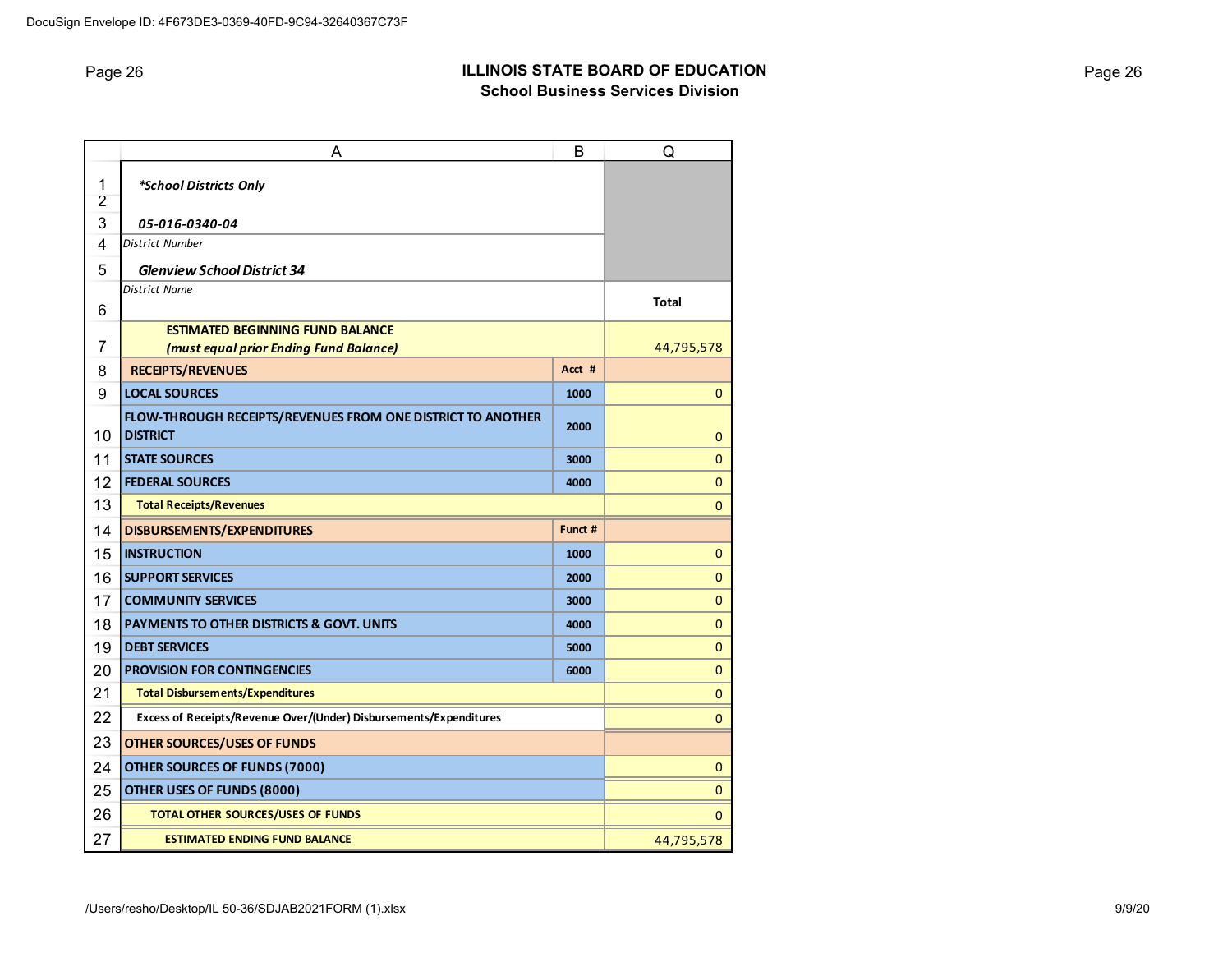# Page 27 **ILLINOIS STATE BOARD OF EDUCATION School Business Services Division**

|                     | A                                                                                     | B                       | $\mathsf{R}$            | S                       | т                          | U                        |
|---------------------|---------------------------------------------------------------------------------------|-------------------------|-------------------------|-------------------------|----------------------------|--------------------------|
| 1<br>$\overline{2}$ | *School Districts Only                                                                | <b>ESTIMATED BUDGET</b> |                         |                         |                            |                          |
| 3                   | 05-016-0340-04                                                                        |                         |                         |                         | FY2023-2024                |                          |
| 4                   | District Number                                                                       |                         |                         |                         |                            |                          |
| 5                   | <b>Glenview School District 34</b>                                                    |                         |                         |                         |                            |                          |
|                     | <b>District Name</b>                                                                  |                         | <b>Educational Fund</b> | <b>Operations &amp;</b> | <b>Transportation Fund</b> | <b>Working Cash Fund</b> |
| 6                   |                                                                                       |                         |                         | <b>Maintenance Fund</b> |                            |                          |
|                     | <b>ESTIMATED BEGINNING FUND BALANCE</b>                                               |                         |                         |                         |                            |                          |
| 7                   | (must equal prior Ending Fund Balance)                                                |                         | 36,240,657              | 1,472,537               | 5,075,872                  | 2,006,512                |
| 8                   | <b>RECEIPTS/REVENUES</b>                                                              | Acct #                  |                         |                         |                            |                          |
| 9                   | <b>LOCAL SOURCES</b>                                                                  | 1000                    |                         |                         |                            |                          |
| 10                  | <b>FLOW-THROUGH RECEIPTS/REVENUES FROM ONE DISTRICT TO ANOTHER</b><br><b>DISTRICT</b> | 2000                    |                         |                         |                            |                          |
| 11                  | <b>STATE SOURCES</b>                                                                  | 3000                    |                         |                         |                            |                          |
| 12                  | <b>FEDERAL SOURCES</b>                                                                | 4000                    |                         |                         |                            |                          |
| 13                  | <b>Total Receipts/Revenues</b>                                                        |                         | 0                       | $\mathbf{0}$            | $\mathbf{0}$               | $\mathbf{0}$             |
| 14                  | DISBURSEMENTS/EXPENDITURES                                                            | Funct #                 |                         |                         |                            |                          |
| 15                  | <b>INSTRUCTION</b>                                                                    | 1000                    |                         |                         |                            |                          |
| 16                  | <b>SUPPORT SERVICES</b>                                                               | 2000                    |                         |                         |                            |                          |
| 17                  | <b>COMMUNITY SERVICES</b>                                                             | 3000                    |                         |                         |                            |                          |
| 18                  | <b>PAYMENTS TO OTHER DISTRICTS &amp; GOVT. UNITS</b>                                  | 4000                    |                         |                         |                            |                          |
| 19                  | <b>DEBT SERVICES</b>                                                                  | 5000                    |                         |                         |                            |                          |
| 20                  | <b>PROVISION FOR CONTINGENCIES</b>                                                    | 6000                    |                         |                         |                            |                          |
| 21                  | <b>Total Disbursements/Expenditures</b>                                               |                         | $\mathbf 0$             | 0                       | $\mathbf{0}$               |                          |
| 22                  | Excess of Receipts/Revenue Over/(Under) Disbursements/Expenditures                    |                         | 0                       | 0                       | $\mathbf{0}$               | $\mathbf 0$              |
| 23                  | <b>OTHER SOURCES/USES OF FUNDS</b>                                                    |                         |                         |                         |                            |                          |
| 24                  | OTHER SOURCES OF FUNDS (7000)                                                         |                         |                         |                         |                            |                          |
| 25                  | OTHER USES OF FUNDS (8000)                                                            |                         |                         |                         |                            |                          |
| 26                  | <b>TOTAL OTHER SOURCES/USES OF FUNDS</b>                                              |                         | 0                       | 0                       | $\mathbf{0}$               | $\mathbf{0}$             |
| 27                  | <b>ESTIMATED ENDING FUND BALANCE</b>                                                  |                         | 36,240,657              | 1,472,537               | 5,075,872                  | 2,006,512                |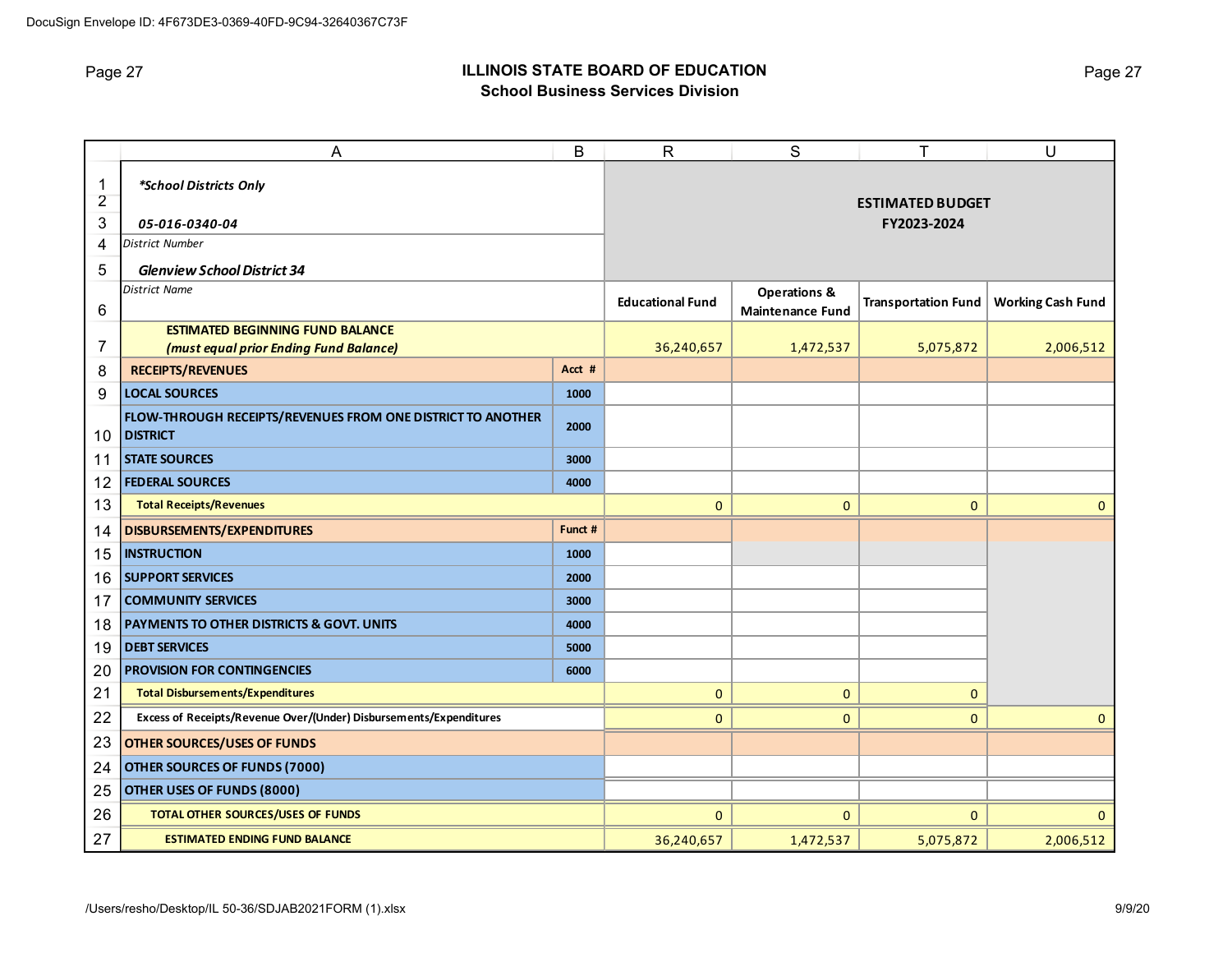# Page 28 **ILLINOIS STATE BOARD OF EDUCATION School Business Services Division**

|        | Α                                                                              | B            | v            |
|--------|--------------------------------------------------------------------------------|--------------|--------------|
| 1<br>2 | *School Districts Only                                                         |              |              |
| 3      | 05-016-0340-04                                                                 |              |              |
| 4      | <b>District Number</b>                                                         |              |              |
| 5      | <b>Glenview School District 34</b>                                             |              |              |
|        | <b>District Name</b>                                                           |              | <b>Total</b> |
| 6      |                                                                                |              |              |
| 7      | <b>ESTIMATED BEGINNING FUND BALANCE</b>                                        |              |              |
|        | (must equal prior Ending Fund Balance)                                         |              | 44,795,578   |
| 8      | <b>RECEIPTS/REVENUES</b>                                                       | Acct #       |              |
| 9      | <b>LOCAL SOURCES</b>                                                           | 1000         | $\mathbf{0}$ |
| 10     | FLOW-THROUGH RECEIPTS/REVENUES FROM ONE DISTRICT TO ANOTHER<br><b>DISTRICT</b> | 2000         | $\mathbf{0}$ |
| 11     | <b>STATE SOURCES</b>                                                           | $\mathbf{0}$ |              |
| 12     | <b>FEDERAL SOURCES</b>                                                         | 4000         | $\mathbf{0}$ |
| 13     | <b>Total Receipts/Revenues</b>                                                 |              | $\mathbf{0}$ |
| 14     | <b>DISBURSEMENTS/EXPENDITURES</b>                                              | Funct #      |              |
| 15     | <b>INSTRUCTION</b>                                                             | 1000         | $\mathbf 0$  |
| 16     | <b>SUPPORT SERVICES</b>                                                        | 2000         | $\mathbf{0}$ |
| 17     | <b>COMMUNITY SERVICES</b>                                                      | 3000         | $\mathbf 0$  |
| 18     | <b>PAYMENTS TO OTHER DISTRICTS &amp; GOVT. UNITS</b>                           | 4000         | $\mathbf 0$  |
| 19     | <b>DEBT SERVICES</b>                                                           | 5000         | $\mathbf 0$  |
| 20     | <b>PROVISION FOR CONTINGENCIES</b>                                             | 6000         | $\mathbf 0$  |
| 21     | <b>Total Disbursements/Expenditures</b>                                        |              | $\mathbf 0$  |
| 22     | Excess of Receipts/Revenue Over/(Under) Disbursements/Expenditures             |              | 0            |
| 23     | <b>OTHER SOURCES/USES OF FUNDS</b>                                             |              |              |
| 24     | <b>OTHER SOURCES OF FUNDS (7000)</b>                                           |              | $\mathbf 0$  |
| 25     | OTHER USES OF FUNDS (8000)                                                     |              | $\mathbf{0}$ |
| 26     | <b>TOTAL OTHER SOURCES/USES OF FUNDS</b>                                       |              | 0            |
| 27     | <b>ESTIMATED ENDING FUND BALANCE</b>                                           |              | 44,795,578   |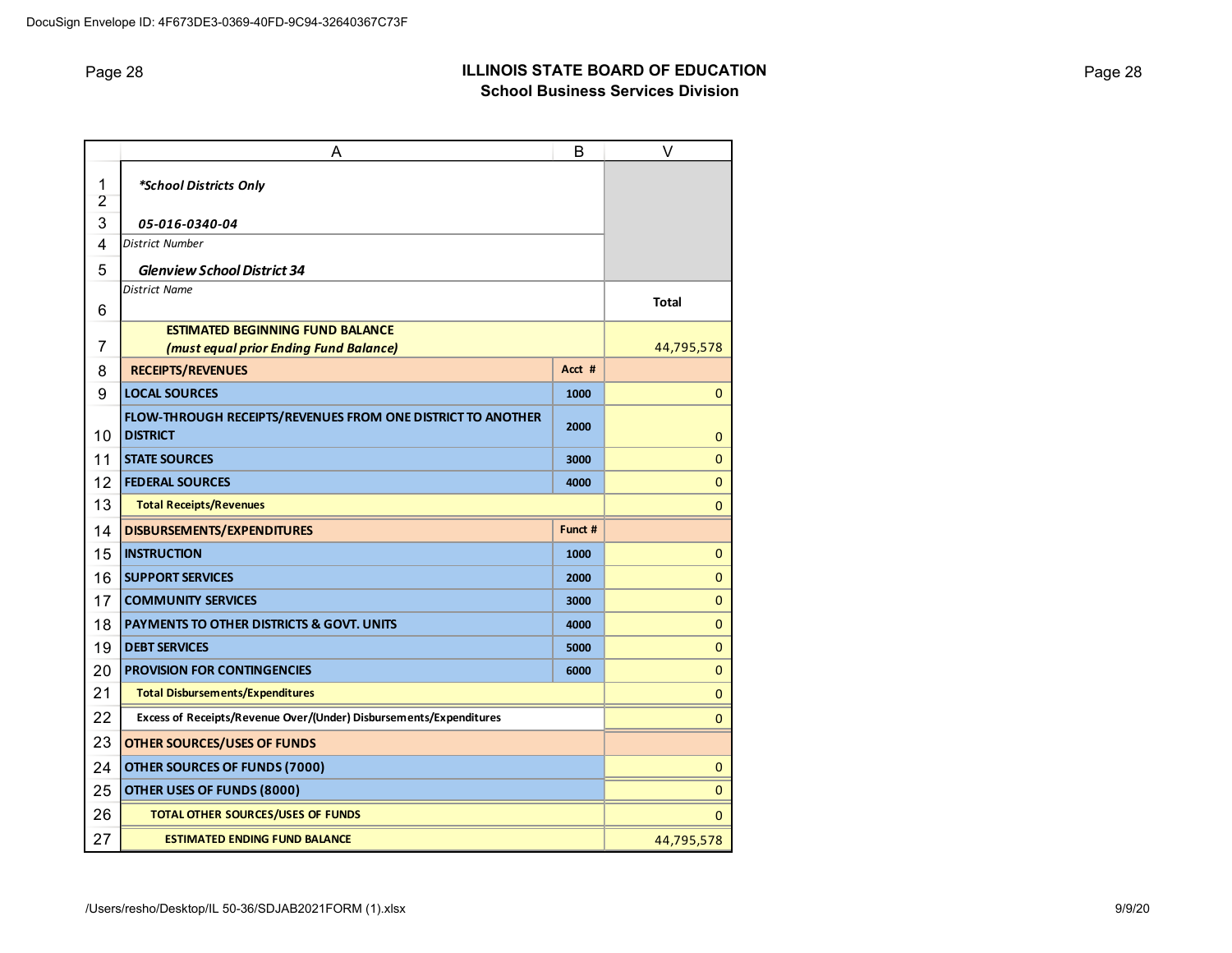# Page 29 **ILLINOIS STATE BOARD OF EDUCATION School Business Services Division**

|                | A                                                                                 | B                                               | W            | $\boldsymbol{\mathsf{X}}$ | Y                       | Z            |  |  |  |  |
|----------------|-----------------------------------------------------------------------------------|-------------------------------------------------|--------------|---------------------------|-------------------------|--------------|--|--|--|--|
| 1              | *School Districts Only                                                            |                                                 |              | <b>SUMMARY</b>            |                         |              |  |  |  |  |
| $\overline{c}$ |                                                                                   | <b>BUDGET ADDENDUM - DEFICIT REDUCTION PLAN</b> |              |                           |                         |              |  |  |  |  |
| 3              | 05-016-0340-04                                                                    |                                                 |              |                           | <b>ESTIMATED BUDGET</b> |              |  |  |  |  |
| 4              | <b>District Number</b>                                                            |                                                 |              | Date of Adoption:         |                         |              |  |  |  |  |
| 5              | <b>Glenview School District 34</b>                                                |                                                 |              |                           | (Enter as MM/DD/YY)     |              |  |  |  |  |
|                | <b>District Name</b>                                                              |                                                 | FY2020-2021  | FY2021-2022               | FY2022-2023             | FY2023-2024  |  |  |  |  |
| 6              |                                                                                   |                                                 |              |                           |                         |              |  |  |  |  |
| 7              | <b>ESTIMATED BEGINNING FUND BALANCE</b><br>(must equal prior Ending Fund Balance) |                                                 | 48,332,046   | 44,795,578                | 44,795,578              | 44,795,578   |  |  |  |  |
| 8              | <b>RECEIPTS/REVENUES</b>                                                          | Acct #                                          |              |                           |                         |              |  |  |  |  |
| 9              | <b>LOCAL SOURCES</b>                                                              | 1000                                            | 58,528,801   | $\mathbf{0}$              | $\mathbf 0$             | $\mathbf{0}$ |  |  |  |  |
|                | FLOW-THROUGH RECEIPTS/REVENUES FROM ONE DISTRICT TO ANOTHER                       |                                                 |              |                           |                         |              |  |  |  |  |
| 10             | <b>DISTRICT</b>                                                                   | 2000                                            | $\mathbf{0}$ | $\mathbf{0}$              | $\mathbf{0}$            | $\mathbf{0}$ |  |  |  |  |
| 11             | <b>STATE SOURCES</b>                                                              | 3000                                            | 6,615,600    | $\mathbf 0$               | $\mathbf{0}$            | $\mathbf 0$  |  |  |  |  |
| 12             | <b>FEDERAL SOURCES</b>                                                            | 4000                                            | 3,744,758    | $\mathbf{0}$              | $\mathbf{0}$            | $\mathbf{0}$ |  |  |  |  |
| 13             | <b>Total Receipts/Revenues</b>                                                    |                                                 | 68,889,159   | $\mathbf 0$               | $\mathbf{0}$            | $\mathbf{0}$ |  |  |  |  |
| 14             | <b>DISBURSEMENTS/EXPENDITURES</b>                                                 | Funct #                                         |              |                           |                         |              |  |  |  |  |
| 15             | <b>INSTRUCTION</b>                                                                | 1000                                            | 41,884,570   | $\mathbf 0$               | $\mathbf 0$             | $\mathbf 0$  |  |  |  |  |
| 16             | <b>SUPPORT SERVICES</b>                                                           | 2000                                            | 33,106,171   | $\mathbf{0}$              | $\mathbf{0}$            | $\mathbf{0}$ |  |  |  |  |
| 17             | <b>COMMUNITY SERVICES</b>                                                         | 3000                                            | 182,343      | $\mathbf{0}$              | $\mathbf{0}$            | $\pmb{0}$    |  |  |  |  |
| 18             | <b>PAYMENTS TO OTHER DISTRICTS &amp; GOVT. UNITS</b>                              | 4000                                            | 828,500      | $\mathbf 0$               | $\mathbf 0$             | $\mathbf 0$  |  |  |  |  |
| 19             | <b>DEBT SERVICES</b>                                                              | 5000                                            | $\mathbf{0}$ | $\mathbf{0}$              | $\pmb{0}$               | $\pmb{0}$    |  |  |  |  |
| 20             | <b>PROVISION FOR CONTINGENCIES</b>                                                | 6000                                            | 424,043      | $\mathbf 0$               | $\mathbf 0$             | $\mathbf 0$  |  |  |  |  |
| 21             | <b>Total Disbursements/Expenditures</b>                                           |                                                 | 76,425,627   | $\mathbf{0}$              | $\pmb{0}$               | $\mathbf{0}$ |  |  |  |  |
| 22             | Excess of Receipts/Revenue Over/(Under) Disbursements/Expenditures                |                                                 | (7,536,468)  | $\mathbf 0$               | $\mathbf 0$             | $\mathbf{0}$ |  |  |  |  |
| 23             | <b>OTHER SOURCES/USES OF FUNDS</b>                                                |                                                 |              |                           |                         |              |  |  |  |  |
| 24             | <b>OTHER SOURCES OF FUNDS (7000)</b>                                              |                                                 | 4,000,000    | $\mathbf 0$               | $\mathbf 0$             | 0            |  |  |  |  |
| 25             | OTHER USES OF FUNDS (8000)                                                        |                                                 | $\Omega$     | $\mathbf{0}$              | $\mathbf{0}$            | $\mathbf{0}$ |  |  |  |  |
| 26             | <b>TOTAL OTHER SOURCES/USES OF FUNDS</b>                                          |                                                 | 4,000,000    | $\Omega$                  | $\mathbf{0}$            | $\mathbf{0}$ |  |  |  |  |
| 27             | <b>ESTIMATED ENDING FUND BALANCE</b>                                              |                                                 | 44,795,578   | 44,795,578                | 44,795,578              | 44,795,578   |  |  |  |  |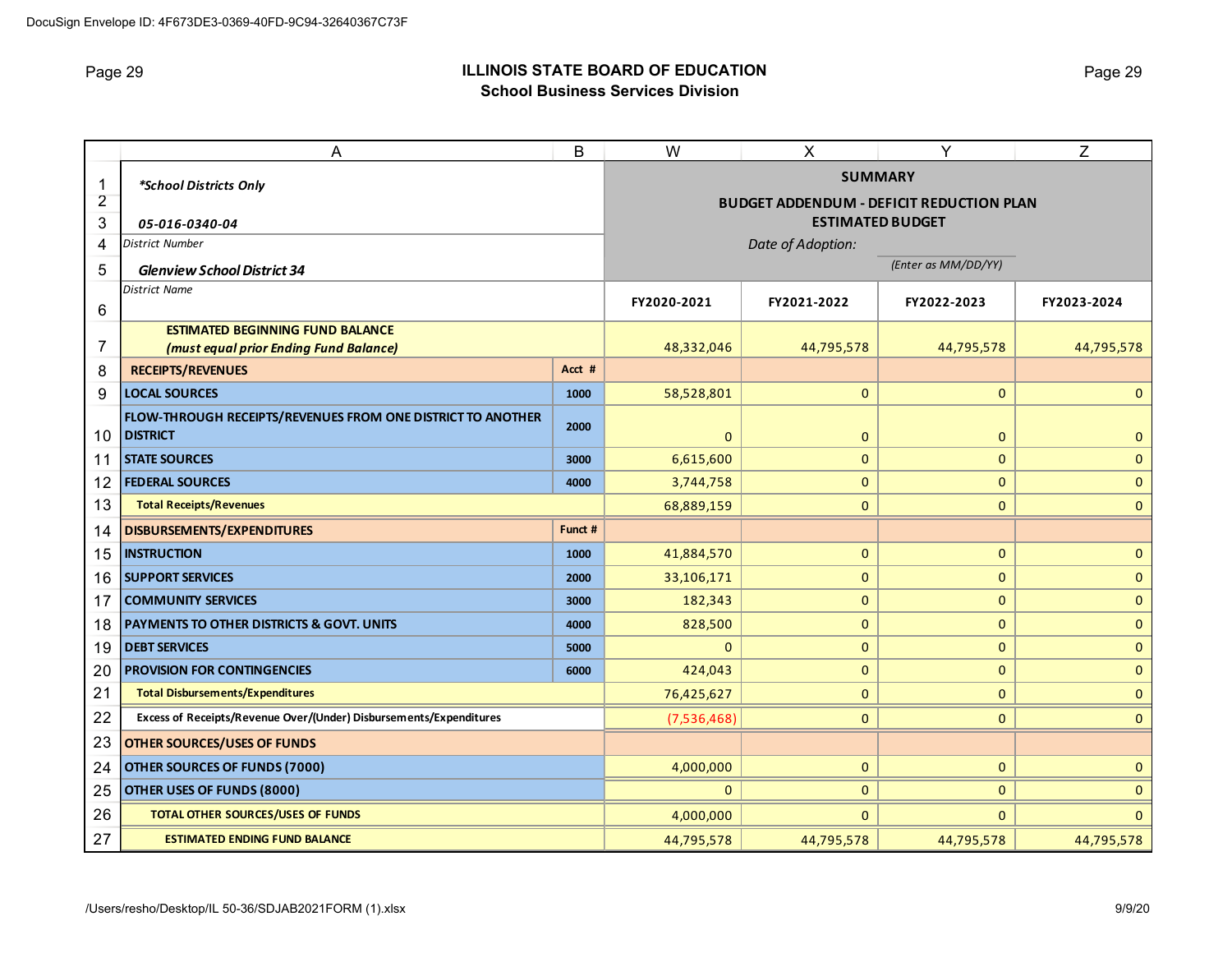Page 30 Page 30

## *Deficit Reduction Plan-Background/Assumptions (School Districts Only) Fiscal Year 2020-2021 through Fiscal Year 2023-2024*

*Glenview School District 34 05-016-0340-04*

Please complete the following schedule and include a brief description to identify any areas of the budget that will be impacted from one year to the next. If the deficit reduction *plan relies upon new local revenues, identify contingencies for further budget reductions which will be enacted in the event those new revenues are not available.* 

**1. Background and Narrative of Budget Reductions:**

**2. Assumptions Used in the Deficit Reduction Plan:**

**- EBF and Estimated New Tier Funding:**

**- Equal Assessed Valuation and Tax Rates:**

**- Employee Salaries and Benefits:**

**- Short and Long Term Borrowing:**

**- Educational Impact:**

**- Other Assumptions:**

**- Has the district considered shared services or outsourcing (Ex: Transportation, Insurance) If yes please explain:**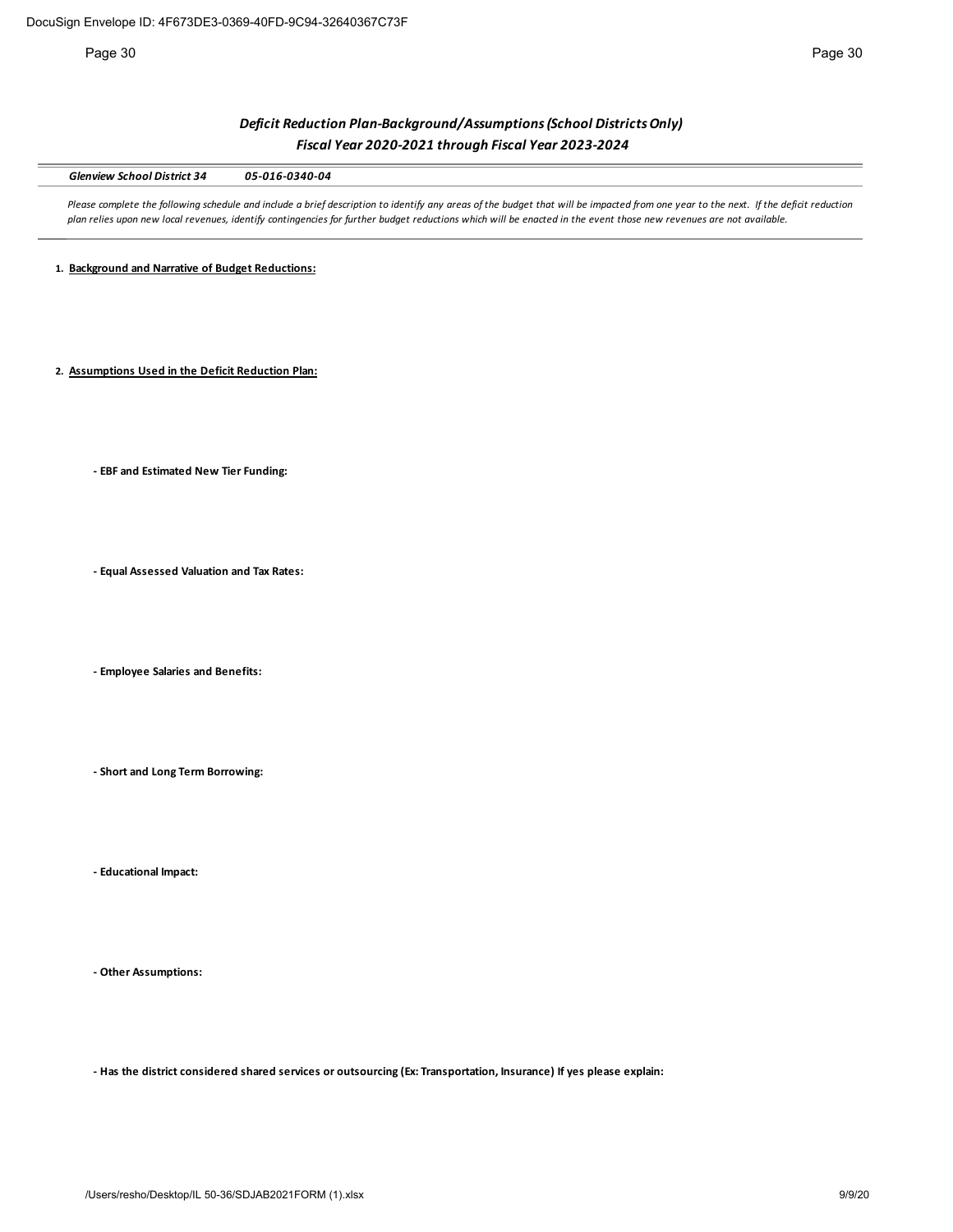#### **ESTIMATED LIMITATION OF ADMINISTRATIVE COSTS (School Districts Only)**

*(For Local Use Only)*

#### *This is an estimated Limitation of Administrative Costs Worksheet only and will not be accepted for Official Submission of the Limitation of Administrative Costs Worksheet.*

The worksheet is intended for use during the budgeting process to estimate the district's percent increase of FY2021 budgeted expenditures over FY2020 actual expenditures. Budget information is copied to this page. Insert year estimated actual expenditures to compute the estimated percentage increase (decrease).

The official Limitation of Administrative Costs Worksheet is attached to the end of the Annual Financial Report (ISBE Form 50-35) and may be submitted in conjunction with that report. An official Limitation of Administrative Costs Worksheet can also be found on the ISBE website at: Limitation of Administrative Costs

| <b>ESTIMATED LIMITATION OF ADMINISTRATIVE COSTS WORKSHEET</b>                                          |               |                            |                                                        |              | <b>School District Name:</b> | <b>Glenview School District 34</b> |                                                |                  |              |
|--------------------------------------------------------------------------------------------------------|---------------|----------------------------|--------------------------------------------------------|--------------|------------------------------|------------------------------------|------------------------------------------------|------------------|--------------|
| (Section 17-1.5 of the School Code)                                                                    |               |                            | <b>RCDT Number:</b>                                    |              |                              | 05-016-0340-04                     |                                                |                  |              |
|                                                                                                        |               |                            | <b>Estimated Actual Expenditures, Fiscal Year 2020</b> |              |                              |                                    | <b>Budgeted Expenditures, Fiscal Year 2021</b> |                  |              |
|                                                                                                        |               | (10)                       | (20)                                                   | (80)         |                              | (10)                               | (20)                                           | (80)             |              |
| <b>Description</b>                                                                                     | Funct.<br>No. | <b>Educational</b><br>Fund | <b>Operations &amp;</b><br>Maintenance<br>Fund         | Tort Fund*   | Total                        | <b>Educational</b><br>Fund         | Operations &<br>Maintenance<br>Fund            | <b>Tort Fund</b> | <b>Total</b> |
| 1. Executive Administration Services                                                                   | 2320          | 524,945                    |                                                        | $\mathbf{0}$ | 524,945                      | 575,158                            |                                                | $\mathbf{0}$     | 575,158      |
| 2. Special Area Administration Services                                                                | 2330          | 3,038                      |                                                        | $\Omega$     | 3,038                        | 10,079                             |                                                | $\mathbf{0}$     | 10,079       |
| 3. Other Support Services - School Administration                                                      | 2490          | 0                          |                                                        | $\Omega$     | n                            | $\Omega$                           |                                                | $\mathbf{0}$     |              |
| 4. Direction of Business Support Services                                                              | 2510          | 394,512                    |                                                        | $\mathbf{0}$ | 394,512                      | 389,308                            | $\Omega$                                       | $\mathbf{0}$     | 389,308      |
| 5. Internal Services                                                                                   | 2570          | 146,721                    |                                                        | $\mathbf{0}$ | 146,721                      | 145,000                            |                                                | $\mathbf{0}$     | 145,000      |
| 6. Direction of Central Support Services                                                               | 2610          | 0                          |                                                        | $\Omega$     | $\Omega$                     | $\Omega$                           |                                                | $\mathbf{0}$     |              |
| 7. Deduct - Early Retirement or other pension obligations required by state<br>law and included above. |               |                            |                                                        |              | n                            |                                    |                                                |                  |              |
| 8. Totals                                                                                              |               | 1,069,216                  | $\mathbf{0}$                                           | $\mathbf{0}$ | 1,069,216                    | 1,119,545                          | $\mathbf{0}$                                   | $\mathbf{0}$     | 1,119,545    |
| Estimated Percent Increase (Decrease) for FY2021 (Budgeted) over<br>9.<br>FY2020 (Actual)              |               |                            |                                                        |              |                              |                                    |                                                |                  | 5%           |

\* For FY 2020 Tort Fund Expenditures, first complete the Estimated Limitation of Administrative Costs - Crosswalk of FY 2020 Tort Fund Expenditures, located below on lines 43-70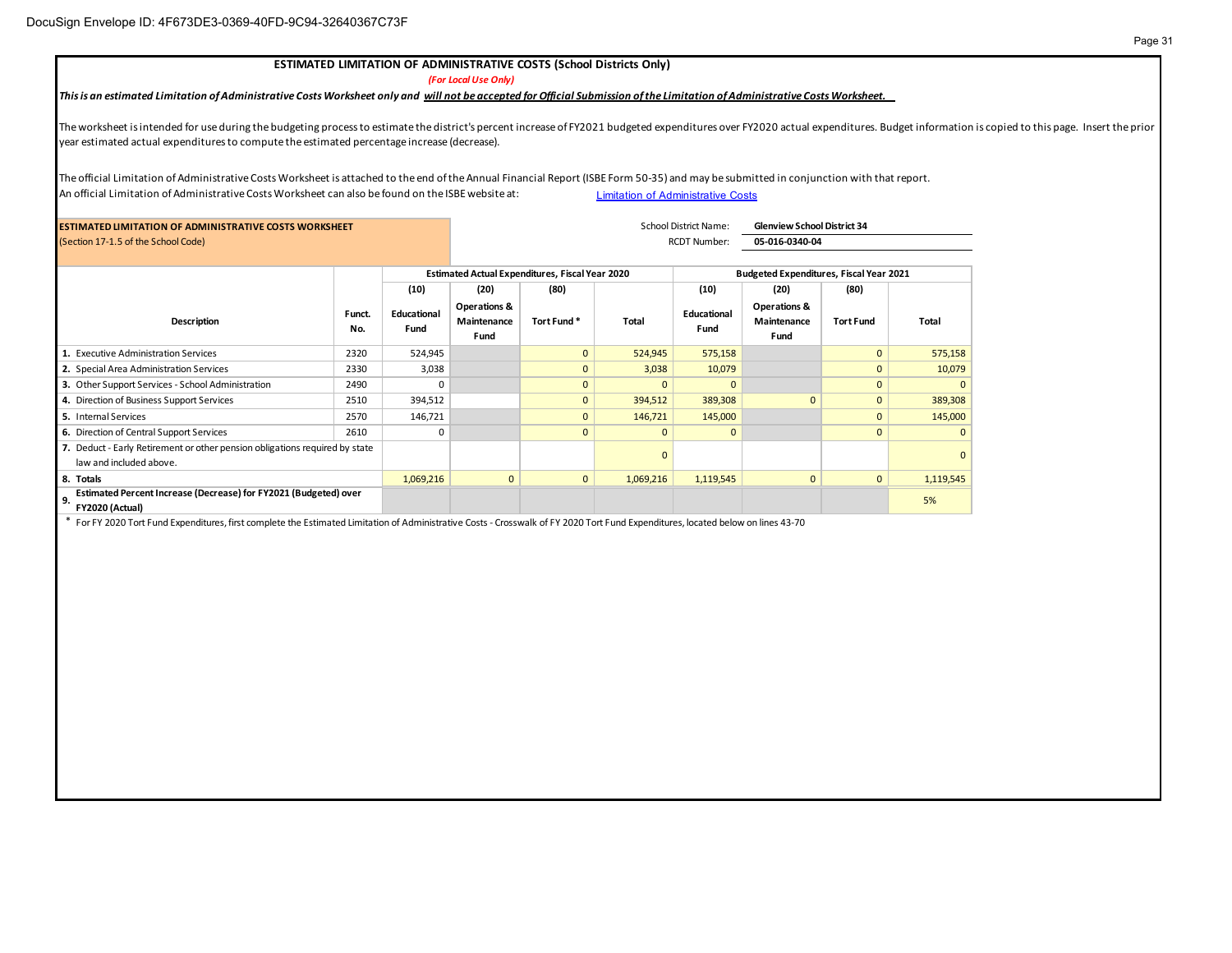# **Estimated Limitation of Administrative Costs - Crosswalk of FY 2020 Tort Fund Expenditures**

The 23 Illinois Administrative Code, Part 100 Requirements for Accounting, Budgeting, Financial Reporting and Auditing, was amended effective with the beginning of FY 2021.

To assist districts with the crosswalk of its Limitation of Administrative Costs Worksheet (LAC) within the school district's FY 2021 budget, please complete the crosswalk of FY 2020 Tort Fund expenditures that would have Administrative Costs functions if the amended rules were effective beginning with FY 2020.

**If a school district has FY 2020 Tort Fund expenditures, a Limitation of Administrative Costs – Tort Fund Crosswalk must be completed and must be submitted in conjunction with the FY 2021 Limitation of Administrative Costs Worksheet.** 

> School District Name: RCDT Number: Glenview School District 34

05-016-0340-04

|                                                                 | FY 2020         | <b>FY 2020 Total</b> |               |               |               |               |               | Function 2610 | <b>Other Function</b><br>Outside of the<br><b>LAC Functions</b> | <b>Total (Must agree with</b><br><b>Expenditures in column</b> |
|-----------------------------------------------------------------|-----------------|----------------------|---------------|---------------|---------------|---------------|---------------|---------------|-----------------------------------------------------------------|----------------------------------------------------------------|
| FY 2020 Tort Fund Expenditures                                  | <b>Function</b> | Expenditure          | Function 2320 | Function 2330 | Function 2490 | Function 2510 | Function 2570 |               |                                                                 | E)                                                             |
| Claims Paid from Self Insurance Fund                            | 2361            |                      |               |               |               |               |               |               |                                                                 | $\mathbf{0}$                                                   |
| Workers' Compensation or Worker's Occupation Disease Acts       |                 |                      |               |               |               |               |               |               |                                                                 |                                                                |
| Pymts                                                           | 2362            | 226,279              |               |               |               |               |               |               | 226,279                                                         | 226,279                                                        |
| Unemployment Insurance Payments                                 | 2363            | 24,329               |               |               |               |               |               |               | 24,329                                                          | 24,329                                                         |
| Insurance Payments (Regular or Self-Insurance)                  | 2364            |                      |               |               |               |               |               |               |                                                                 | $\mathbf{0}$                                                   |
| Risk Management and Claims Services Payments                    | 2365            | 185,398              |               |               |               |               |               |               | 185,398                                                         | 185,398                                                        |
| Judgment and Settlements                                        | 2366            |                      |               |               |               |               |               |               |                                                                 | $\mathbf{0}$                                                   |
| Educational, Inspectional, Supervisory Services Related to Loss |                 |                      |               |               |               |               |               |               |                                                                 |                                                                |
| Prevention or Reduction                                         | 2367            |                      |               |               |               |               |               |               |                                                                 | $\mathbf{0}$                                                   |
| Reciprocal Insurance Payments                                   | 2368            |                      |               |               |               |               |               |               |                                                                 | $\mathbf{0}$                                                   |
| Legal Services                                                  | 2369            |                      |               |               |               |               |               |               |                                                                 | $\mathbf{0}$                                                   |
| Property Insurance (Buildings & Grounds)                        | 2371            |                      |               |               |               |               |               |               |                                                                 | $\mathbf{0}$                                                   |
| Vehicle Insurance (Transportation)                              | 2372            |                      |               |               |               |               |               |               |                                                                 | $\Omega$                                                       |
| <b>Totals</b>                                                   |                 | 436,006              | $\mathbf{0}$  | $\mathbf{0}$  | $\mathbf{0}$  | $\mathbf{0}$  | $\mathbf{0}$  | $\mathbf{0}$  | 436,006                                                         | 436,006                                                        |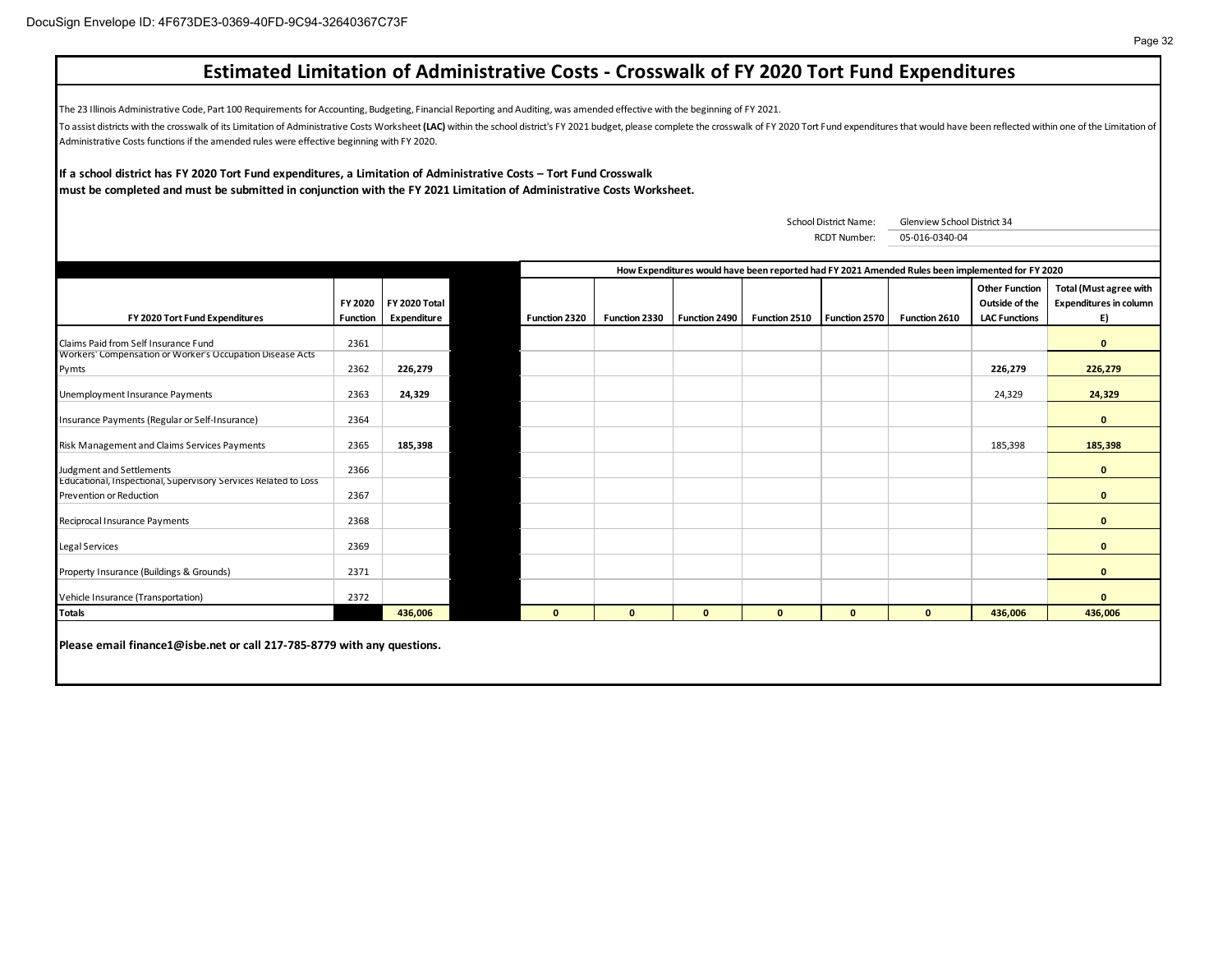### **REPORTING OF PUBLIC VENDOR CONTRACTS OF \$1,000 OR MORE (School Districts Only)**

In accordance with the School Code, Section 10-20.21, all school districts are required to file a report listing 'vendor contracts' as an attachment to their budget. In this context, the term "vendor contracts" refers to "all contracts and agreements that pertain to goods and services that were intended to generate additional revenue and other remunerations for the school district in excess of \$1,000, including without limitation vending machine contracts, sports and other attire, class rings, and photographic services. The report is to list information regarding such contracts for the fiscal year immediately preceding the fiscal year of the *budget. All such contracts executed on or after July 1, 2007 must be approved by the school board.*

#### *See: School Code, Section 10-20.21 - Contracts*

*(Sheet is unprotected and can be re-formatted as needed, but must be used for submission)*

| Name of Vendor  | <b>Product or Service Provided</b> | <b>Net Revenue</b> | Non-Monetary<br>Remuneration | <b>Purpose of</b><br><b>Proceeds</b> | Distribution Method and Recipient of Non-<br><b>Monetary Remunerations Distributed</b> |
|-----------------|------------------------------------|--------------------|------------------------------|--------------------------------------|----------------------------------------------------------------------------------------|
| Color Portraits | <b>Student Photos</b>              | 3,000              |                              | Student Use                          |                                                                                        |
|                 |                                    |                    |                              |                                      |                                                                                        |
|                 |                                    |                    |                              |                                      |                                                                                        |
|                 |                                    |                    |                              |                                      |                                                                                        |
|                 |                                    |                    |                              |                                      |                                                                                        |
|                 |                                    |                    |                              |                                      |                                                                                        |
|                 |                                    |                    |                              |                                      |                                                                                        |
|                 |                                    |                    |                              |                                      |                                                                                        |
|                 |                                    |                    |                              |                                      |                                                                                        |
|                 |                                    |                    |                              |                                      |                                                                                        |
|                 |                                    |                    |                              |                                      |                                                                                        |
|                 |                                    |                    |                              |                                      |                                                                                        |
|                 |                                    |                    |                              |                                      |                                                                                        |
|                 |                                    |                    |                              |                                      |                                                                                        |
|                 |                                    |                    |                              |                                      |                                                                                        |
|                 |                                    |                    |                              |                                      |                                                                                        |
|                 |                                    |                    |                              |                                      |                                                                                        |
|                 |                                    |                    |                              |                                      |                                                                                        |
|                 |                                    |                    |                              |                                      |                                                                                        |
|                 |                                    |                    |                              |                                      |                                                                                        |
|                 |                                    |                    |                              |                                      |                                                                                        |
|                 |                                    |                    |                              |                                      |                                                                                        |
|                 |                                    |                    |                              |                                      |                                                                                        |
|                 |                                    |                    |                              |                                      |                                                                                        |
|                 |                                    |                    |                              |                                      |                                                                                        |
|                 |                                    |                    |                              |                                      |                                                                                        |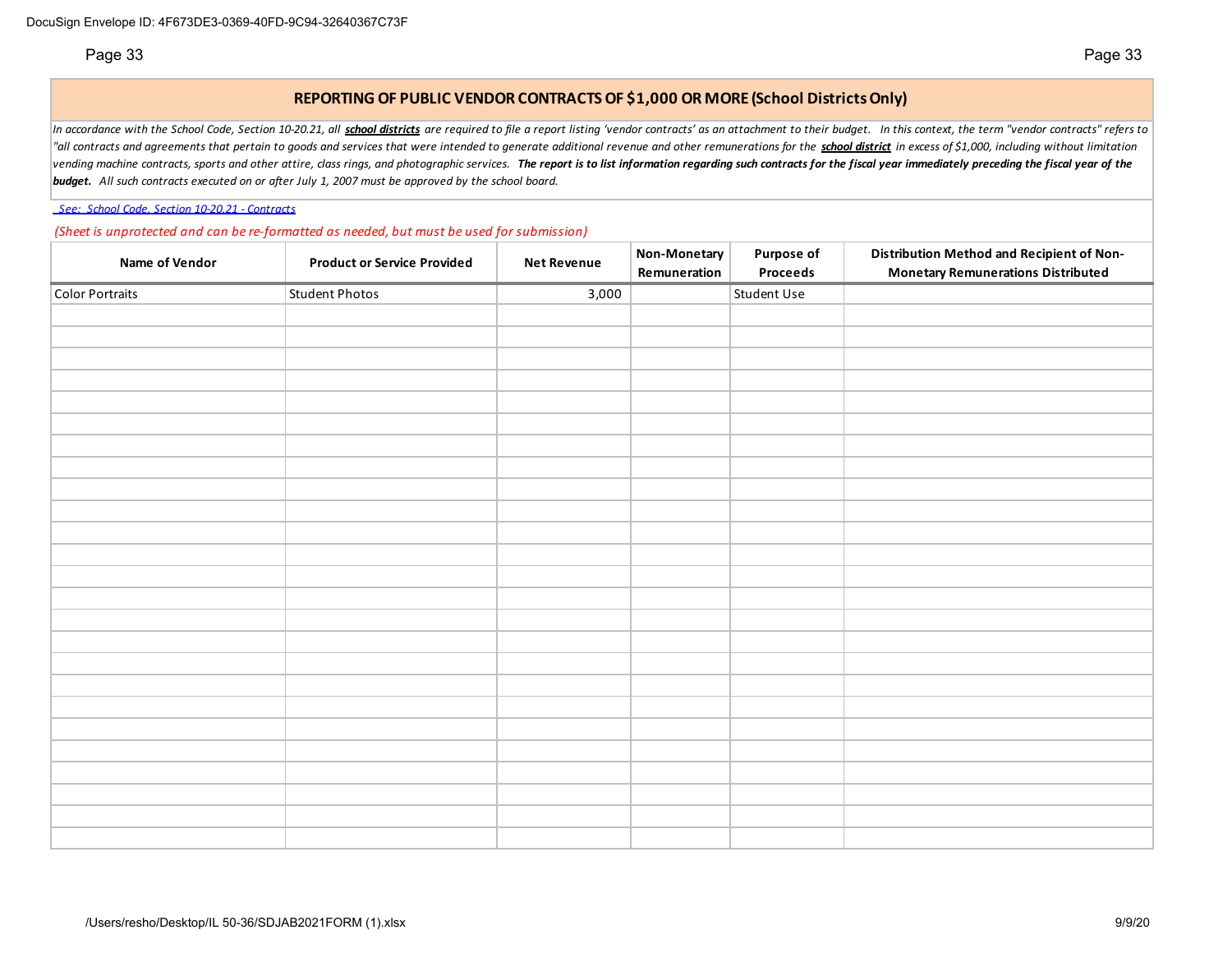### Page 34 REFERENCE PAGE Page 34

#### **Reference Description**

1

Each fund balance should correspond to the fund balance reflected on the books as of June 30th - Balance Sheet Accounts #720 and #730 (audit figures, if available).

- <sup>2</sup> Accounting and Financial Reporting for Certain Grants and Other Financial Assistance. The "On-Behalf" Payments should only be reflected on this page (Budget Summary, Lines 10 and 20).
- <sup>3</sup> Requires the secretary of the school board to notify the county clerk (within 30 days of the transfer approval) to abate an equal amount of taxes to be next extended. See Sec. 10-22.14 & 17-2.11.
- 3a Requires notification to the county clerk to abate an equal amount from taxes next extended. See section 10-22.14
- 4 Principal on Bonds Sold:
	- (1) Funding Bonds are to be entered in the fund or funds in which the liability occurs.
	- (2) Refunding Bonds can be entered in the Debt Services Fund only.
	- (3) Building Bonds can be entered in the Capital Projects Fund only.
	- (4) Fire Prevention and Safety Bonds can be entered in the Fire Prevention & Safety Fund only.
- <sup>5</sup> The proceeds from the sale of school sites, buildings, or other real estate shall be used first to pay the principal and interest on any outstanding bonds on the property being sold, and after all such bonds have been retired, the remaining proceeds from the sale next shall be used by the school board to meet any urgent district needs as determined under Sections 2-3.12 and 17-2.11 of the School Code. Once these issues have been addressed, any remaining proceeds may be used for any other authorized purpose and for deposit into any district fund.
- 6 The School Code, Section 10-22.44 prohibits the transfer of interest earned on the investment of "any funds for purposes of Illinois Municipal Retirement under the Pension Code." This prohibition does not include funds for Social Security and Medicare-only purposes. For additional requirements on interest earnings, see 23 Illinois Administrative Code, Part 100, Section 100.50.
- **7** Cash plus investments must be greater than or equal to zero.
- **<sup>8</sup>** For cash basis budgets, this total will equal the Budget Summary Total Direct Receipts/Revenues (Line 9) plus Total Other Sources of Funds (Line 46).
- **<sup>9</sup>** For cash basis budgets, this total will equal the Budget Summary Total Direct Disbursements/Expenditures (Line 19) plus Total Other Uses of Funds (Line 79).
- $10$  Working Cash Fund loans may be made to any district fund for which taxes are levied (Section 20-5 of the School Code).
- $11$  Include revenue accounts 1110 through 1115, 1117,1118 & 1120.
- <sup>12</sup> The School Code Section 17-2.2c. Tax for leasing educational facilities or computer technology or both, and for temporary relocation expense purposes.
- 13 Corporate personal property replacement tax revenue must be first applied to the Municipal Retirement/Social Security Fund to replace tax revenue lost due to the abolition of the corporate personal property tax (30 ILCS 115/12). This provision does not apply to taxes levied for Medicare-Only purposes.
- 14
- Only tuition payments made to *private facilities*. See Functions 4200 or 4400 for estimated public facility disbursements/expenditures.
- 15 Payment towards the retirement of lease/purchase agreements or bonded/other indebtedness (principal only) otherwise reported within the fund e.g.: alternate revenue bonds. (Describe & Itemize)
- 16 Only abolishment of Working Cash Fund must transfer its funds directly to the Educational Fund upon adoption of a resolution and at the close of the current school Year (see 105 ILCS 5/20-8 for further explanation)

Only abatement of working cash fund can transfer its funds to any fund in most need of money (see 105 ILCS 5/20-10 for further explanation)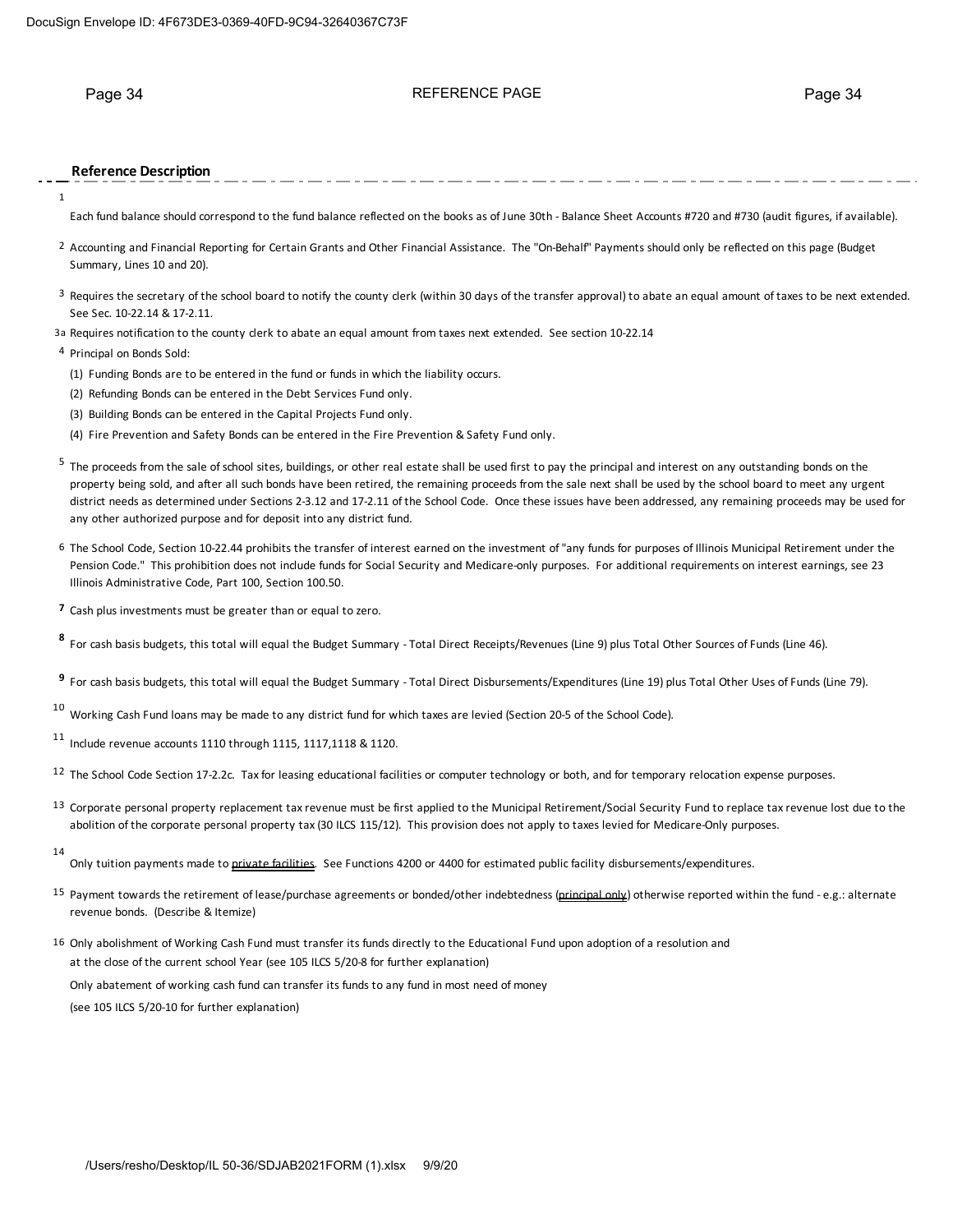Page 35 Page 35

| <b>CHECK FOR ERRORS</b>                                                                                                                                                               |                                         |  |  |  |  |  |  |  |  |
|---------------------------------------------------------------------------------------------------------------------------------------------------------------------------------------|-----------------------------------------|--|--|--|--|--|--|--|--|
| This worksheet checks various cells to assure that selected items are in balance.                                                                                                     |                                         |  |  |  |  |  |  |  |  |
| Out-of-balance conditions are accompanied by an error message.                                                                                                                        |                                         |  |  |  |  |  |  |  |  |
| Errors must be corrected before the budget is finalized and submitted to ISBE.                                                                                                        |                                         |  |  |  |  |  |  |  |  |
| <b>Budget Item References</b>                                                                                                                                                         | <b>Message</b>                          |  |  |  |  |  |  |  |  |
| Is Deficit Reduction Plan Required? (Joint Agreements do not complete a deficit reduction plan.)                                                                                      | Deficit reduction plan is not required. |  |  |  |  |  |  |  |  |
| If required, is Deficit Reduction Plan Completed (Page: DefReductPlan 23-27)?                                                                                                         |                                         |  |  |  |  |  |  |  |  |
| 1. Cover Page - "School District or Joint Agreement" and "CASH or ACCRUAL"                                                                                                            |                                         |  |  |  |  |  |  |  |  |
| Check School District or Joint Agreement.                                                                                                                                             | <b>School District</b>                  |  |  |  |  |  |  |  |  |
| Check one type of Accounting Basis used on the Cover sheet.                                                                                                                           | <b>CASH</b>                             |  |  |  |  |  |  |  |  |
| 2. Budget Summary: Other Sources (Page BudgetSum 2-3 - Acct 7000), must equal Other Uses (BudgetSum 2-3 - Acct. 8000).                                                                |                                         |  |  |  |  |  |  |  |  |
| Estimated Beginning Fund Balance July, 1 2020 for all Funds (Cells C3 - K3)<br>(Line must have a<br>number or zero. Do not leave blank.)                                              | OK                                      |  |  |  |  |  |  |  |  |
| Estimated Activity Fund Beginning Fund Balance July,1 2020 (Cell C83)<br>(Cell must have a number<br>or zero. Do not leave blank.)                                                    | OK                                      |  |  |  |  |  |  |  |  |
| Transfer Among Funds (Funds 10, 20, 40 - Acct 7130 - Cells C29, D29, F29), must equal (Funds 10, 20 & 40 - Acct<br>8130 - Cells C52, D52, F52).                                       | OK                                      |  |  |  |  |  |  |  |  |
| Transfer of Interest (Funds 10 thru 90 - Acct 7140 - Cells C30:K30), must equal (Funds 10 thru 60, & 80 - Acct<br>8140 - Cells C53:H53, J53)                                          | ОК                                      |  |  |  |  |  |  |  |  |
| Transfer to Debt Service to Pay Principal on Capital Leases (Fund 30 - Acct 7400 - Cell E39) must equal (Funds 10,<br>20 & 60 - Acct 8400 Cells C57:H60).                             | ОК                                      |  |  |  |  |  |  |  |  |
| Transfer to Debt Service to Pay Interest on Capital Leases (Fund 30 - Acct 7500 - Cell E40) must equal (Funds 10, 20<br>& 60 - Acct 8500 - Cells C61:H64).                            | OK                                      |  |  |  |  |  |  |  |  |
| Transfer to Debt Service Fund to Pay Principal on Revenue Bonds (Fund 30 - Acct 7600 - Cell E41) must equal<br>(Funds 10 & 20 - Acct 8600 - Cells C65:D68).                           | ОК                                      |  |  |  |  |  |  |  |  |
| Transfer to Debt Service to Pay Interest on Revenue Bonds (Fund 30 - Acct 7700 - Cell E42) must equal (Funds 10 &<br>20 - Acct 8700 - Cells C69:D72).                                 | ОК                                      |  |  |  |  |  |  |  |  |
| Transfer to Capital Projects Fund (Fund 60 - Acct 7800 - Cell H43) must equal (Fund 10 & 20, Acct 8800 - Cells<br>C73:D76).                                                           | OK                                      |  |  |  |  |  |  |  |  |
| 3. Summary of Cash Transactions: Beginning Cash Balance on Hand July 1, 2020, (CashSum 4, All Funds), cannot be negative.                                                             |                                         |  |  |  |  |  |  |  |  |
| Educational (Fund 10 - Cell C3)                                                                                                                                                       | OK                                      |  |  |  |  |  |  |  |  |
| Operations & Maintenance (Fund 20 - Cell D3)                                                                                                                                          | OK                                      |  |  |  |  |  |  |  |  |
| Debt Service (Fund 30 - Cell E3)                                                                                                                                                      | ОК                                      |  |  |  |  |  |  |  |  |
| Transportation (Fund 40 - Cell F3)                                                                                                                                                    | OK                                      |  |  |  |  |  |  |  |  |
| Municipal Retirement/Social Security (Fund 50 - Cell G3)                                                                                                                              | ОΚ                                      |  |  |  |  |  |  |  |  |
| Capital Projects (Fund 60 - Cell H3)                                                                                                                                                  | OK                                      |  |  |  |  |  |  |  |  |
| Working Cash (Fund 70 - Cell I3)                                                                                                                                                      | OK                                      |  |  |  |  |  |  |  |  |
| Tort (Fund 80 - Cell J3)                                                                                                                                                              | ОК                                      |  |  |  |  |  |  |  |  |
|                                                                                                                                                                                       | OK                                      |  |  |  |  |  |  |  |  |
| Fire Prevention & Safety (Fund 90 - Cell K3)<br>Activity Funds (Cell C23)                                                                                                             | OK                                      |  |  |  |  |  |  |  |  |
| 4. Summary of Cash Transactions: Ending Cash Balance on Hand June 30, 2021, (Page CashSum 4 - All Funds), cannot be negative                                                          |                                         |  |  |  |  |  |  |  |  |
|                                                                                                                                                                                       |                                         |  |  |  |  |  |  |  |  |
| Educational (Fund 10 - Cell C21)                                                                                                                                                      | ОΚ                                      |  |  |  |  |  |  |  |  |
| Operations & Maintenance (Fund 20 - Cell D21)                                                                                                                                         | ОК                                      |  |  |  |  |  |  |  |  |
| Debt Service (Fund 30 - Cell E21)                                                                                                                                                     | ОК                                      |  |  |  |  |  |  |  |  |
| Transportation (Fund 40 - F21)                                                                                                                                                        | ОК                                      |  |  |  |  |  |  |  |  |
| Municipal Retirement/Social Security (Fund 50 - Cell G21)                                                                                                                             | ОΚ                                      |  |  |  |  |  |  |  |  |
| Capital Projects (Fund 60 - H21)                                                                                                                                                      | ОК                                      |  |  |  |  |  |  |  |  |
| Working Cash (Fund 70 - Cell 121)                                                                                                                                                     | ОК                                      |  |  |  |  |  |  |  |  |
| <b>Tort (Fund 80 - Cell J21)</b>                                                                                                                                                      | ОК                                      |  |  |  |  |  |  |  |  |
| Fire Prevention & Safety (Fund 90 - Cell K21)<br>5.<br>Summary of Cash Transactions: Other Receipts, (Page CashSum 4), must equal Other Disbursements, (Page CashSum 4).              | ОК                                      |  |  |  |  |  |  |  |  |
| Interfund Loans Payable (Funds 10:60, 80, 90 - Acct 411 - Cells C6:H6, J6:K6) must equal Interfund Loans<br>Receivable (Funds 10:20, 40, 70 - Acct 141 - Cells C15:D15, F15, I15).    | OK                                      |  |  |  |  |  |  |  |  |
| Interfund Loans Receivable (Funds 10, 20, 40 & 70 - Acct 141 - Cells C7:D7, F7, I7) must equal Interfund Loans<br>Payable (Funds 10:60, 80, 90 - Acct 411 - Cells C16:H16, J16, K16). | OK                                      |  |  |  |  |  |  |  |  |
|                                                                                                                                                                                       |                                         |  |  |  |  |  |  |  |  |

*End of Balancing*